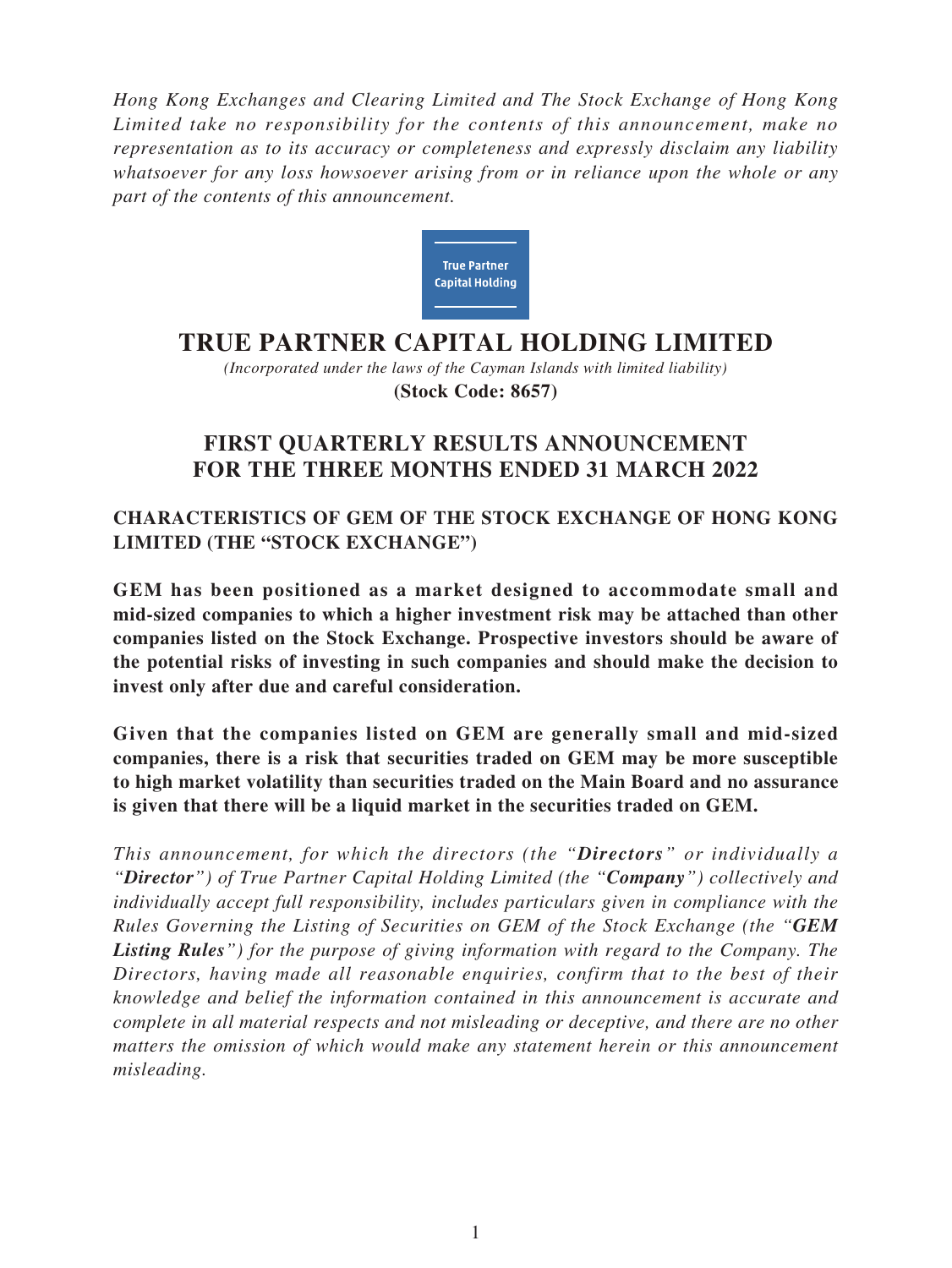### **Corporate Overview**

- **Established in 2010, by a team of former market makers, True Partner Capital Holding is a** specialized hedge fund manager
- **Focused on volatility trading in liquid markets**, principally in equity index futures, options and ETFs
- Diversified **global investor base** across our products
- **Stable and experienced management**: key personnel have worked together for almost a decade
- Specialized segment of asset management with **a history of growth**
- 3-T Model Combination of **advanced technology** with **experienced team**  covering **specialised trading strategies**
- **Global coverage** to enable **trading around the clock**, with offices in Asia, the US and Europe
- The Company benefits from **proprietary technology** that shapes its trading approach and includes a range of modules and tools
- Potential **growth opportunities** in adjacent market segments leveraging **scalable investment platform**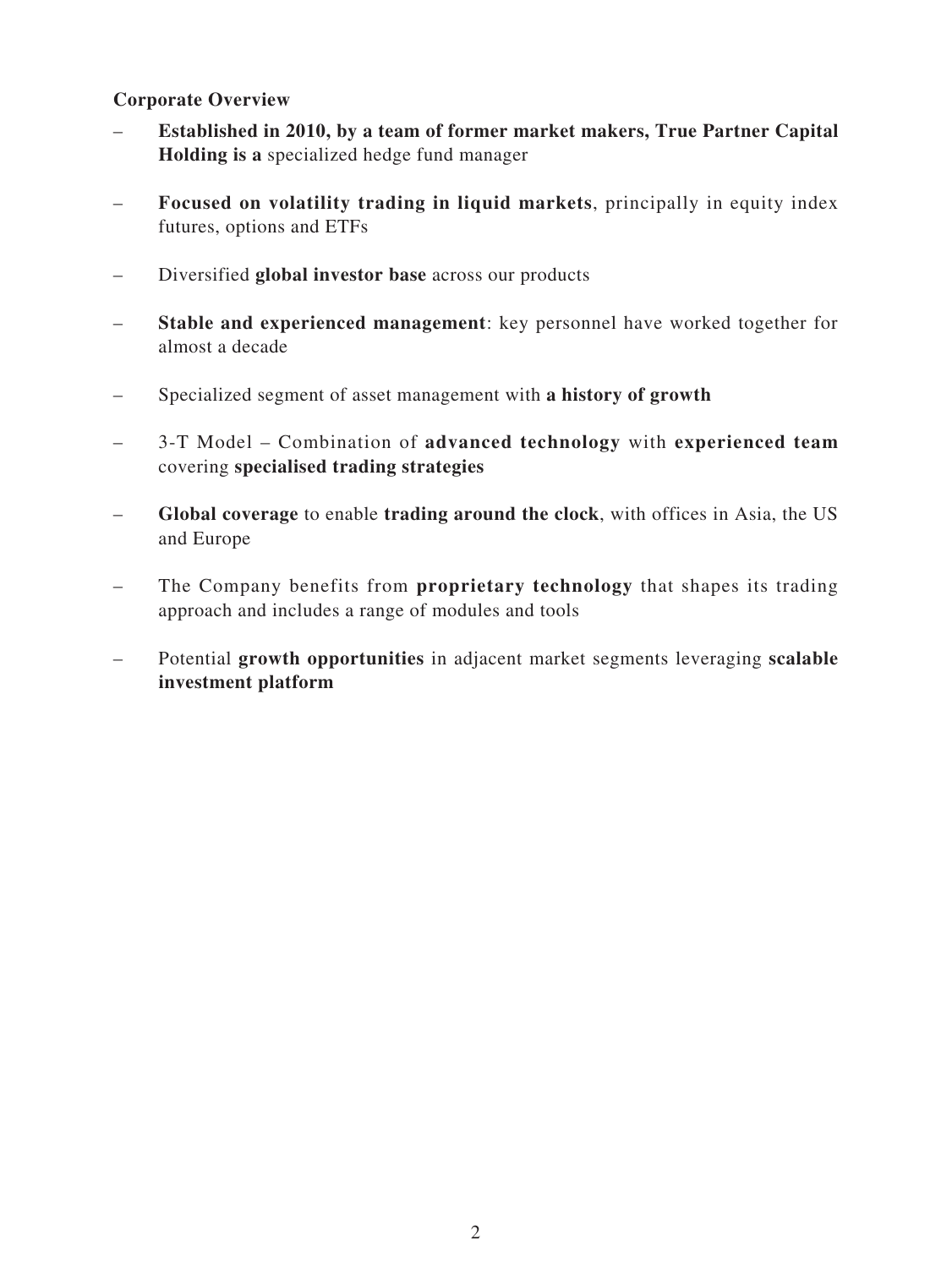### **FIRST QUARTERLY RESULTS 2022**

The board of Directors (the "**Board**") is pleased to announce the unaudited condensed consolidated results of the Company and its subsidiaries (together as the "**Group**") for the three months ended 31 March 2022 (the "**Reporting Period**") together with the unaudited comparative figures of the corresponding period in 2021 as set out below:

### **UNAUDITED CONDENSED CONSOLIDATED STATEMENT OF PROFIT OR LOSS AND OTHER COMPREHENSIVE INCOME**

*For the three months ended 31 March 2022*

|                                                                                                                                                                        |                                  | <b>Three months</b><br>ended 31 March         |                                          |  |
|------------------------------------------------------------------------------------------------------------------------------------------------------------------------|----------------------------------|-----------------------------------------------|------------------------------------------|--|
|                                                                                                                                                                        | <b>Note</b>                      | 2022<br><b>HK\$'000</b><br>(Unaudited)        | 2021<br>HK\$'000<br>(Unaudited)          |  |
| Revenue<br>Other income<br>Direct costs<br>Fair value loss on financial assets at fair value<br>through profit or loss<br>General and administrative expenses          | $\overline{4}$<br>$\overline{4}$ | 14,046<br>11<br>(1,372)<br>(453)<br>(18, 381) | 14,795<br>(1,659)<br>(1,086)<br>(15,726) |  |
| Finance costs<br>Gain on deemed disposal of an associate<br>Share of results of associates                                                                             |                                  | (23)<br>(206)                                 | (22)<br>90<br>(76)                       |  |
| Loss before income tax<br>Income tax expense<br>Loss for the period                                                                                                    | $\mathfrak{S}$<br>6              | (6,378)<br>(114)<br>(6, 492)                  | (3,683)<br>(692)<br>(4,375)              |  |
| Other comprehensive income/(loss)<br>Item that will be reclassified subsequently to<br>profit or loss:<br>Exchange differences on translation of foreign<br>operations |                                  | (109)                                         | (122)                                    |  |
| Item that will not be reclassified to<br>profit or loss:<br>Fair value gain on financial assets designated<br>at fair value through other comprehensive<br>income      |                                  | 2,909                                         |                                          |  |
| Other comprehensive income/(loss)                                                                                                                                      |                                  | 2,800                                         | (122)                                    |  |
| Total comprehensive loss for the period                                                                                                                                |                                  | (3,692)                                       | (4, 497)                                 |  |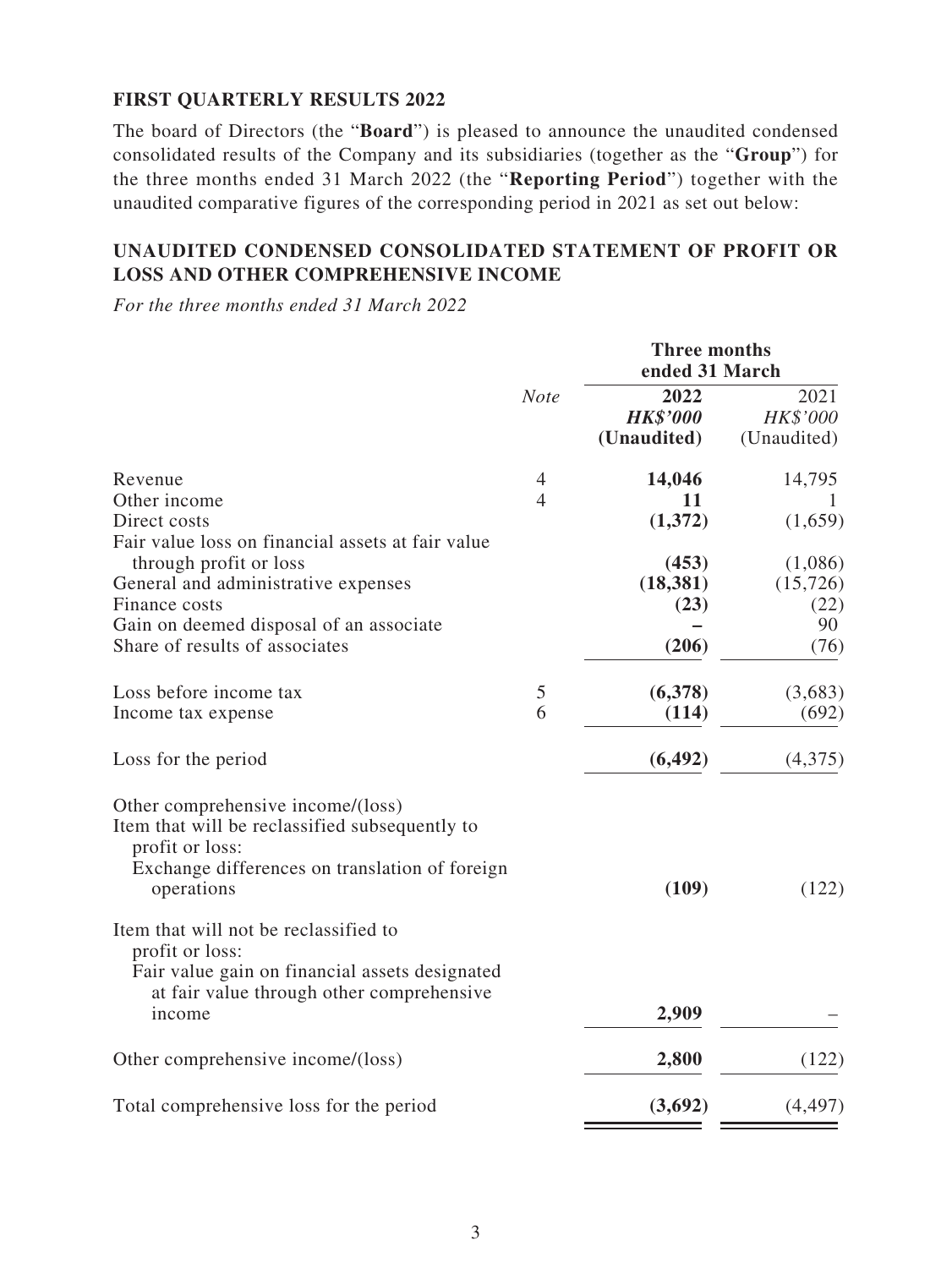|                                                                                                                  |             | <b>Three months</b><br>ended 31 March  |                                 |  |  |
|------------------------------------------------------------------------------------------------------------------|-------------|----------------------------------------|---------------------------------|--|--|
|                                                                                                                  | <b>Note</b> | 2022<br><b>HK\$'000</b><br>(Unaudited) | 2021<br>HK\$'000<br>(Unaudited) |  |  |
| Loss for the period attributable to:<br>Owners of the Company<br>Non-controlling interest                        |             | (6,620)<br>128                         | (4, 464)<br>89                  |  |  |
|                                                                                                                  |             | (6, 492)                               | (4,375)                         |  |  |
| Total comprehensive loss for the period<br>attributable to:<br>Owners of the Company<br>Non-controlling interest |             | (3,820)<br>128                         | (4,586)<br>89                   |  |  |
|                                                                                                                  |             | (3,692)                                | (4, 497)                        |  |  |
| Loss per share <i>(HK cents)</i><br>Basic and diluted                                                            | 8           | (1.66)                                 | (1.12)                          |  |  |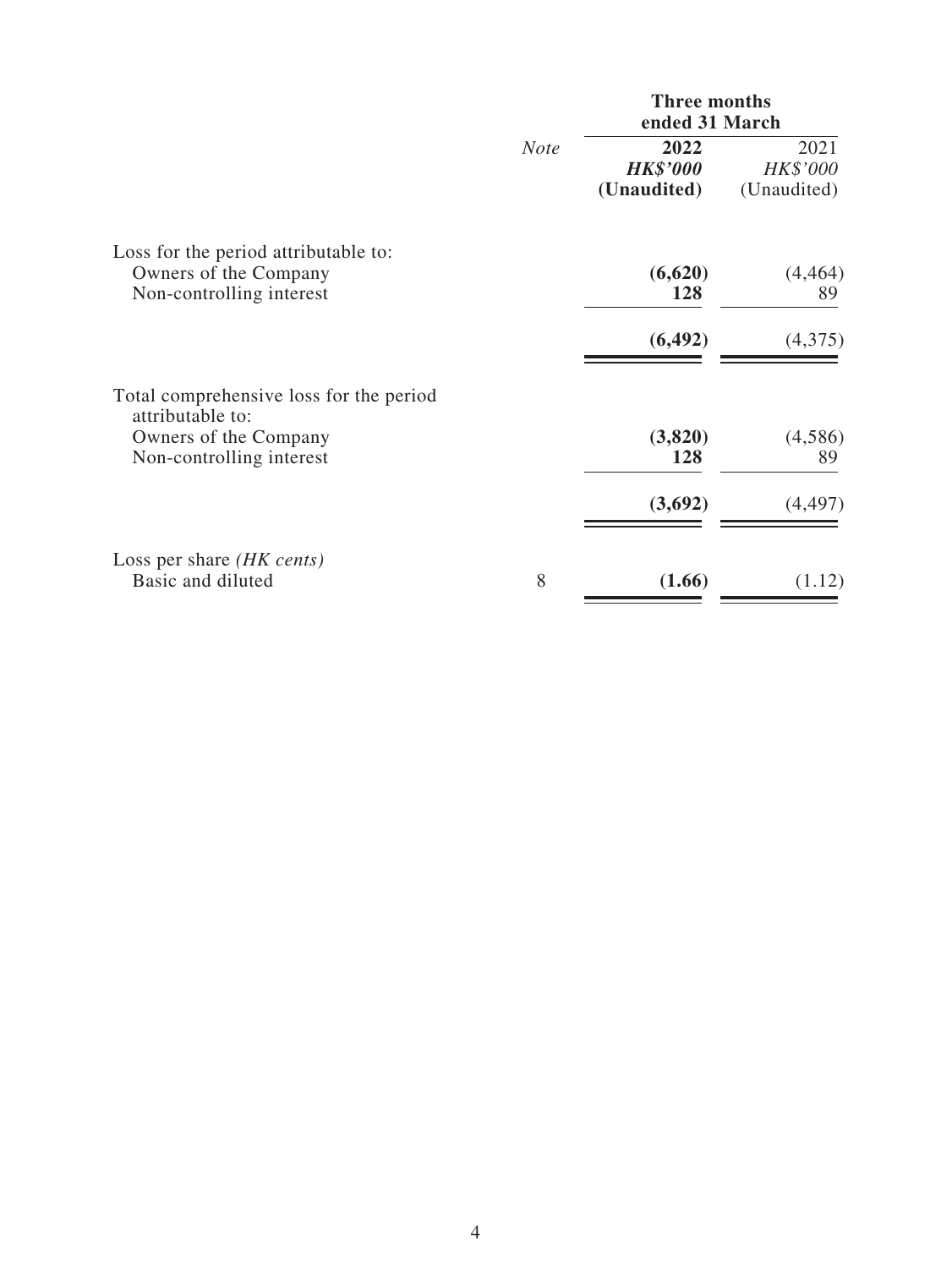# **UNAUDITED CONDENSED CONSOLIDATED STATEMENT OF CHANGES IN EQUITY**

*For the three months ended 31 March 2022*

|                                                                                                            |                              |                                     |                                                |                                        | <b>Reserves</b>                                 |                                                |                                        |                                      |                   |                                              |                             |
|------------------------------------------------------------------------------------------------------------|------------------------------|-------------------------------------|------------------------------------------------|----------------------------------------|-------------------------------------------------|------------------------------------------------|----------------------------------------|--------------------------------------|-------------------|----------------------------------------------|-----------------------------|
|                                                                                                            | Share<br>capital<br>HK\$'000 | <b>Share</b><br>premium<br>HK\$'000 | Group<br>reorganisation<br>reserve<br>HK\$'000 | <b>Exchange</b><br>reserve<br>HK\$'000 | Fair value<br>reserve<br>(Notes(i))<br>HK\$'000 | Capital<br>reserve<br>(Notes (ii))<br>HK\$'000 | Share<br>option<br>reserve<br>HK\$'000 | Retained<br>profits<br>HK\$'000      | Total<br>HK\$'000 | Non-<br>controlling<br>interests<br>HK\$'000 | Total<br>equity<br>HK\$'000 |
|                                                                                                            |                              |                                     |                                                |                                        |                                                 |                                                |                                        |                                      |                   |                                              |                             |
| At 1.1.2021(audited)                                                                                       | 4,000                        | 153,074                             | 1,145                                          | $11\,$                                 | (3,173)                                         | 7,234                                          | 486                                    | 68,661                               | 231,438           | 5,265                                        | 236,703                     |
| Loss for the period<br>Other comprehensive loss                                                            | $\equiv$                     |                                     | $\overline{a}$                                 | $\bar{\phantom{a}}$<br>(122)           | $\overline{a}$                                  | $\overline{a}$                                 | $\bar{a}$                              | (4, 464)<br>$\overline{\phantom{a}}$ | (4, 464)<br>(122) | $89\,$<br>$\overline{\phantom{a}}$           | (4,375)<br>(122)            |
| Total comprehensive loss<br>for the period                                                                 |                              |                                     |                                                | (122)                                  |                                                 |                                                |                                        | (4, 464)                             | (4,586)           | $89$                                         | (4, 497)                    |
| Recognition of equity-settled<br>share-based expense                                                       |                              |                                     |                                                |                                        |                                                 |                                                | 581                                    |                                      | 581               | ÷,                                           | 581                         |
| At 31.3.2021(unaudited)                                                                                    | 4,000                        | 153,074                             | 1,145                                          | (111)                                  | (3,173)                                         | 7,234                                          | 1,067                                  | 64,197                               | 227,433           | 5,354                                        | 232,787                     |
| At 1.1.2022(audited)                                                                                       | 4,000                        | 153,074                             | 1,145                                          | (662)                                  | (2, 293)                                        | 7,234                                          | 2,479                                  | 34,641                               | 199,618           | 5,798                                        | 205,416                     |
| Loss for the period<br>Other comprehensive income                                                          |                              |                                     | $\overline{\phantom{a}}$                       | $\overline{\phantom{0}}$<br>(109)      | $\overline{a}$<br>2,909                         | $\overline{a}$                                 | $\equiv$                               | (6,620)                              | (6,620)<br>2,800  | 128<br>$\overline{\phantom{a}}$              | (6, 492)<br>2,800           |
| Total comprehensive loss<br>for the period                                                                 |                              |                                     |                                                | (109)                                  | 2,909                                           |                                                |                                        | (6,620)                              | (3,820)           | 128                                          | (3,692)                     |
| Acquisition of additional<br>interest in a subsidiary                                                      |                              |                                     |                                                |                                        |                                                 | (8,327)                                        |                                        |                                      | (8, 327)          | (5,926)                                      | (14,253)                    |
| Transfer of gain on disposal of<br>financial assets at fair value<br>through other comprehensive<br>income |                              |                                     |                                                |                                        | (616)                                           |                                                |                                        | 616                                  |                   |                                              |                             |
| Recognition of equity-settled<br>share-based expense                                                       |                              |                                     |                                                |                                        |                                                 |                                                | 513                                    |                                      | 513               |                                              | 513                         |
| At 31.3.2022(unaudited)                                                                                    | 4,000                        | 153,074                             | 1,145                                          | (771)                                  |                                                 | (1,093)                                        | 2,992                                  | 28,637                               | 187,984           |                                              | 187,984                     |

*Notes:*

- (i) Fair value reserve represents the cumulative net change in the fair value of financial assets at fair value through other comprehensive income.
- (ii) Capital reserve represents equity transaction between the Group and the non-controlling interests in prior years and current period.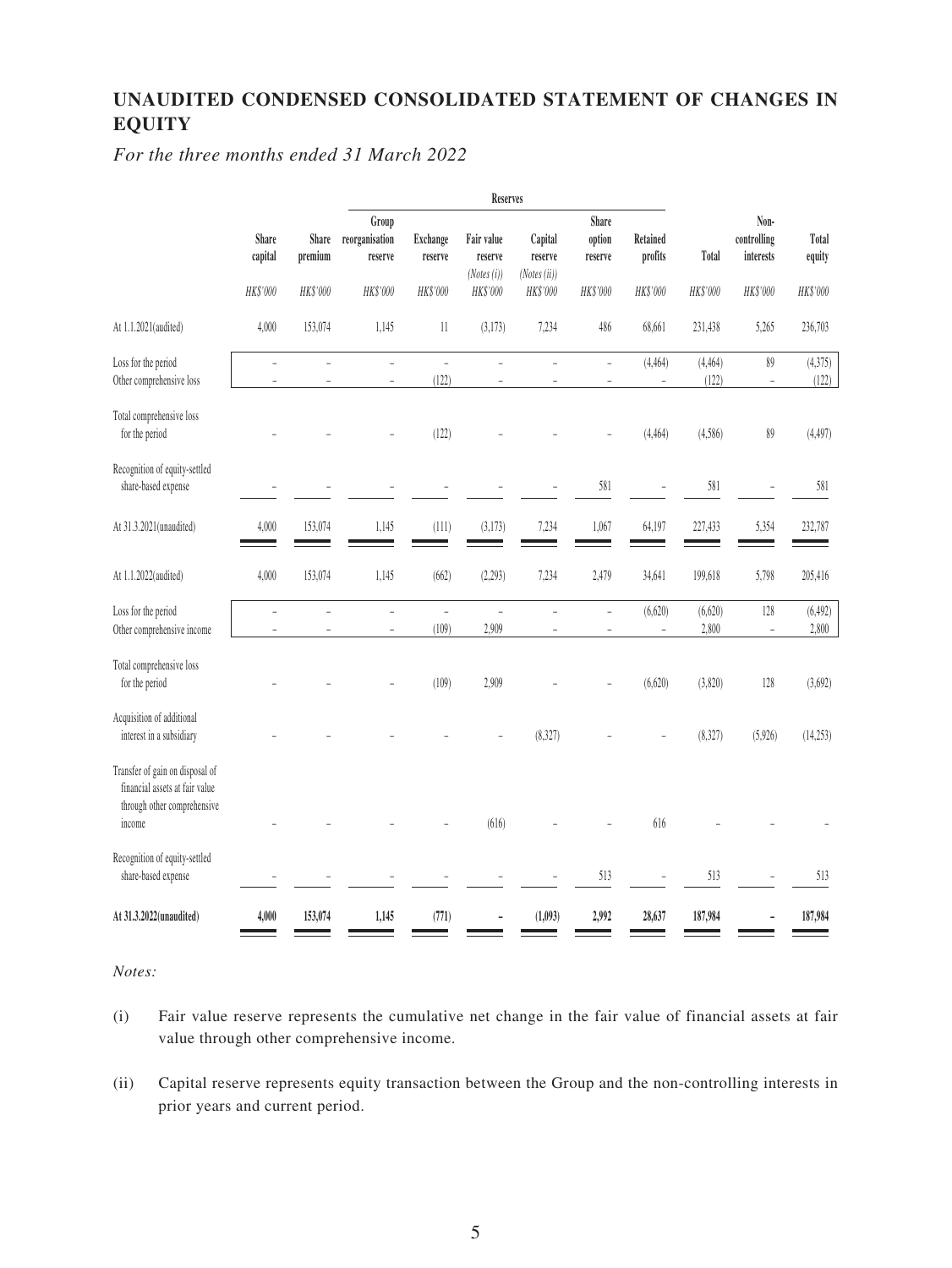#### **NOTES TO THE FIRST QUARTERLY FINANCIAL INFORMATION**

#### **1. Corporate information**

The Company is a limited liability company incorporated in the Cayman Islands. The address of its registered office is located at the offices of Vistra (Cayman) Limited, P.O. Box 31119 Grand Pavilion, Hibiscus Way, 802 West Bay Road, Grand Cayman, KY1-1205 Cayman Islands.

The principal activity of the Company is investment holding. The Company and its subsidiaries (collectively referred to as the "**Group**") are principally engaged in fund management business and providing consultancy services.

The shares of the Company are listed on the GEM of The Stock Exchange of Hong Kong Limited on 16 October 2020.

#### **2. Basis of preparation**

The quarterly financial information has been prepared in accordance with the applicable disclosure requirements of the GEM Listing Rules.

The accounting policies adopted in preparing the quarterly financial information are consistent with those applied in the consolidated financial statements of the Group for the year ended 31 December 2021.

The quarterly financial information have been prepared on the historical cost basis, as modified by the revaluation of financial assets and financial liabilities at fair value through profit or loss and financial assets at fair value through other comprehensive income, which are carried at fair value.

It should be noted that accounting estimates and assumptions are used in the preparation of the quarterly financial information. Although these estimates are based on the management's best knowledge and judgement to current events and actions, actual results may ultimately differ from those estimates.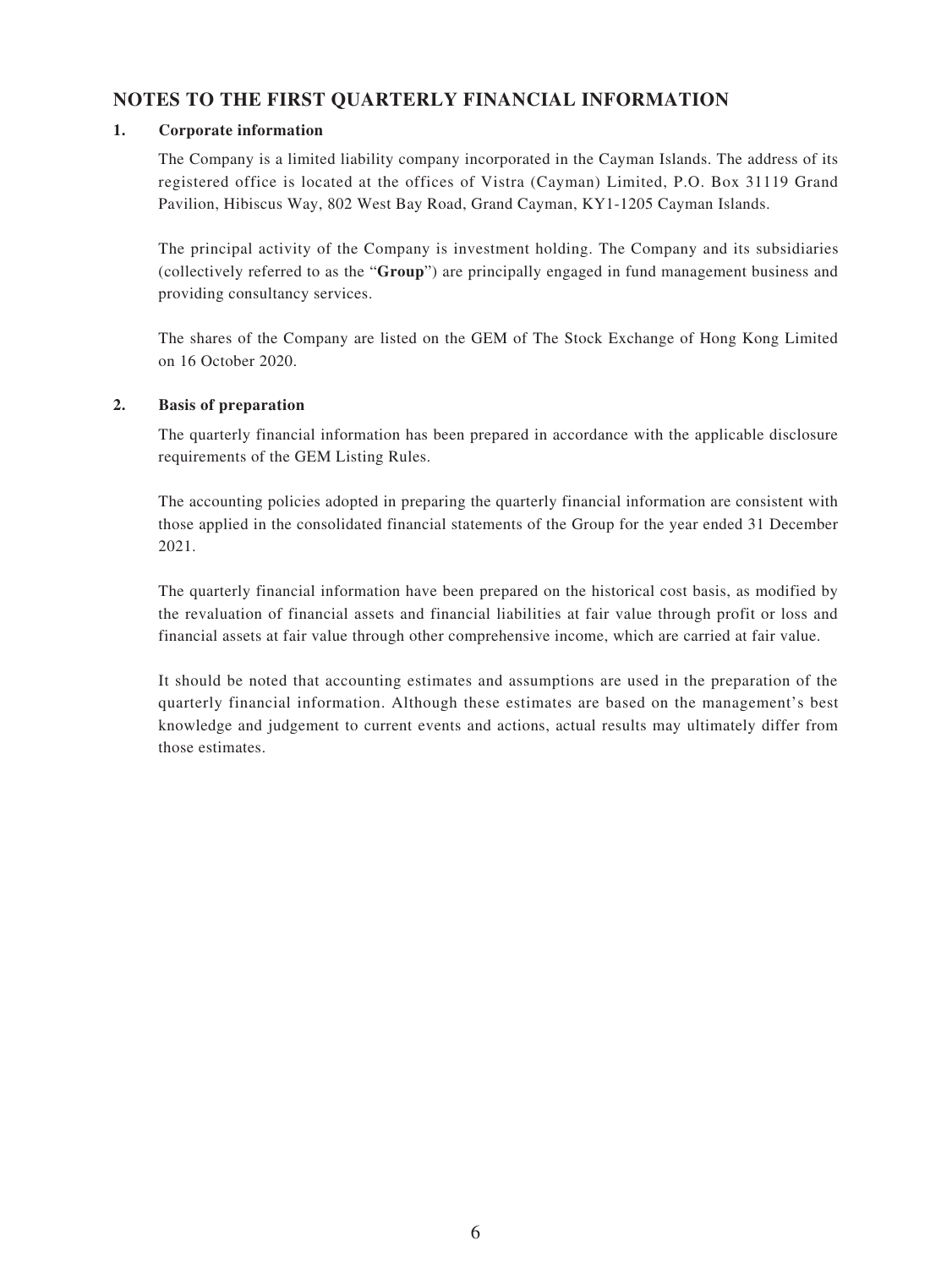#### **3. Segment information**

#### *(a) Geographical information*

The Company is domiciled in the Cayman Islands with the Group's major operations in Hong Kong. In order to maximise trading opportunities in different stock markets around the world, the Group also has trading offices in Chicago.

Geographical information of revenue for the three months ended 31 March 2022 and 2021, is as follows:

|           |                         | Three months ended<br>31 March |  |  |
|-----------|-------------------------|--------------------------------|--|--|
|           | 2022<br><b>HK\$'000</b> | 2021<br>HK\$'000               |  |  |
|           | (Unaudited)             | (Unaudited)                    |  |  |
| Hong Kong | 11,514                  | 10,043                         |  |  |
| Chicago   | 2,532                   | 4,752                          |  |  |
|           | 14,046                  | 14,795                         |  |  |

#### *(b) Information about major customers*

For the three months ended 31 March 2022 and 2021, revenue from major customers who contributed over 10% of the total revenue of the Group are as follows:

|            | Three months ended<br>31 March         |                                 |  |
|------------|----------------------------------------|---------------------------------|--|
|            | 2022<br><b>HK\$'000</b><br>(Unaudited) | 2021<br>HK\$'000<br>(Unaudited) |  |
| Customer A | 5,450                                  | 6,893                           |  |
| Customer B | 3,796                                  | $N/A$ <sup>(1)</sup>            |  |
| Customer C | 2,532                                  | 4,752                           |  |
| Customer D | 1,634                                  | 2,056                           |  |

(1) The corresponding revenue did not contribute over 10% of the total revenue of the Group.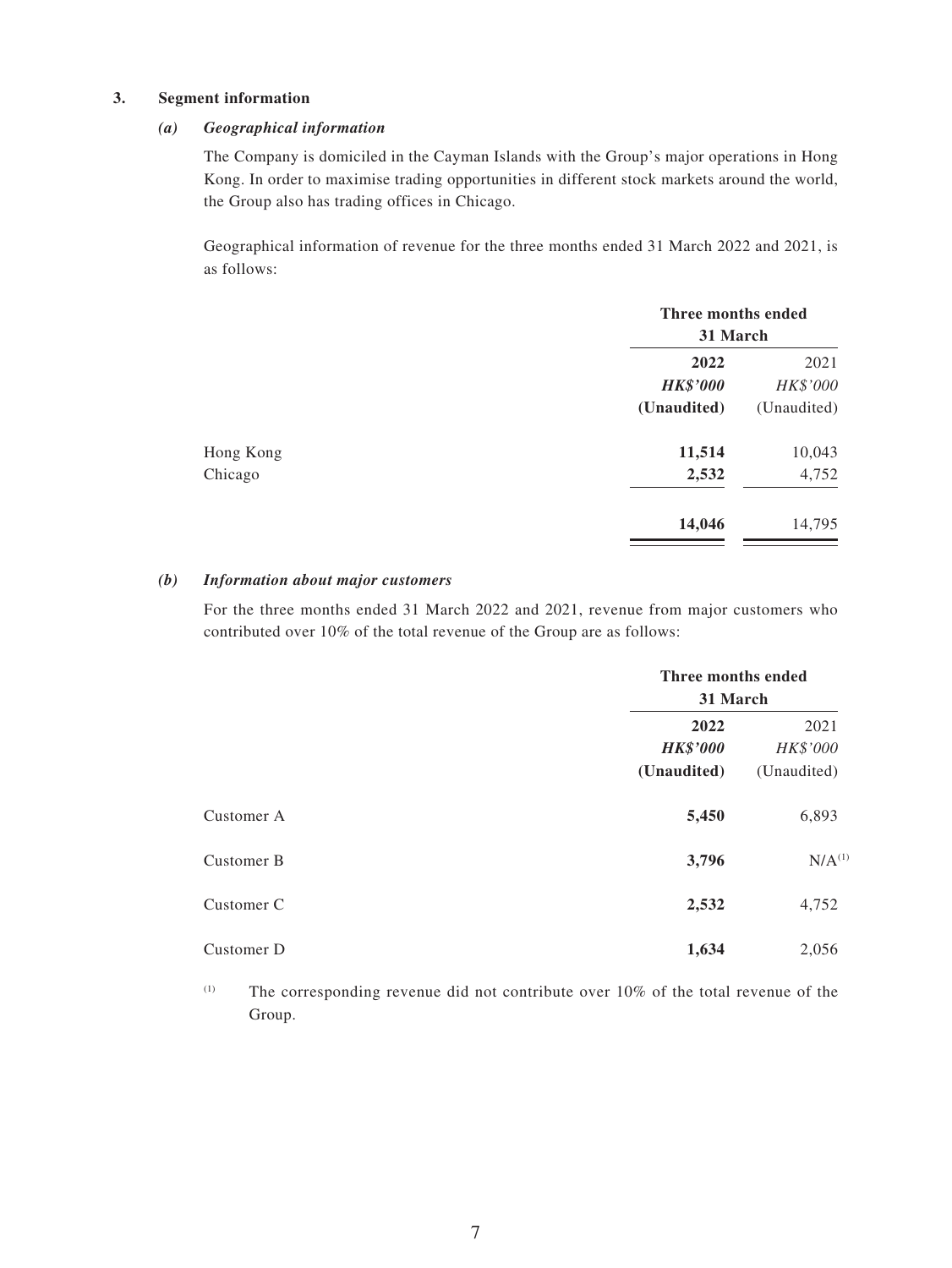#### **4. Revenue and other income**

An analysis of the Group's revenue and other income is as follows:

#### *Revenue*

|                                                                  | Three months ended<br>31 March         |                                 |
|------------------------------------------------------------------|----------------------------------------|---------------------------------|
|                                                                  | 2022<br><b>HK\$'000</b><br>(Unaudited) | 2021<br>HK\$'000<br>(Unaudited) |
| Revenue from funds and managed accounts<br>Management fee income | 14,046                                 | 14,795                          |
|                                                                  | 14,046                                 | 14,795                          |

#### Timing of revenue recognition:

|  | Three months ended<br>31 March |             |
|--|--------------------------------|-------------|
|  |                                |             |
|  | 2022                           | 2021        |
|  | <b>HK\$'000</b>                | HK\$'000    |
|  | (Unaudited)                    | (Unaudited) |
|  | 14,046                         | 14,795      |
|  |                                |             |

#### *Other income*

|                                  |                                        | Three months ended<br>31 March  |  |  |
|----------------------------------|----------------------------------------|---------------------------------|--|--|
|                                  | 2022<br><b>HK\$'000</b><br>(Unaudited) | 2021<br>HK\$'000<br>(Unaudited) |  |  |
| Interest income                  | 1                                      | 1                               |  |  |
| Dividend income<br>Sundry income | 9                                      |                                 |  |  |
|                                  | 11                                     | 1                               |  |  |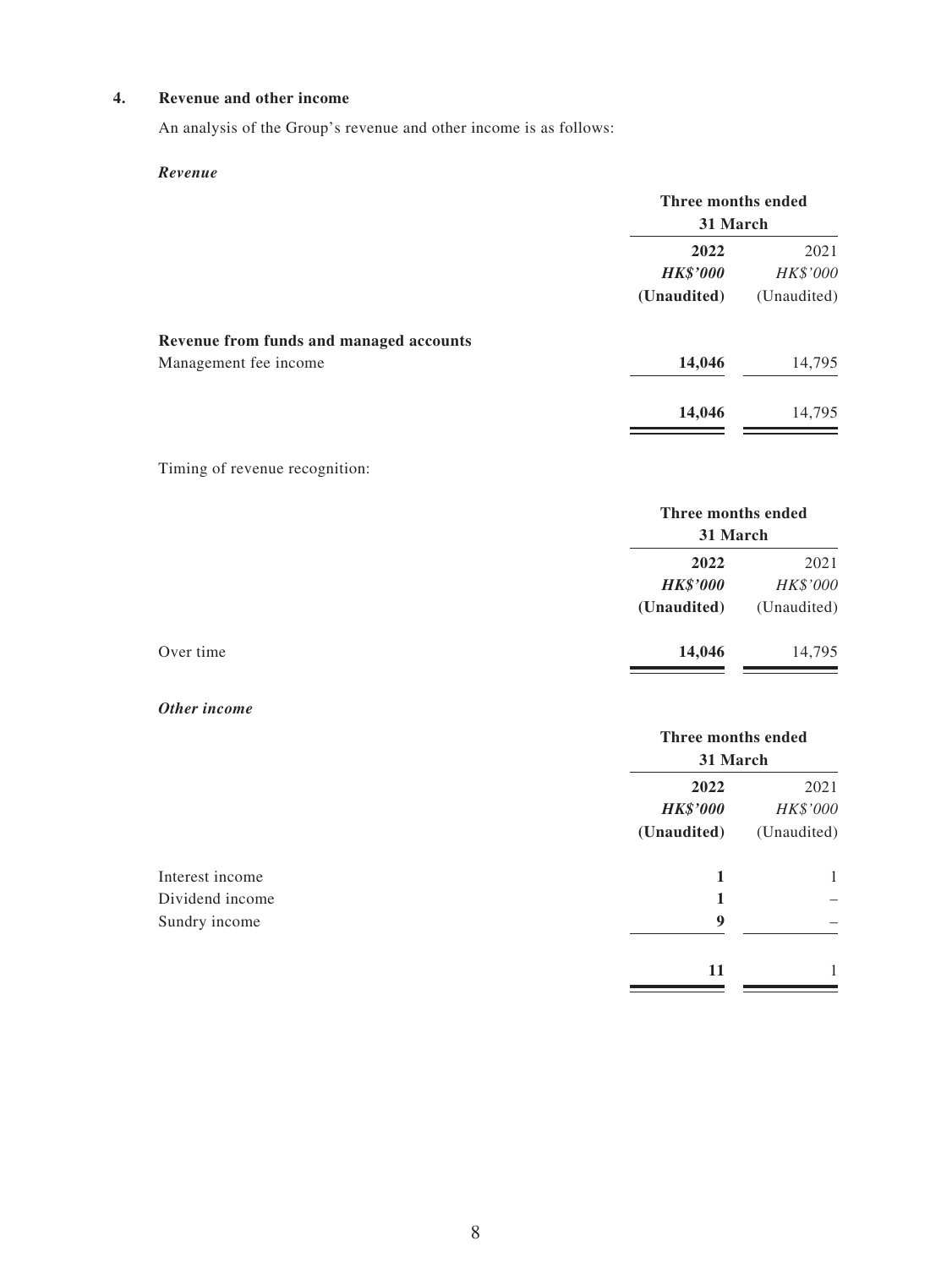#### **5. Loss before income tax**

|                                                       | Three months ended<br>31 March |                  |  |
|-------------------------------------------------------|--------------------------------|------------------|--|
|                                                       | 2022<br><b>HK\$'000</b>        | 2021<br>HK\$'000 |  |
|                                                       | (Unaudited)                    | (Unaudited)      |  |
| Loss before income tax is arrived at after charging:  |                                |                  |  |
| Amortisation of intangible assets                     | 80                             | 7                |  |
| Auditor's remuneration                                | 387                            | 307              |  |
| Depreciation of plant and equipment                   | 499                            | 271              |  |
| Depreciation of right-of-use assets                   | 482                            | 422              |  |
| Employee benefits (including directors' remuneration) |                                |                  |  |
| - Salaries and other benefits                         | 9,702                          | 8,747            |  |
| - Equity-settled share-based payment expense          | 513                            | 581              |  |
| - Pension scheme contributions                        | 441                            | 465              |  |
|                                                       | 10,656                         | 9,793            |  |
| Exchange loss                                         | 65                             | 105              |  |
| Interest expense on lease liabilities                 | 7                              | 22               |  |
| Short-term lease expenses                             | 158                            | 154              |  |

#### **6. Income tax expense**

Income tax expense for the period represents:

|                          | Three months ended<br>31 March |                  |
|--------------------------|--------------------------------|------------------|
|                          | 2022<br><b>HK\$'000</b>        | 2021<br>HK\$'000 |
|                          | (Unaudited)                    | (Unaudited)      |
| Current tax – Hong Kong  |                                |                  |
| Provision for the period | 114                            | 692              |
|                          | 114                            | 692              |

The Group is subject to income tax on an entity basis on profits arising in or derived from the tax jurisdictions in which the group entities are domiciled and operate. Pursuant to the rules and regulations of the Cayman Islands, the Group is not subject to any income tax in the Cayman Islands.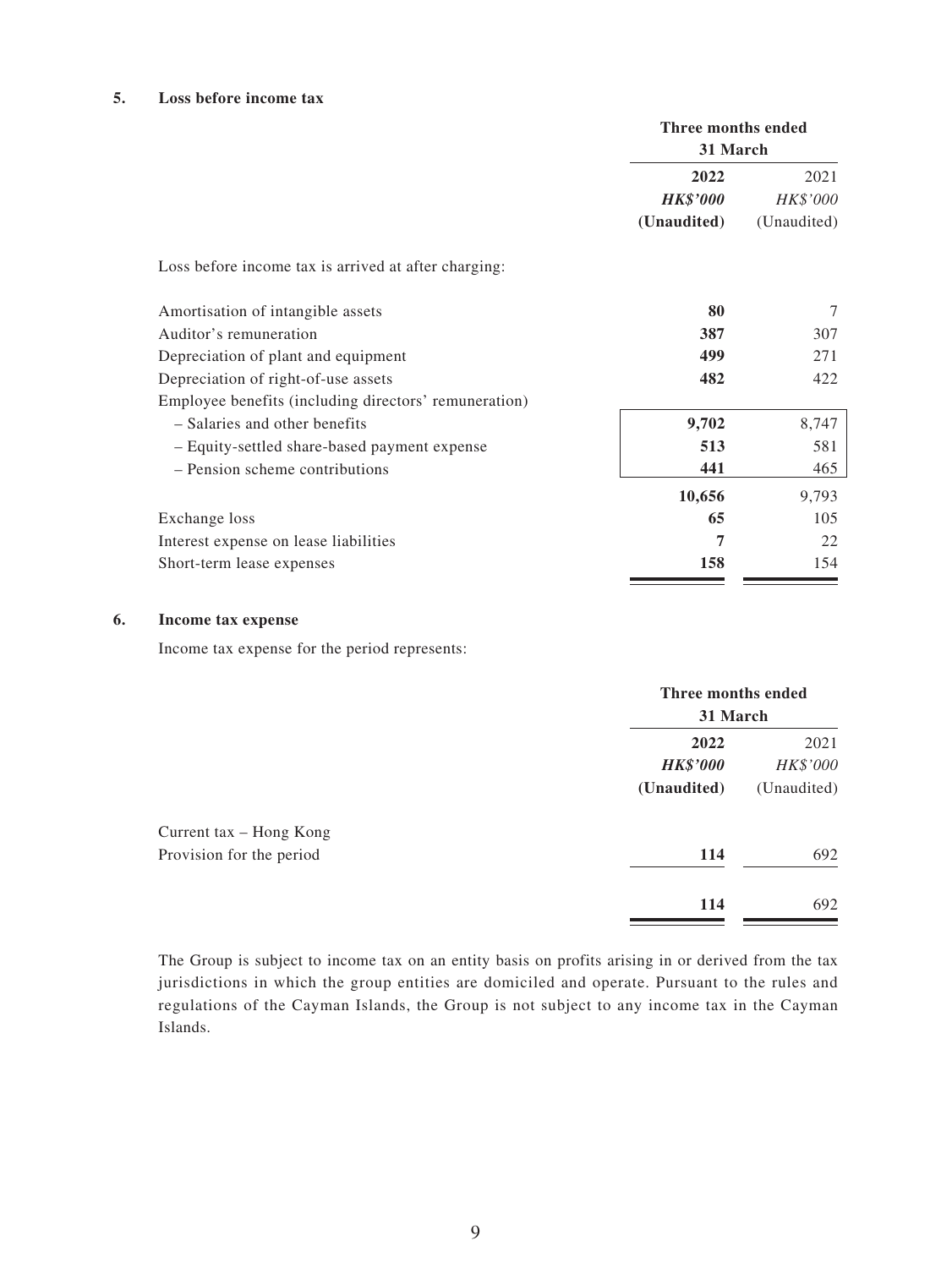For the group entities that are domiciled and operate in Hong Kong, Hong Kong profits tax has been provided at the rate of 16.5% on the estimated assessable profit arising in or derived from Hong Kong for both years, except for a subsidiary of the Group which is a qualifying entity under the two-tiered profits tax rates regime. The first HK\$2,000,000 of assessable profits of this subsidiary is taxed at 8.25% and the remaining assessable profits are taxed at 16.5%.

For the group entities that are domiciled and operate in the United States, they are subject to corporate income tax in the United States. The applicable federal income tax rate is 21% on taxable income and the applicable state income tax rate is 9.5% on state taxable income. No tax provision has been made on these group entities as there is no estimated taxable profits.

For the group entities that are domiciled and operate in the Netherlands, they are subject to corporate tax rate of 15% on taxable profits up to EUR245,000. The corporate income tax rate is 25% on taxable profits exceed EUR245,000. No tax provision has been made on these group entities as there is no estimated taxable profits.

For the group entity that is domiciled and operate in Singapore, it is subject to corporate tax rate of 17% on taxable profits. No tax provision has been made on this group entity as there is no estimated taxable profits.

During the three months ended 31 March 2022, no share of tax attributable to associates (three months ended 31 March 2021: Nil) was included in the share of results of associates.

#### **7. Dividend**

The Board does not recommend the payment of any dividend in respect of the three months ended 31 March 2022 (three months ended 31 March 2021: Nil).

#### **8. Loss per share**

The calculation of the basic loss per share amount is based on the loss for the period attributable to owners of the Company, and the weighted average number of ordinary shares of 400,000,000 (three months ended 31 March 2021: 400,000,000) shares in issue during the period.

The calculation of the basic and diluted loss per share is based on the following data:

|                                                               | Three months ended<br>31 March         |                                 |  |
|---------------------------------------------------------------|----------------------------------------|---------------------------------|--|
|                                                               | 2022<br><b>HK\$'000</b><br>(Unaudited) | 2021<br>HK\$'000<br>(Unaudited) |  |
| Loss                                                          |                                        |                                 |  |
| Loss for the period attributable to the owners of the Company | (6,620)                                | (4, 464)                        |  |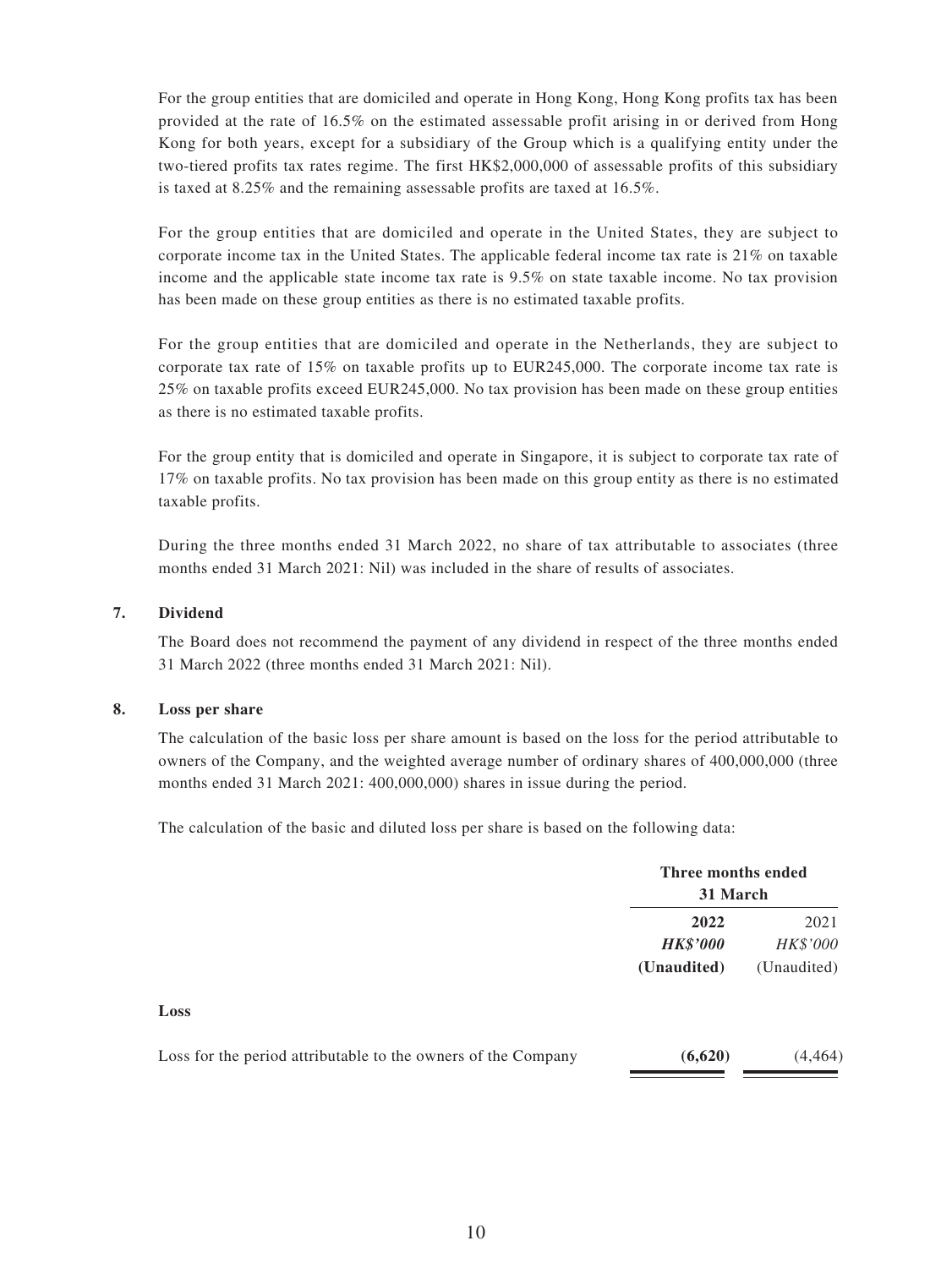| Number of shares                                                                                                      | Three months ended<br>31 March |             |  |  |
|-----------------------------------------------------------------------------------------------------------------------|--------------------------------|-------------|--|--|
|                                                                                                                       | 2022                           | 2021        |  |  |
| Weighted average number of ordinary shares in issue during the<br>period used in the basic loss per share calculation | 400,000,000                    | 400,000,000 |  |  |
| Effect of dilution – weighted average number of ordinary shares:<br>Share options $-$ <i>Note</i>                     |                                |             |  |  |
|                                                                                                                       | 400,000,000                    | 400,000,000 |  |  |
|                                                                                                                       |                                |             |  |  |

#### *Note:*

Diluted loss per share for the three months ended 31 March 2022 is the same as the basic loss per share as the effect of the conversion of the Company's share options would result in an antidilutive effect on the loss per share (2021: Diluted loss per share for the three months ended 31 March 2021 is the same as the basic loss per share as there were no potential ordinary shares).

#### **9. Approval of the unaudited quarterly financial information**

The unaudited quarterly financial information were approved and authorised for issue by the board of directors on 12 May 2022.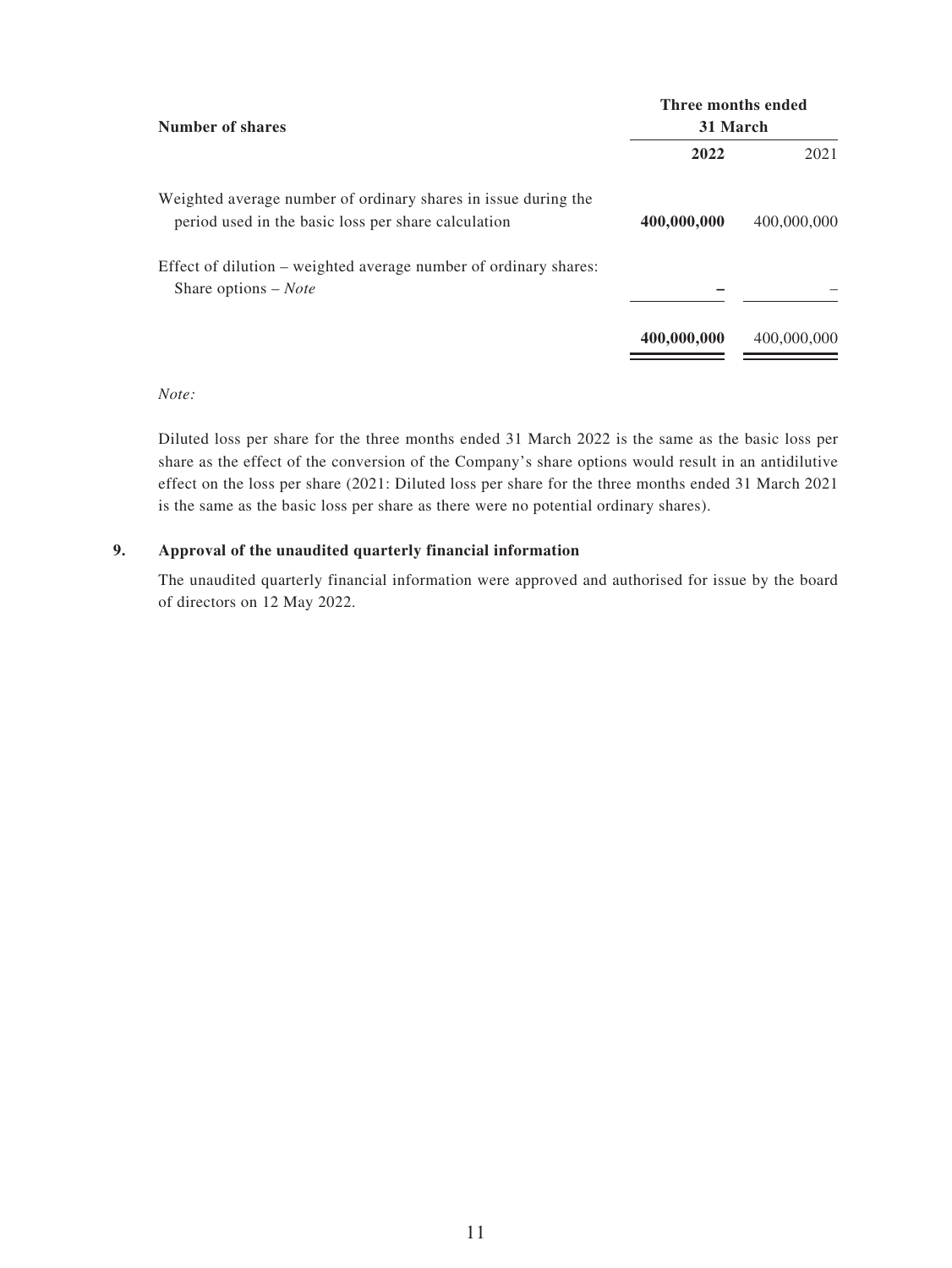### **Financial Highlights**

|                                            | Three months ended 31 March |            |            |
|--------------------------------------------|-----------------------------|------------|------------|
|                                            | 2022                        | 2021       | $%$ Change |
|                                            | (HK\$'000)                  | (HK\$'000) |            |
| <b>Total Revenue</b>                       | 14,046                      | 14,795     | (5)        |
| Management fee income                      | 14,046                      | 14,795     | (5)        |
| Performance fee income                     |                             |            | N/A        |
| <b>Gross profit</b>                        | 12,674                      | 13,136     | (4)        |
| <b>Operating loss</b> Note 1               | (5,696)                     | (2,589)    | 120        |
| Loss for the period                        | (6, 492)                    | (4,375)    | 48         |
| Loss attributable to owners of the Company | (6,620)                     | (4, 464)   | 48         |
| <b>Total comprehensive loss</b>            | (3,692)                     | (4, 497)   | 33         |
| Loss per share (HK cents)                  |                             |            |            |
| $-$ Basic and diluted Note 2               | (1.66)                      | (1.12)     | 48         |

*Notes:*

- 1. Operating loss represents loss before income tax adding back fair value loss on financial assets at fair value through profit or loss, finance costs, share of results of associates and gain on dilution of interest in an associate.
- 2. The calculation of the basic loss per share amount is based on the loss for the period attributable to owners of the Company of HK\$6,620,000 (2021: HK\$4,464,000), and the weighted average number of ordinary shares of 400,000,000 shares in issue during the period. Diluted loss per share for the period ended 31 March 2022 and 2021 is the same as the basic loss per share as the effect of the conversion of the Company's share options would result in an antidilutive effect on the loss per share.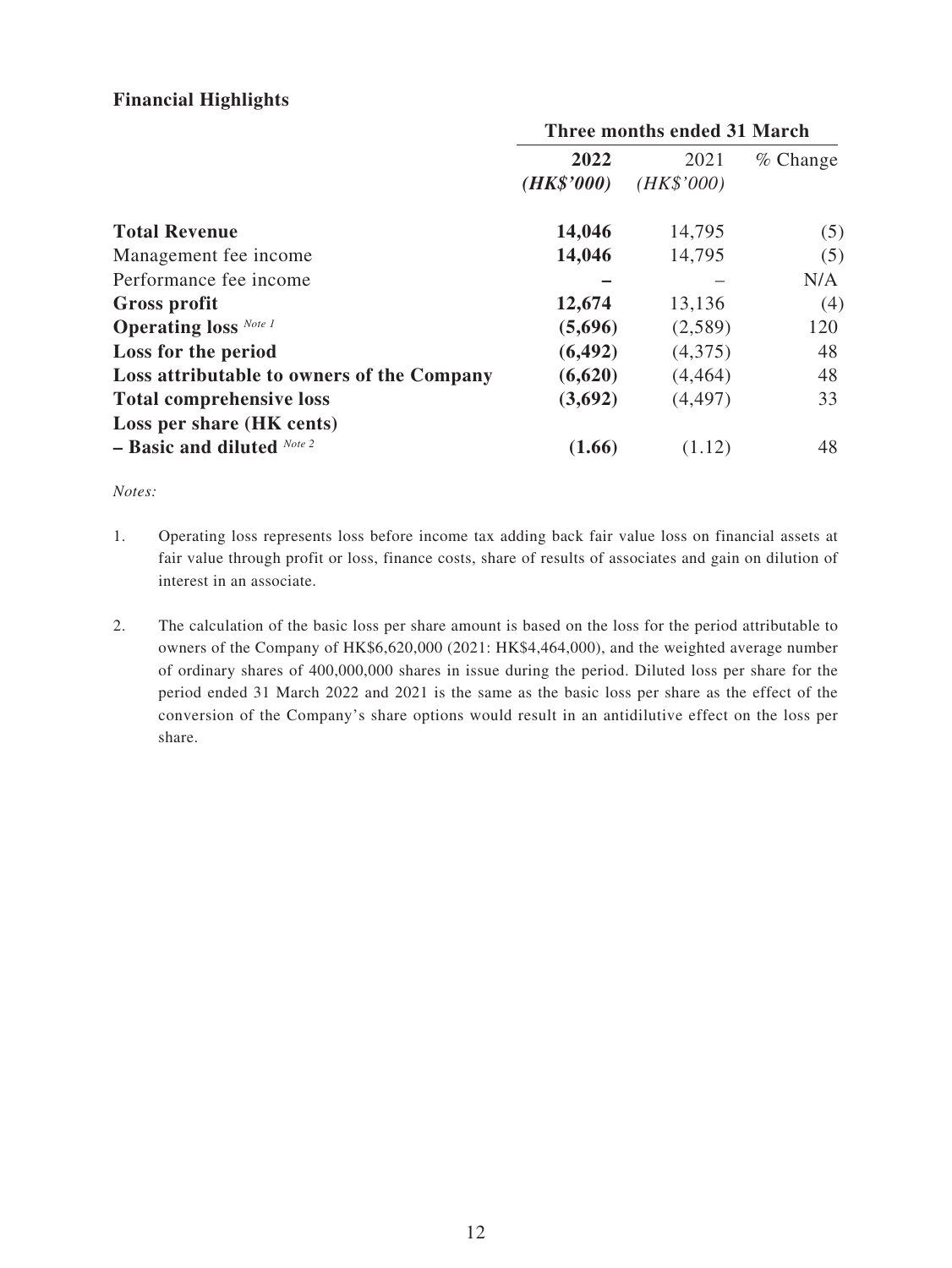#### **Selected Business and Financial Highlights**

- After a risk-on environment in the 2021, the first quarter of 2022 saw increasing concerns over inflation and the invasion of Ukraine impact financial markets, particularly in fixed income and commodities. However, the reaction from equity index volatility was somewhat subdued.
- The MSCI World Total Return Hedged to US Dollars ("**MSCI World**") finished the quarter down -4.5%, giving back part of its  $+8.2\%$  gain in the prior quarter. The Bloomberg Global Government Bond Index Hedged to US Dollars had a similar loss, down -4.2%. While for equities the drawdown was giving back rather less than one quarter's prior return, for government bonds the drawdown in Q1 gave back essentially all the returns of the index since mid-2019.
- The last time equities had a negative quarter was Q1 2020, which saw much bigger equity losses (MSCI World down -19.8%) and was a strongly positive environment for our strategies. However, despite the losses in equity markets in the first quarter of 2022, it was quite a different volatility environment to Q1 2020. This made for fewer alpha opportunities for our trading approach. It is notable that the first quarter of 2022 was more generally not necessarily a good quarter for strategies that seek to be long protection on equity indices. To illustrate this one can compare the returns of the CBOE S&P 500 5% Put Protection Index (the "**Put Protection Index**") with the returns of the S&P 500 Total Return Index ("**S&P 500 TR**"). US equities are by some way the largest component of the MSCI World index. The Put Protection Index is a simulated strategy that holds a long position in the S&P 500 and also systematically buys 5% out of the money put options on the S&P 500 according to a set schedule. The relative returns of the Put Protection Index and the S&P 500 TR thus can serve as an illustration of the relative costs and benefits of holding downside protection on US equities.
- In the first quarter of 2022 the Put Protection Index was down -7.85%, while the S&P 500 TR was down -4.60%, i.e. the Put Protection Index underperformed the S&P 500 TR by -3.25%. The Put Protection Index also underperformed the S&P 500 TR in each individual month of the first quarter. Said another way, despite the fall in the S&P 500 over the first quarter, and despite the falls in the S&P 500 in the individual months of January and February (the S&P 500 was then up in March), having protection would have underperformed having no protection month by month and over the quarter as a whole. That is relatively unusual historically. In fact, our analysis of quarterly returns of the Put Protection Index and the S&P 500 TR from January 1990 to March 2022 observed that in quarters when the S&P 500 TR has been down 4% or more, on average the Put Protection Index has outperformed the S&P 500 TR by 4.17. Furthermore, the Put Protection Index's underperformance of the S&P 500 TR by -3.25% in the first quarter of 2022 was its worst relative result in such a quarter (i.e. a quarter when the S&P 500 TR was down 4% or more) over the whole period analyzed from 1990 to 2022. Our strategies are absolute return and alpha focused and as such different to the Put Protection Index, but this does illustrate the unusual nature of the environment in the first quarter of 2022.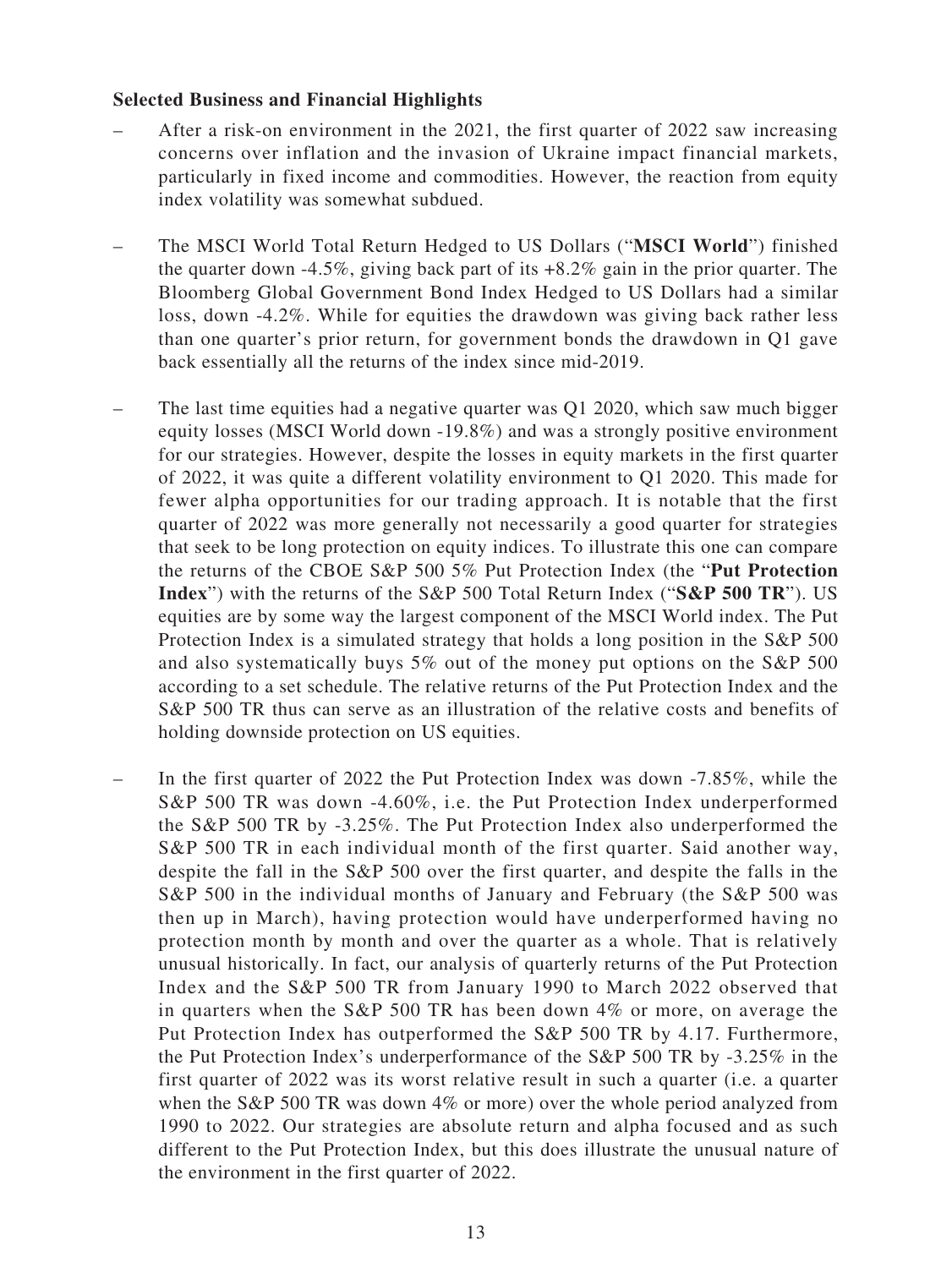- Popular measures of at-the-money implied volatility rose modestly over the quarter. The VIX index rose from 17.22 to 20.56. A similar measure for the Euro Stoxx 50 rose from 19.27 to 28.99, while the equivalent measures in the Japanese Nikkei rose from 19.21 to 21.98 and in the Korean Kospi 200 index from 16.50 to 17.14 respectively. These measures provide a snapshot of implied volatility at different points in time but are not directly tradable<sup>1</sup>. Of these various indices, the VIX has the most liquid derivatives market, via VIX futures and options. While the VIX index rose over the first quarter, VIX derivatives painted a more mixed picture. Over the first quarter VIX April 2022 expiry futures declined from 24.69 to 23.47. VIX May 2022 expiry futures also declined, from 25.25 to 24.99. On the other hand, the ProShares VIX Short-Term Futures ETF ("**VIX ETF**"), which systematically buys and rolls short-term VIX futures, had a gain for the quarter, rising from 15.17 to 16.57. The VIX ETF runs at a high level of realized volatility (93% annualized over the 100 days to end March 2022) and for context it is important to note that despite its gain in the first quarter, the ETF's end-March 2022 value of 16.57 was still 20% below its value of 20.70 at the end of November 20212 .
- This backdrop made for a more challenging quarter for our index volatility trading than might be supposed from the headline equity index returns and newsflow over the first three months of 2022. The Group's trading strategies are predominantly relative value in nature, but historically have seen their best performance in periods of falling equity markets and rising volatility. The subdued reaction in equity index volatility during the equity drawdown, which mostly occurred in January and February, resulted in relatively few opportunities. As a result the first quarter of 2022 was overall somewhat challenging for our relative value volatility trading strategy, with small losses in January, small gains in February and losses in March<sup>3</sup>.

<sup>&</sup>lt;sup>1</sup> The metrics used are the VIX for the S&P 500, the VSTOXX for the Euro Stoxx 50, the Nikkei Stock Average Volatility Index for the Nikkei and the Kospi 200 Volatility Index for the Kospi 200. Sources: True Partner, Bloomberg.

<sup>&</sup>lt;sup>2</sup> Sources: Bloomberg, True Partner. The ticker for the ProShares VIX Short-Term Futures ETF is "VIXY US Equity".

<sup>&</sup>lt;sup>3</sup> This material is not in any way intended to solicit investment in our fund products or managed accounts. Our fund products and managed accounts are only available to appropriately qualified investors and are not marketed in certain jurisdictions. The performance of certain fund products the Group regards as relevant to shareholders of the Company is disclosed to the Stock Exchange on a voluntary basis monthly. Performance of certain fund products is also reported to Bloomberg and certain databases of hedge fund performance.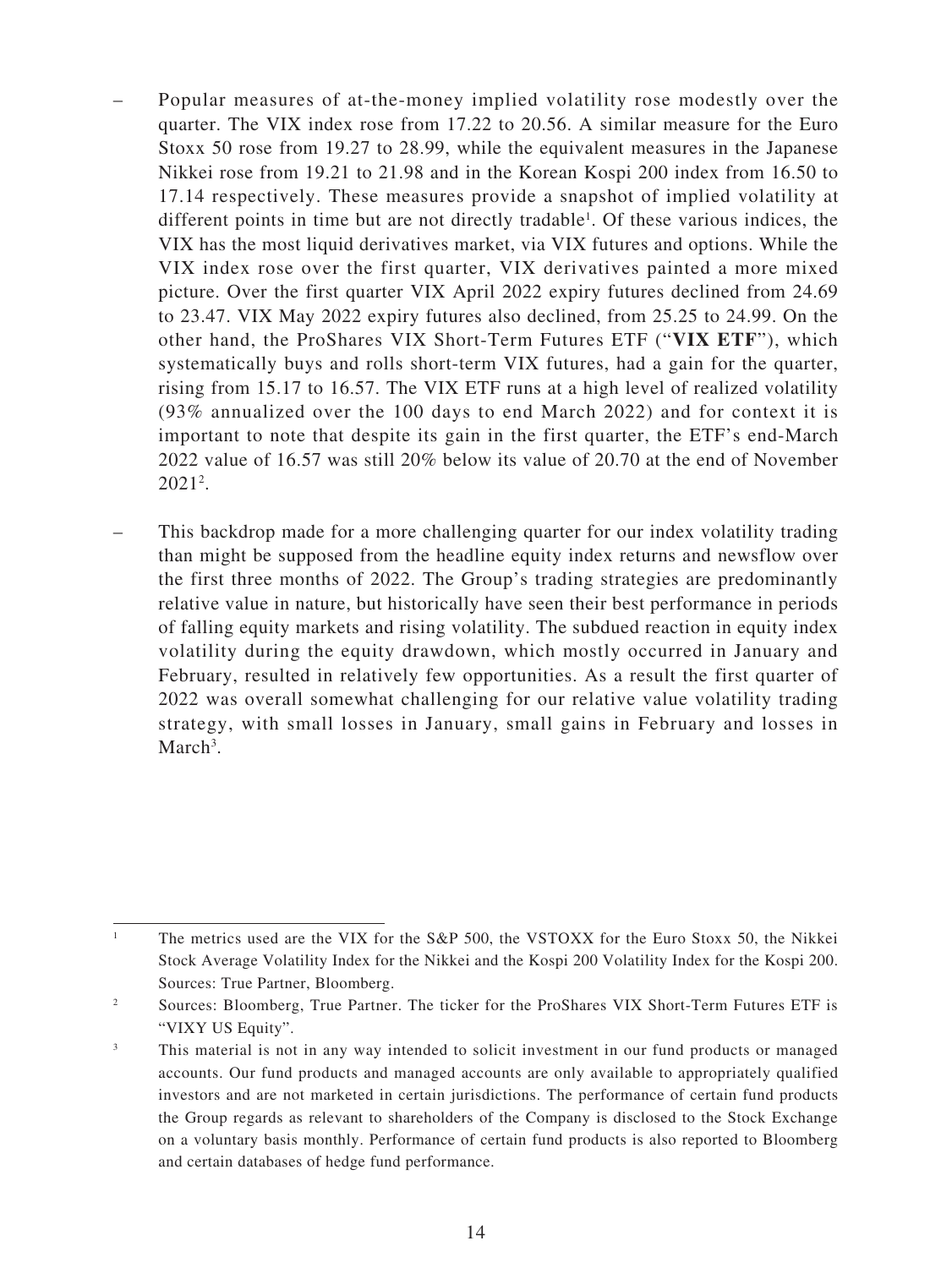- As we have highlighted in both positive and negative periods of performance, investment performance in any given short time period can fluctuate around the long-term average based on the prevailing market opportunities. Investors in the Group's products typically focus on long-term investment performance as a key metric as they are generally seeking to invest with a longer-term horizon. When considering the whole period from its inception in July 2011 through 31 March 2022, the True Partner Fund, the Group's longest running fund product has outperformed each of the CBOE Eurekahedge Relative Value Volatility, Long Volatility and Short Volatility Hedge Fund indices in both absolute terms and in alpha terms<sup>4</sup>. Over the same inception to date period, considering the whole period from July 2011 through 31 March 2022, the True Partner Fund, our longest running fund product, has also outperformed the Eurekahedge Asset Weighted Hedge Fund Index, a broad index of hedge fund performance, in both absolute terms and in alpha terms.
- The Group's assets under management were relatively stable during the quarter and were higher relative to the comparable period in 2021. Assets under management were US\$1,618 million as of 31 March 2022 as compared to US\$1,550 million as of 31 March 2021 and US\$1,675 million as of 31 December 2021. Changes in assets under management during the first quarter of 2022 were primarily a result of negative investment performance. Growth in assets under management relative to the end of the first quarter of 2021 was driven by positive net inflows, partially offset by negative investment performance.
- Revenues for the three months ended 31 March 2022 were HK\$14 million. This compares to revenues of HK\$14.8 million for the three months ended 31 March 2021. The decrease in revenue was primarily due to shifts in product mix over the period. Revenue per unit of assets under management can vary as a result of a number of factors. Individual fund products and managed accounts can have different fee structures due to differences in the nature and sizes of the mandates and other factors. When comparing the period for the three months ended 31 March 2022 to the three months ended 31 March 2021, the assets under management in managed accounts increased relative to the assets under management in fund products. Net inflows were positive into managed accounts and negative in fund products, resulting in an overall net increase in assets under management. Inflows were also driven by larger clients. Overall the effects of this included that the expected relative contribution of management fees and performance fees to revenues per unit of assets under management became more focused on performance fees and less focused on management fees. The combination of these factors led to a small decrease in the average revenue per unit of assets under management for the three months ended 31 March 2022 as compared to the three months ended 31 March 2021.

The Group considers these indices to be relevant benchmarks of peer performance as they are comprised of hedge funds trading different types of volatility strategies.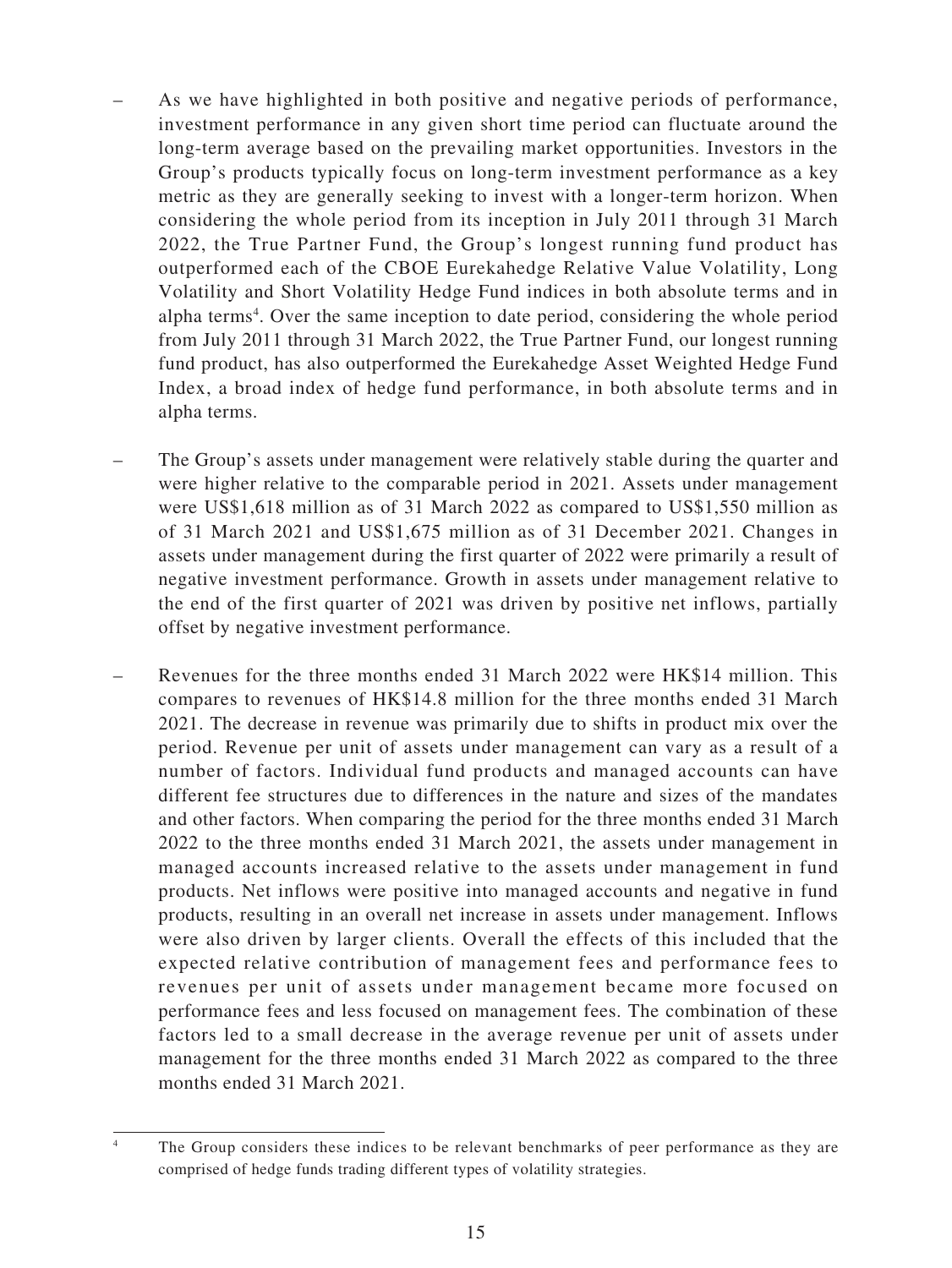- General and administrative expenses were HK\$18.4 million in the first quarter of 2022, as compared to HK\$15.7 million in the first quarter of 2021. The increase in expenses was primarily due to an increase in staff cost as the overall number of personnel was higher in 2022 as compared to 2021. Other drivers of increased expense included sales and marketing fees, data expenses and administrative expenses as the Group has been working on the expansion of its operations in Europe and Asia in line with the use of proceeds outlined in the prospectus of the Company dated 30 September 2020 (the "**Prospectus**").
- The Group's loss before income tax was a loss of HK\$6.4 million in the first quarter of 2022, as compared to a loss of HK\$3.7 million in the comparable period in 2021. Loss attributable to owners of the company was HK\$6.6 million in the first quarter of 2022 (after tax), as compared to a loss of HK\$4.5 million in the comparable period of 2021.
- During the first quarter of 2022, the Group has continued to actively use technology to enhance its marketing efforts. Over this period the team has been actively engaged with investors and prospects through regular webinars, on a one-on-one basis and through engagements via third parties. The Group also arranged for senior personnel of the Group to participate in leading industry conferences that will take place in the second quarter of 2022, which will provide opportunities for in person interaction with investors and prospects. The Group also continued to engage with investors and prospects via newsletters and more in-depth pieces.
- During the first quarter of 2022, the Group has also been working on the expansion of its operations in Europe and Asia in line with the use of proceeds outlined in the Prospectus. This has included working through the process of obtaining an investment firm license from the Authority Financial Market ("**AFM**") in the Netherlands. The license was granted on 24 March 2022. As part of the expansion, the Group has also continued to expand its technology and marketing teams.
- In addition, on 15 February 2022, the Group completed the acquisition of 49% of True Partner Advisor Hong Kong Limited ("**TPAHK**"). After the acquisition, the Group obtained full ownership of TPAHK. The Board is of the opinion that such full ownership allows the Group to further utilize this licensed asset management company in expanding current investment mandates and potentially obtaining additional investment mandates and as such enhance the return to the shareholders of the Company.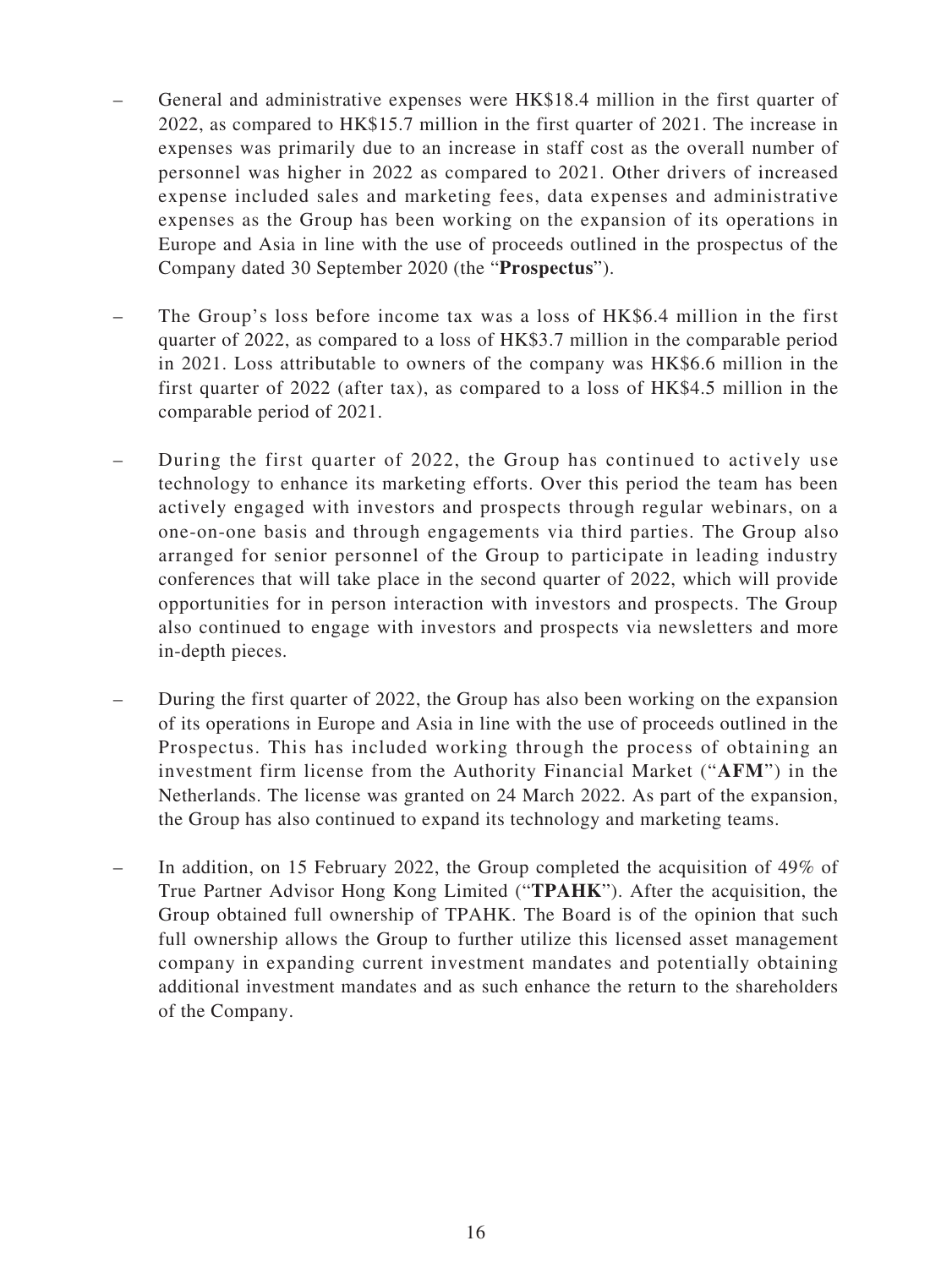#### **Selected Financial Highlights**

*(in HK\$ millions as of 31 March 2022 unless stated, with comparison to 31 March 2021)*



**Breakdown of AUM by Product Type (\$US millions)***<sup>4</sup>*





**Loss attributable to owners of the Company**



<sup>&</sup>lt;sup>5</sup> The Group manages or advises on both fund products and other investment mandates. For the purposes of this announcement, fund products launched by the Group or co-branded with the Group where a subsidiary of the Group is the investment manager or sub-investment manager are grouped under "fund vehicles"; other mandates are grouped under "managed accounts". As of 31 March 2022 the Group's managed accounts deploy the Group's relative value trading strategy on a standalone basis or in conjunction with customized strategies.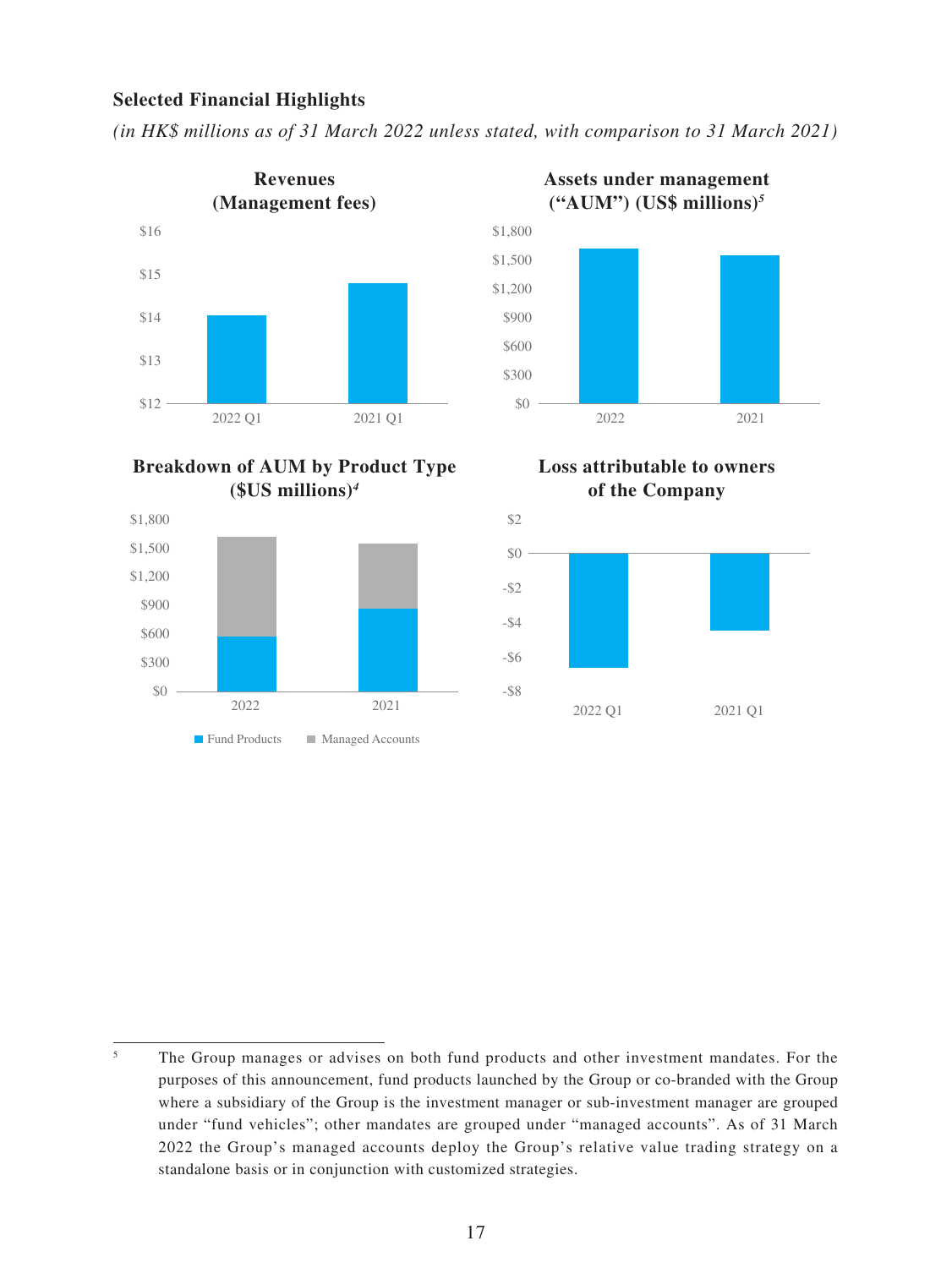#### **MANAGEMENT DISCUSSION AND ANALYSIS**

#### **BUSINESS REVIEW**

The Company is a Hong Kong and U.S. based fund management group with a focus on volatility trading in liquid markets. The Company and its subsidiaries (together as the "**Group**") manage funds and managed accounts on a discretionary basis using a global volatility relative value trading strategy involving the active trading of liquid exchange listed derivatives (including equity index options, large cap single stock options, as well as futures, exchange traded funds and equities) across major markets (including the U.S., Europe and Asia) and different time zones. Our trading decisions are supported by our in-house proprietary trading platform (embedded with option pricing and volatility surface models) designed for our specific way of trading and which enables real-time pricing of implied volatilities, quantitative comparisons, risk management as well as speedy execution of trades. Our team's collective expertise and specialized knowledge in options and volatility trading is the foundation of our proprietary trading technology.

Our firm assets under management is US\$1,618 million as of 31 March 2022 and we currently manage or advise on both fund products and managed accounts<sup>3</sup>. Our longest running fund product was launched in July 2011 and was later restructured into a master-feeder structure to facilitate investments from U.S. taxable investors. In 2016, we launched a further fund, which is similarly structured, but with a trading strategy which has a long volatility bias. Together with International Asset Management ("**IAM**"), we made our strategy available in UCITS format in June 2019, with the launch of a co-branded fund product for which a subsidiary of the Group is the sub-investment manager and IAM is the investment manager. IAM was founded in 1989 and is one of the oldest independent asset management firms specializing in hedge funds and alternative UCITS investments. Assets under management relating to these fund products are grouped together as "fund vehicles" above and below. In addition to funds launched by us or co-branded with us, we also enter into investment management mandates with third parties who allocate a sub-fund of their umbrella fund or a portion of their assets to be managed by us. While such arrangements may have different underlying structures in accordance with client preferences, for simplicity we group assets under management relating to these mandates under "managed accounts" above and below.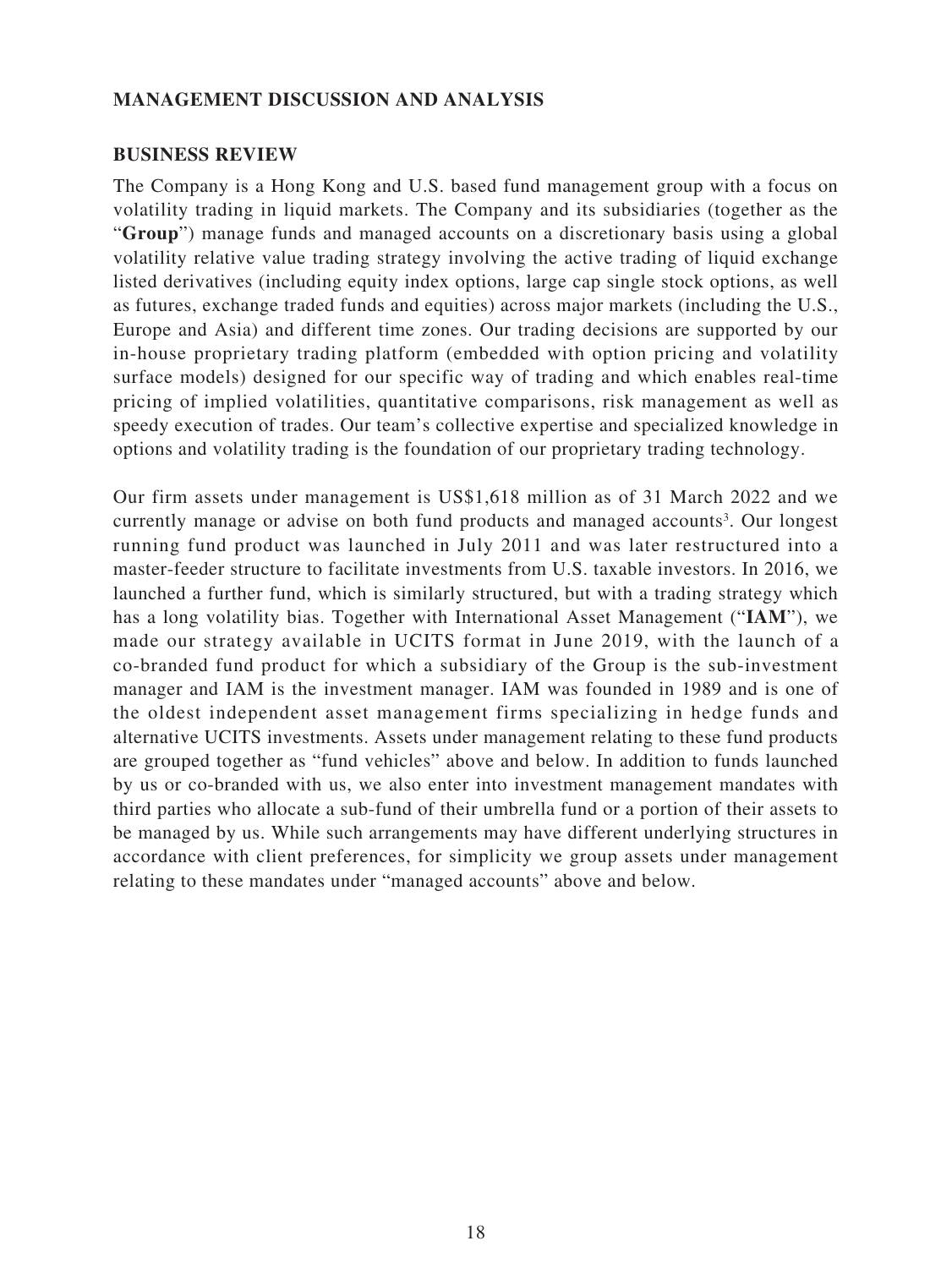As of 31 March 2022, our assets under management comprised of US\$578 million in comingled fund products (including funds where the Group is a sub-investment manager) and US\$1,040 million in managed accounts or similar arrangements, including fund of-one structures. The investors in funds managed or advised by us are mainly professional investors, including collective investment undertakings, family offices, pension funds, endowments/foundations, financial institutions and high net worth individuals. As of 31 March 2022, our assets under management included mandates deploying our relative value strategy and other volatility strategies developed by the Group.

### **Market Environment**

The first quarter of 2022 saw a decline in most equity markets but a limited reaction from equity index implied volatilities. Focusing on the MSCI World Total Return Index Hedged to US Dollars ("**MSCI World**"), the market had a mostly gradual decline during January, then recovered a little into month-end, finishing down -4.9%. In February, the market had a further decline, falling -2.6%. In March, equities initially fell then rallied, finishing the month up +3.1%. This left the MSCI World down -4.5% for the first quarter of 2022.

Despite the overall falls in markets, correlations among markets were somewhat low on a month-to-month basis, perhaps contributing to the lack of a major volatility event over the quarter. For example, while US markets suffered most of their losses in January, UK and Hong Kong markets were up in January. In February, when European markets suffered their biggest losses, UK, Korean and Australian markets were all positive. And in March, when US markets had a strong rally, Hong Kong's markets finished down while European markets also saw small losses.

The two major topics of concern for markets over the quarter were the central bank response to persistently high inflation and the Russian invasion of Ukraine. The former led to a notable rise in government bond yields over the quarter, which also led to higher implied volatility in fixed income markets. Equity markets saw significant rotations under the hood (e.g. the underperformance of growth vs value stocks, which was reminiscent of the turn in the equity market in early 2000) but less drama at the index level. For the latter, the risk of the Russian invasion was steadily priced into equity index implied volatility markets as the situation evolved prior to the full-scale invasion, limiting the response of volatility markets following the invasion itself. The invasion was unusual in being so publicly anticipated by US intelligence agencies, which made trading the event prior to the invasion more of a macro call. While we made small profits from our European equity volatility positions in February 2022, these were quantitatively driven positions and we do not seek to make macro calls on the market.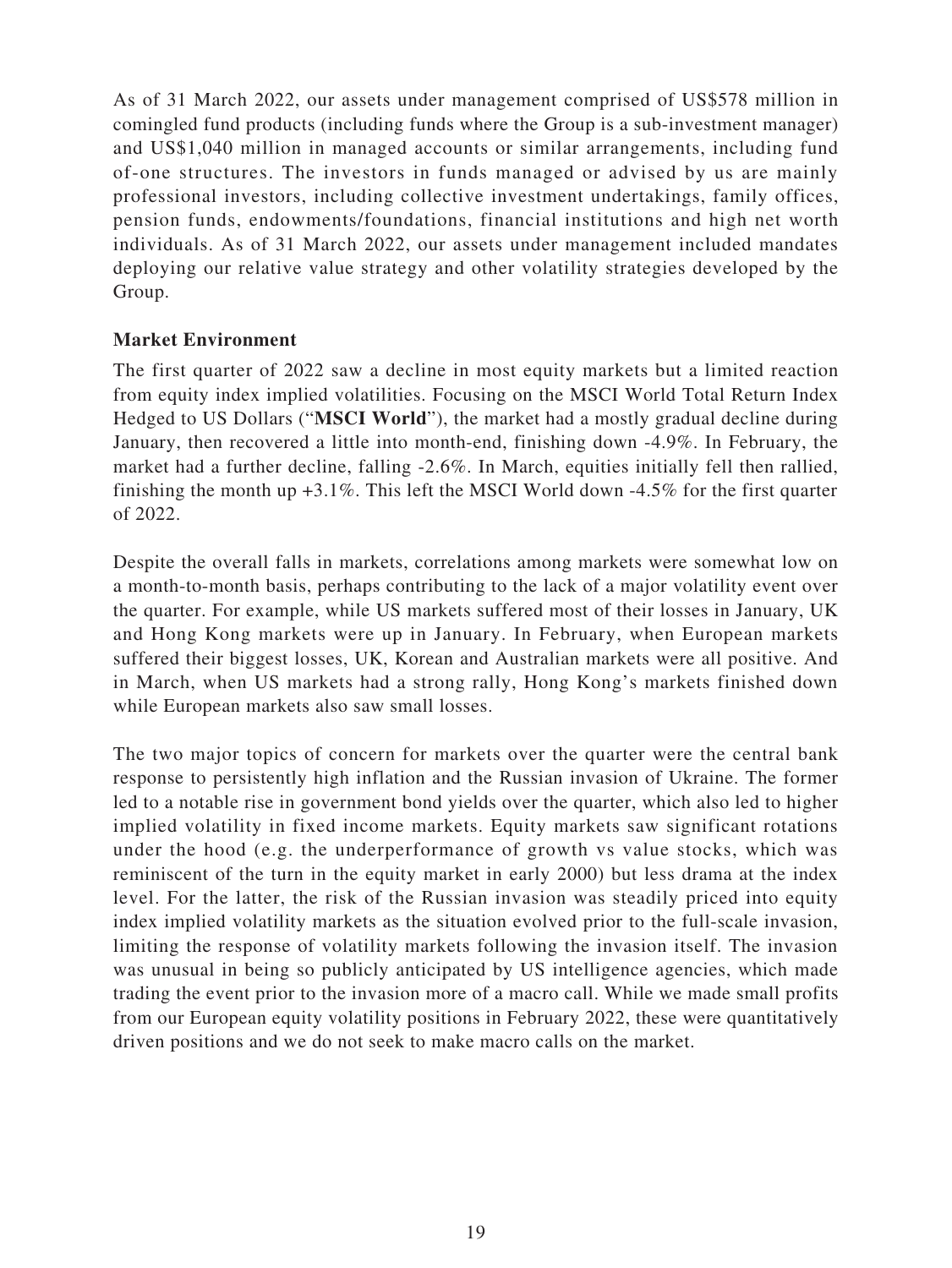The Bloomberg Global Government Bond Index Hedged to US Dollars had a fairly similar loss to global equities over the quarter, finishing down -4.2%, vs -4.5% for the MSCI World. While for equities the drawdown was giving back rather less than one quarter's prior return, for government bonds the drawdown in Q1 gave back essentially all the returns of the index since mid-2019. We will discuss the potential impact of bond market shifts in more depth in the market outlook section below.

However, despite the losses in equity markets it was not necessarily a good quarter for strategies that seek to be long protection on equity indices. To illustrate this one can compare the returns of the CBOE S&P 500 5% Put Protection Index (the "**Put Protection Index**") with the returns of the S&P 500 Total Return Index ("**S&P 500 TR**"). US equities are by some way the largest component of the MSCI World index. The Put Protection Index is a simulated strategy that holds a long position in the S&P 500 and also systematically buys 5% out of the money put options on the S&P 500 according to a set schedule. The relative returns of the Put Protection Index and the S&P 500 TR thus can serve as an illustration of the relative costs and benefits of holding downside protection on US equities.

In the first quarter of 2022 the Put Protection Index was down -7.85%, while the S&P 500 TR was down -4.60%, i.e. the Put Protection Index underperformed the S&P 500 TR by -3.25%. The Put Protection Index also underperformed the S&P 500 TR in each individual month of the first quarter. Said another way, despite the fall in the S&P 500 over the first quarter, and despite the falls in the S&P 500 in the individual months of January and February (the S&P 500 was then up in March), having protection would have underperformed having no protection month by month and over the quarter as a whole. That is relatively unusual historically. In fact, our analysis of quarterly returns of the Put Protection Index and the S&P 500 TR from January 1990 to March 2022 observed that in quarters when the S&P 500 TR is down 4% or more, on average the Put Protection Index outperforms the S&P 500 TR by 4.17%. Furthermore, the Put Protection Index's underperformance of the S&P 500 TR by -3.25% in the first quarter of 2022 was its worst relative result in such a quarter (i.e. a quarter when the S&P 500 TR was down 4% or more) over the whole period analyzed from 1990 to 2022.

Several popular measures of equity volatility that primarily focus on at-the-money implied volatility rose modestly over the quarter. For example, the VIX index rose from 17.22 to 20.56. A similar measure for the Euro Stoxx 50 rose from 19.27 to 28.99, while the equivalent measures in the Japanese Nikkei rose from 19.21 to 21.98 and in the Korean Kospi index from 16.50 to 17.14 respectively. These measures provide a snapshot of implied volatility at different points in time, but it is important to remember that they are not directly tradable and movements in these indices can occur without changes in the implied volatilities of specific options, as shifts can occur by the indices changing which options they reference.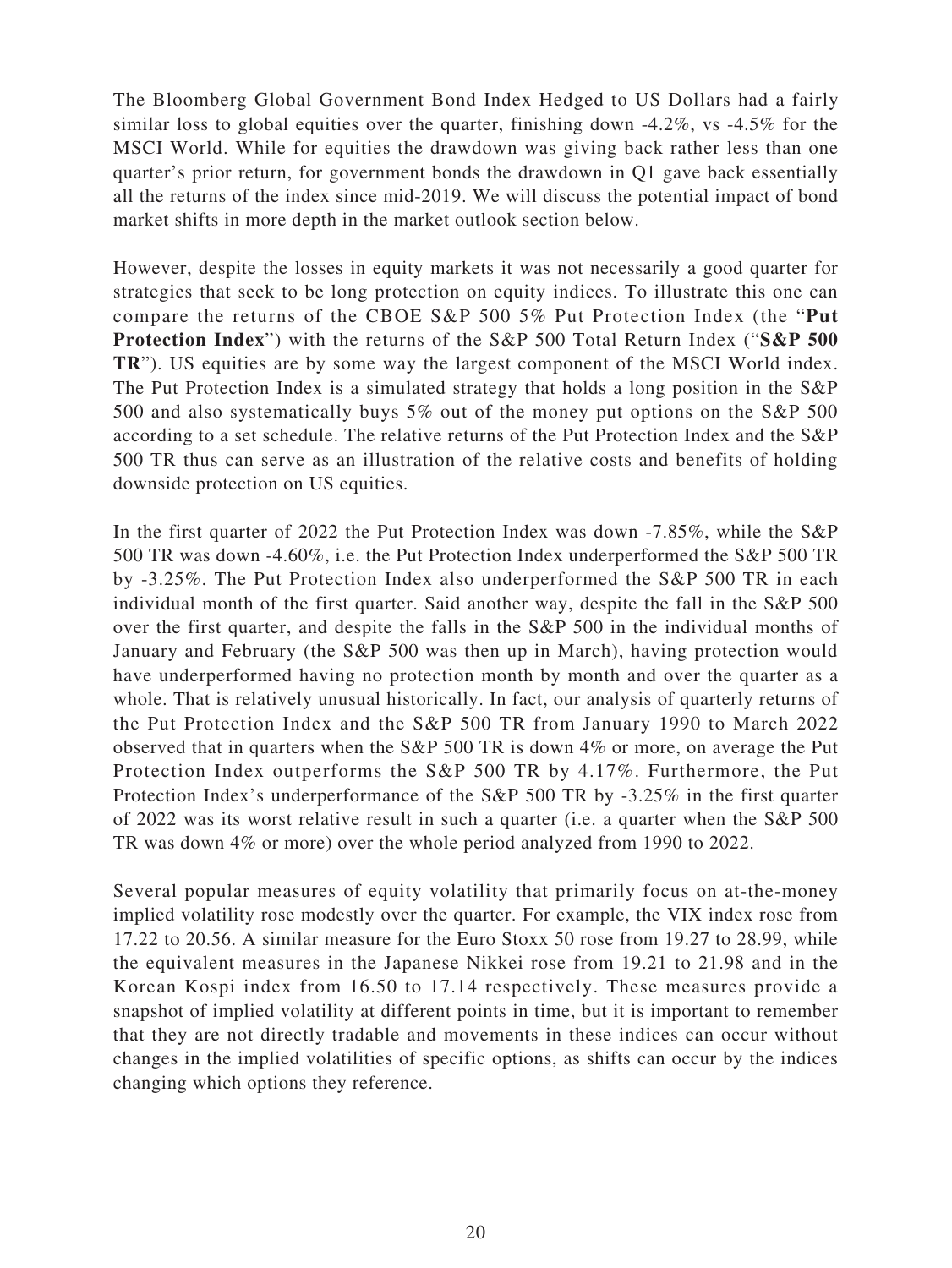Of these various indices, the VIX has the most liquid derivatives market, via VIX futures and options. While the VIX index rose over the first quarter, VIX derivatives painted a more mixed picture. Over the first quarter VIX April 2022 expiry futures declined from 24.69 to 23.47. VIX May 2022 expiry futures also declined, from 25.25 to 24.99. On the other hand, the ProShares VIX Short-Term Futures ETF ("**VIX ETF**"), which systematically buys and rolls short-term VIX futures, had a gain for the quarter, rising from 15.17 to 16.57. The VIX ETF runs at a high level of realized volatility (93% annualized over the 100 days to end March 2022) and for context it is important to note that despite its gain in the first quarter, the ETF's end-March 2022 value of 16.57 was still 20% below its value of 20.70 at the end of November 2021. Overall, we observed that changes in equity index implied volatility were surprisingly subdued over the quarter as a whole, particularly relative to headline equity index returns.

#### **Investment Performance**

The first quarter was challenging for our strategies, with the True Partner Fund, our longest running strategy, down -2.56%.<sup>6</sup> The True Partner Fund experienced small losses in January, small gains in February and then a loss of -2.44% in March, which accounted for the large majority of the loss over the first quarter as a whole. The True Partner Fund has historically had its strongest performance during periods in which equities have declined and implied volatility has risen. While equities declined over the first quarter, changed in equity index implied volatility were more muted, particularly when considering same strike volatilities (i.e. the changes in the implied volatilities of specific options), resulting in limited relative value opportunities. While the return in the first quarter was disappointing, the True Partner Fund has seen more difficult quarters in the past, and we remain confident in our investment approach.

Investment performance in any given short time period can fluctuate around the long-term average based on the prevailing market opportunities. Investors in the Group's products typically focus on long-term investment performance as a key metric as they are generally seeking to invest with a longer-term horizon. When considering the whole period from its inception in July 2011 through 31 March 2022, the True Partner Fund, the Group's longest running fund product<sup>3</sup> has outperformed each of the CBOE Eurekahedge Relative Value Volatility, Long Volatility and Short Volatility Hedge Fund indices in both absolute terms and in alpha terms. The Group considers these indices to be relevant benchmarks of peer performance as they are comprised of hedge funds

The net monthly return is calculated net of all fees and based on True Partner Offshore Fund Class B-1 shares as calculated and reported by the fund's administrator, which is generally representative of the overall performance of TPF as the class B-1 series of shares has the longest track record among all classes and series of shares, being established since the inception of the respective funds and having terms which are ordinary and standard as compared to other class and series of shares.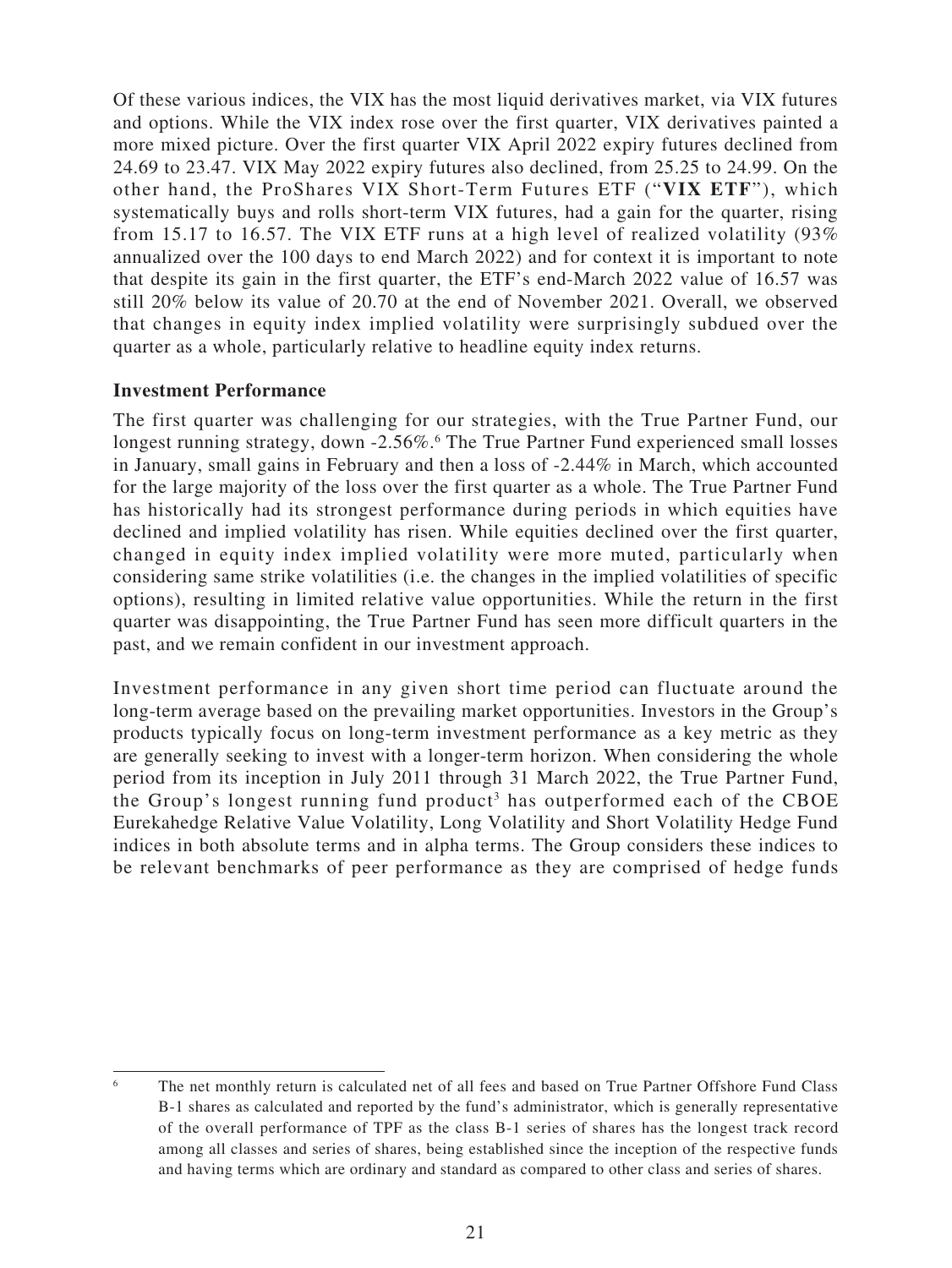trading different types of volatility strategies. Over the same inception to date period, considering the whole period from July 2011 through 31 March 2022, the True Partner Fund, our longest running fund product has also outperformed the Eurekahedge Asset Weighted Hedge Fund Index, a broad index of hedge fund performance, in both absolute terms and in alpha terms.

### **Financial Performance**

The Group's primary source of revenues is its fund management business. Fund management revenues are derived from both management fees and from performance fees. Revenues for the three months ended 31 March 2022 were HK\$14 million. This compares to revenues of HK\$14.8 million for the three months ended 31 March 2021. The decrease in revenue was primarily due to shifts in product mix over the period. Revenue per unit of assets under management can vary as a result of a number of factors. Individual fund products and managed accounts can have different fee structures due to differences in the nature and sizes of the mandates and other factors. When comparing the period for the three months ended 31 March 2022 to the three months ended 31 March 2021, the assets under management in managed accounts increased relative to the assets under management in fund products. Net inflows were positive into managed accounts and negative in fund products, resulting in an overall net increase in assets under management. Inflows were also driven by larger clients. Overall the effects of this included that the expected relative contribution of management fees and performance fees to revenues per unit of assets under management became more focused on performance fees and less focused on management fees. The combination of these factors led to a small decrease in the average revenue per unit of assets under management for the three months ended 31 March 2022 as compared to the three months ended 31 March 2021.

General and administrative expenses were HK\$18.4 million in the first quarter of 2022, as compared to HK\$15.7 million in the first quarter of 2021. The increase in expenses was primarily due to an increased staff cost since the overall number of personnel was higher in the first quarter of 2022 as compared to the first quarter of 2021. Other drivers of increased expense included sales and marketing fees, data expenses and administrative expenses as the Group has been working on the expansion of its operations in Europe and Asia in line with the use of proceeds outlined in the Prospectus.

The Group's loss before income tax was a loss of HK\$6.4 million in the first quarter of 2022, as compared to a loss of HK\$3.7 million in the comparable period in 2021. Loss attributable to owners of the company was HK\$6.6 million in the first quarter of 2022 (after tax), as compared to a loss of HK\$4.5 million in the comparable period of 2021. The Group's comprehensive loss attributable to owners of the company was HK\$3.8 million in the first quarter of 2022 as compared to a loss of HK\$4.6 million in the comparable period of 2021.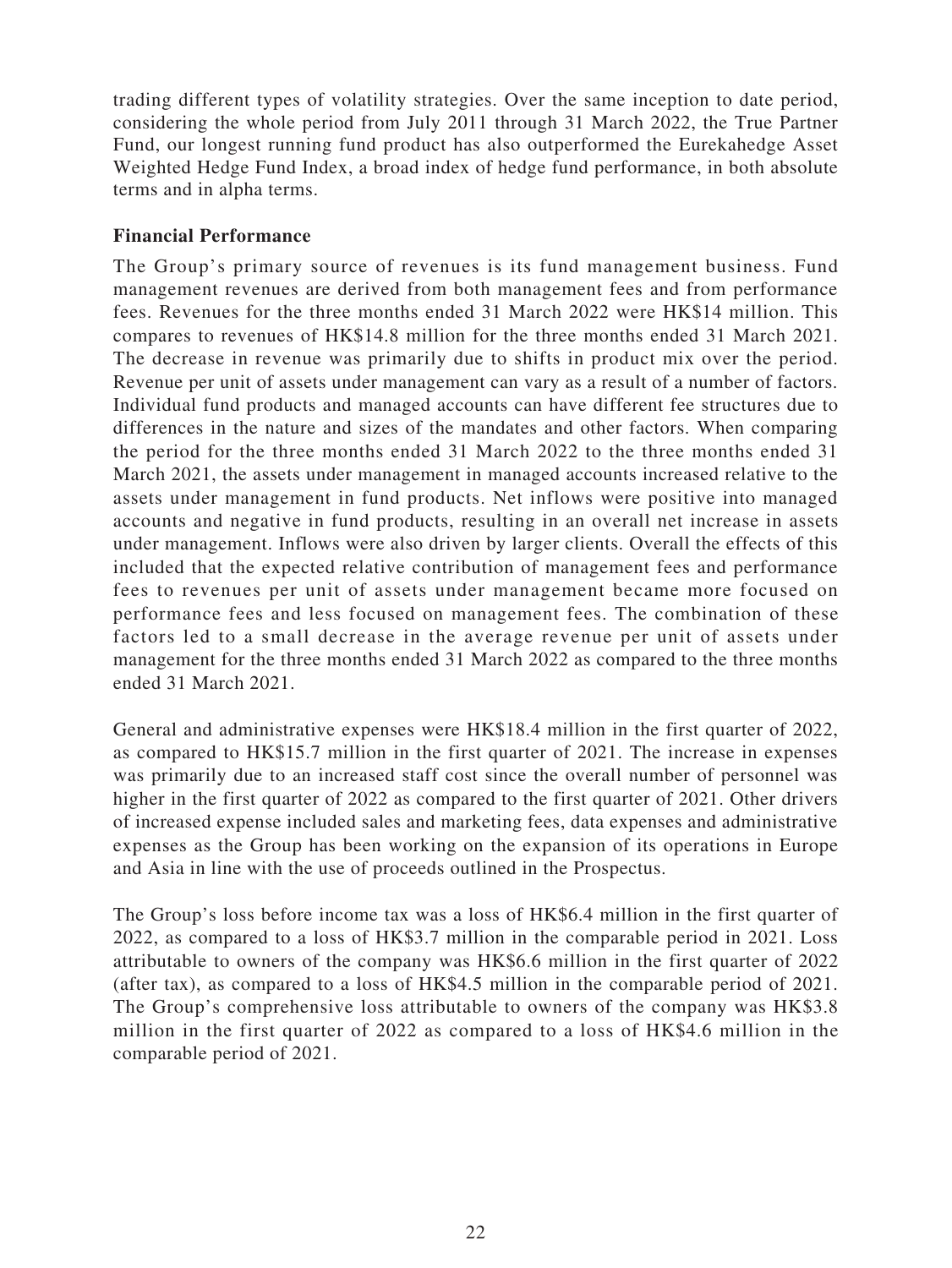### **Assets Under Management**

The Group reports its assets under management in US dollars<sup>7</sup>. US dollars are the base currency of most of the Group's fund vehicles and managed accounts. The Group had \$1,618 million in assets under management as of 31 March 2022. This compares to \$1,550 million in assets under management as of 31 March 2021, representing an increase of \$68 million or 4%. Assets under management were relatively stable over the first quarter, with a small decrease relative to the end of 2021 from \$1,675 million as of 31 December 2021 to \$1,618 million as of 31 March 2022. The decrease relative to the end of 2021 was primarily by negative investment performance. The increase relative to the end of the first quarter of 2021 was driven by positive net inflows, partially offset by the effects of negative investment performance.

As of 31 March 2022, the Group had \$578 million in assets under management in fund vehicles and \$1,040 million in managed accounts. This compares to \$870 million in assets under management in fund vehicles and \$680 million in managed accounts as of 31 March 2021.

### **Business Development Activities**

The Group has continued to actively adapt to the challenging conditions created by Covid-19, expanding its provision of digital content and making use of technology to engage with investors globally despite restrictions on in person interactions and travel.

During the first quarter of 2022, the team has been actively engaged with investors and prospects through webinars and on a one-on-one basis. This included holding a webinar for the True Partner Fund and various one-on-one online meetings. These provided an opportunity to discuss the Fund's performance in 2021 and 2022 outlook. Working in conjunction with IAM, with whom the Group has a partnership for the UCITS fund product for which we are sub-investment manager, we also held a webinar for UCITS investors. The Group also continued to engage with investors and prospects via newsletters and other means. We have also been actively engaged with our capital introduction partners over the period.

<sup>7</sup> Figures for assets under management may include figures based on estimated net asset values for fund vehicles or managed accounts managed or advised by the Group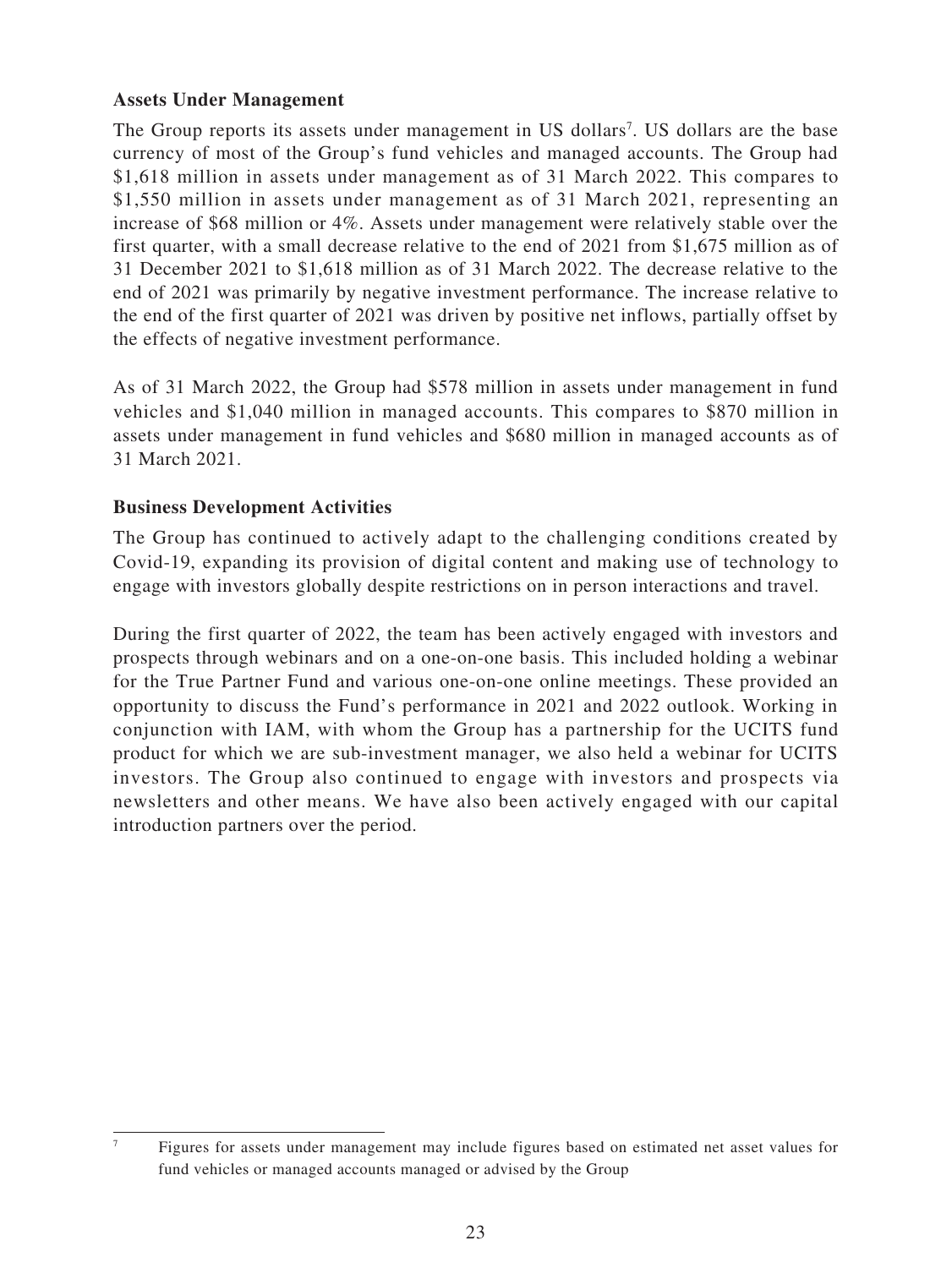Amid a challenging environment for traditional due diligence processes, which typically involve in person, onsite activity, and an environment where investors have had a lot of areas on which to focus, have been pleased with the way the Group has been able to adapt to remain highly engaged with investors and prospects. With restrictions on travel also easing in Europe over the course towards the end of the first quarter and into the second quarter, we have been able to plan participation of senior personnel at leading in person conferences due to take place during the second quarter, including the London Volatility Investing Event in April 2022, the Morgan Stanley Annual European Hedge Fund Forum in May 2022 and the Eurex Derivatives Forum in May 2022. Travel for these events will also provide opportunities to see existing investors and prospects across multiple locations. However, while the Group has continued to actively use technology to continue its marketing efforts, potential investors who showed interest, were unable to conduct face-to-face onsite due diligence in Hong Kong, as they would be required to do as part of their investment process, given restrictive quarantine requirements imposed by the Hong Kong government throughout all of 2021 and up to the current date. As this is continuing in the second quarter, it is becoming a more of an issue given that the US and Europe, where most of the potential investors are based have opened up, hence increasing the expectation to be able to conduct onsite visits like before.

During the first quarter of 2022, the Group has also been working on the expansion of its operations in Europe and Asia. This has included working through the process of obtaining an investment firm license from the AFM in the Netherlands. The license was granted on 24 March 2022. This is an important step forward for the Group's structure and further strengthens our ability to efficiently execute trading strategies around the clock and to further develop our asset management offerings for European investors.

### **Technology Developments**

Our technology team remains focused on maintaining and incrementally further improving the key elements of our core proprietary systems, including the Typhoon Trader, our front-end trading system, Observatory, our real-time risk management system, Quant, our data warehouse and quantitative library, Solunar, our back-office system, and Nitro, which integrates our different modules into a centralised platform. During the first quarter of 2022, we have focused on further improving the stability, redundancy, and security of both our infrastructure and our proprietary technology.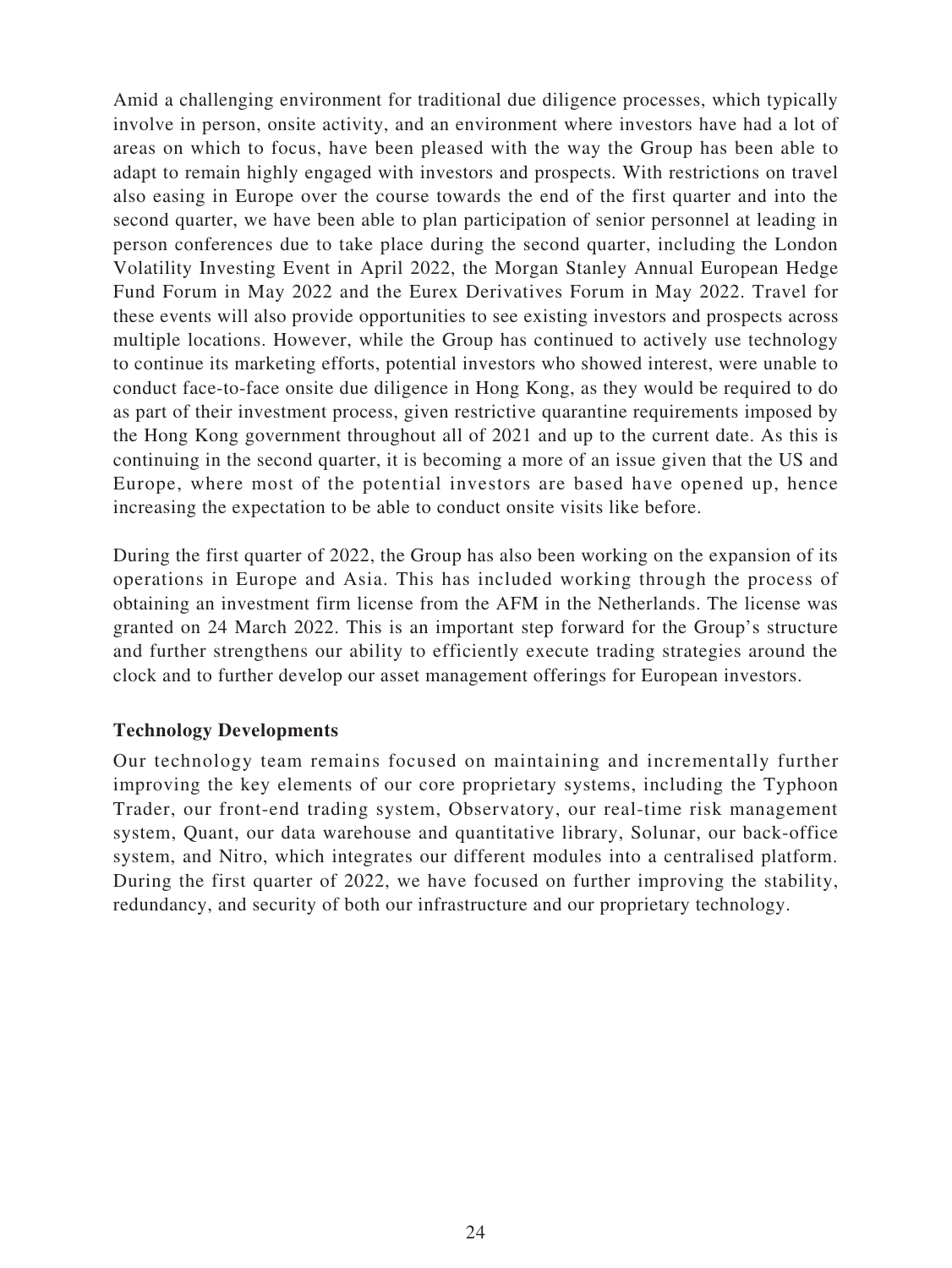# **Market Outlook**

Our investment approach is quantitatively driven with a disciplined process that does not rely on macro forecasts. However, the overall environment is nevertheless an important backdrop. Below we provide some brief observations on the current macro environment and potential implications for investors' approaches to portfolios.

As we have argued in previous reports, we continue to believe that one important focus for many investors over the coming quarters will be the search for properly diversifying assets. Below we spend some time on the shifts in fixed income markets as we believe a shift in investor sentiment towards bonds has the potential both to increase investor demand for alternative diversifiers such as some volatility funds and to be a catalyst for more volatility in equity markets.

In the Group's annual report for 2020 we observed that over the period of 1980 to 2020, many investors have become accustomed to a negative correlation between equities and bonds during periods of equity sell-offs. We highlighted that the negative correlation between equities and bonds had been less reliable during the equity drawdown seen during the first quarter of 2020, with periods where equities and bonds had suffered losses at the same time. Most notably, this occurred from 10th to 18th March 2020, when an ETF investing in long-term US Treasuries fell -15.7% while the S&P 500 fell  $-12.7\%$ .<sup>8</sup>

In the Group's 2021 annual report, we noted other examples of this shift. Focusing on the US, while there were also periods where equities had been negatively correlated to bonds, in each of late January, late February/early March, mid-May and late September 2021 equities and bonds sold off together.<sup>9</sup> We highlighted that in a long-term context this was less unusual, recalling that in the 1970s in particular there were various periods where equity and bond prices fell together.

The losses experienced by government bonds in the first quarter of 2022 were a further reminder that government bonds are not always negatively correlated with equity markets. The Bloomberg Global Government Aggregate Total Return Index Hedged to US Dollars was down  $-4.2\%$  in the first quarter, taking the index back to its levels of mid-2019. Despite this fall, the index's yield to maturity remains just 1.72%.

<sup>&</sup>lt;sup>8</sup> Comparing the S&P 500 to the TLT ETF = iShares 20+ Year Treasury Bond ETF.

<sup>&</sup>lt;sup>9</sup> Comparing the S&P 500 to the TLT ETF = iShares 20+ Year Treasury Bond ETF. Periods noted are 26-29 January 2021, 16 February to 4 March 2021, 10-12 May 2021 and 23-30 September 2021.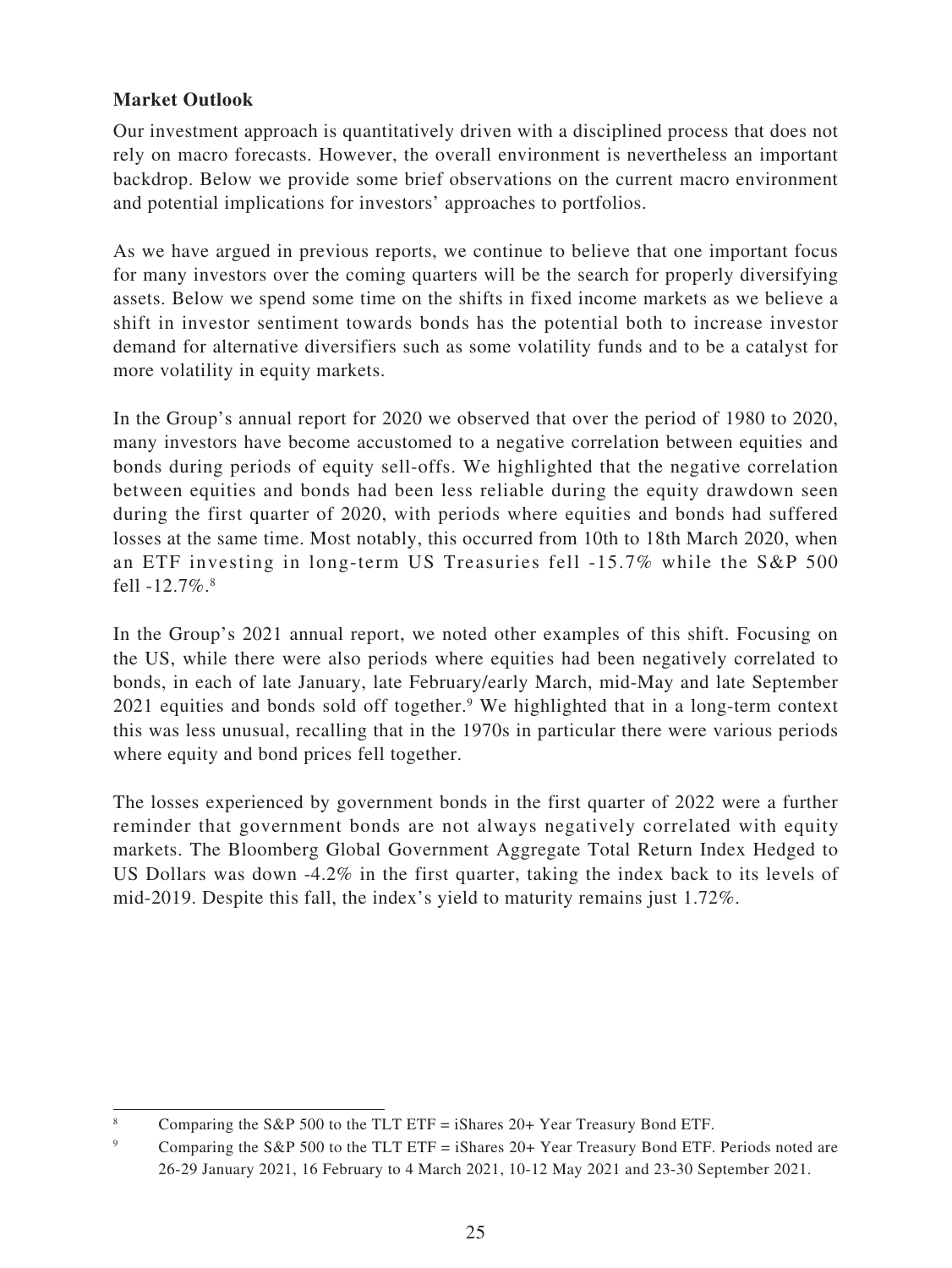Looking at US government bond markets, the Bloomberg US Long Treasury Total Return Index was down -10.6% in the first quarter of 2022. Despite these losses, as of 31 March 2022 the yield to maturity of the Bloomberg US Long Treasury Total Return Index was just 2.55%. This compared to inflation data released in early April which showed that US CPI inflation was 8.5% year-on-year, with core inflation at 6.5%. Tellingly, measures of inflation that in 2021 had been much slower to rise than headline CPI, such as the Federal Reserve Bank of Cleveland's 16% Trimmed Mean CPI, are also now showing historically high numbers, with this measure also hitting 6.5% year-on-year through March. It is perhaps helpful at this point to remember how unusual the recent period of strongly negative real interest rates is in a longer-term historical context. Just looking back to the first decade of the 2000s, when the 16% Trimmed Mean CPI had an average value of 2.39%, the average yield to maturity of the Bloomberg US Long Treasury Total Return Index was 4.89%, close to twice the level at the end of March 2022.10

We believe it is now broadly accepted that inflation will be less transitory than many initially hoped and in the first quarter we saw a meaningful change in rhetoric from the US Federal Reserve and several other central banks, and a significant repricing of interest rate expectations in 2022 and 2023. The change in view is exemplified by articles such as that published in mid-March by Minneapolis Federal Reserve President Neel Kashkari. Kashkari, a highly respected figure with experience in the private sector, in government and in central banking, had previously argued that inflation would be transitory. In his thoughtful piece he explained that:

*"When inflation accelerated last year, I argued that it was likely due to transitory factors which would soon pass. That hasn't happened. This essay lays out the basic arguments I made then, the data that has come since, what I got wrong, and the potential implications for monetary policy."11*

However, as we have highlighted above, even after the first quarter losses for government bonds the degree of tightening priced in would leave yields at levels that remain low by historical standards. As of 31 March 2022, 10-year inflation linked bond yields remain negative in each of the US, Germany, UK and Japan, in some cases very meaningfully so (e.g. Germany with a real yield of -2.19%). We believe there remains significant potential for investors to be surprised by the persistence of inflation and the responses of central banks and consumers. Terminal rates in upcoming hiking cycles may need to be meaningfully higher than priced, and hikes could tip economies into recessions. Net, we believe there is strong potential for inflation, monetary policy and bond dynamics to meaningfully impact equity markets going forward, creating volatility that we believe could lead to attractive relative value opportunities.

<sup>&</sup>lt;sup>10</sup> Sources: True Partner, Bloomberg

<sup>&</sup>lt;sup>11</sup> https://www.minneapolisfed.org/article/2022/update-on-inflation-and-monetary-policy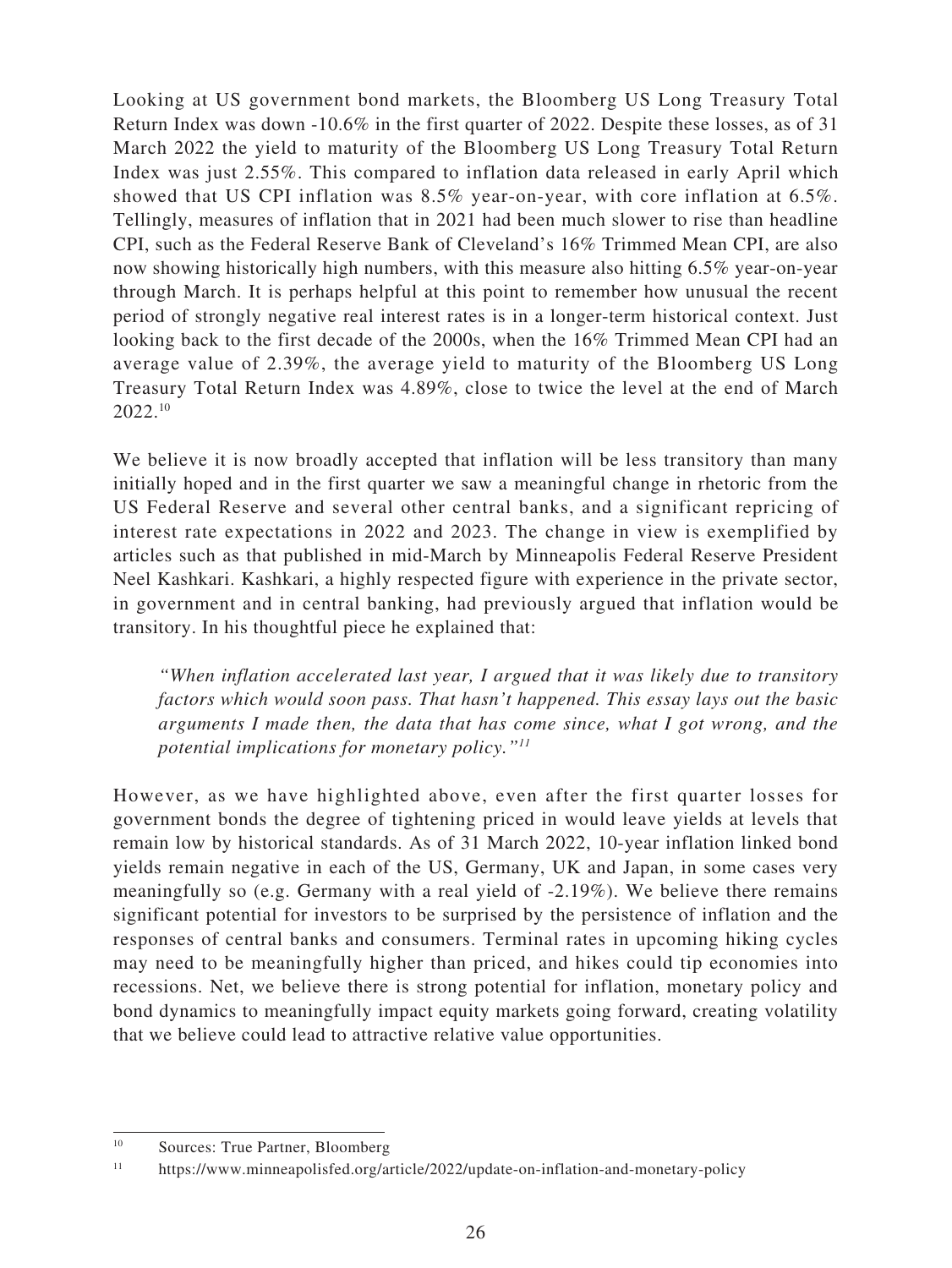Shifting focus, the ongoing war in Ukraine, following the Russian invasion, is having a tragic human cost that is unfolding before our eyes. From an economic perspective, the conflict is also likely to further compound inflation problems, as the war and policy response is resulting in significant impacts on certain commodity markets, that we believe are now having second round effects in other markets that are likely to increase. The conflict is of course also clearly a source of unpredictable geopolitical risks. Russian actions are drawing widespread condemnation and NATO members are becoming increasingly robust in the types of military assistance that they are providing to Ukraine to support its defence of its territory. The potential for such support appeared to be a key driver of market anxieties in early March 2022, and we believe could again command more attention from markets in future. There are also other obvious tail risks such as a nuclear conflict that we all deeply hope will be avoided but which should not be entirely ignored.

As we have noted before, with government bonds typically being utilised as the "safer" portion of many traditional portfolios, the low level of bond yields and path ahead raises challenges for asset allocation. If government bond yields rise to levels closer to their long-run averages, this could result in further losses for bond portfolios. This could also make equities look less attractive on a relative basis, particularly stocks whose valuations are most dependent on growth many years from now. This could in turn challenge equity markets. Rising cost pressures may also pressure corporate margins.

The worst outcome could be a 'stagflation' type scenario, where inflation proves persistent even if growth slows to low levels. This could be negative for both equities and bonds. Such a scenario may produce volatile market conditions that could provide opportunities for certain volatility strategies. Google Trends data (shown below) suggest Americans have recently become much more interested in stagflation. Evidence of consumer concerns around inflation and living costs is also evident in opinion polls.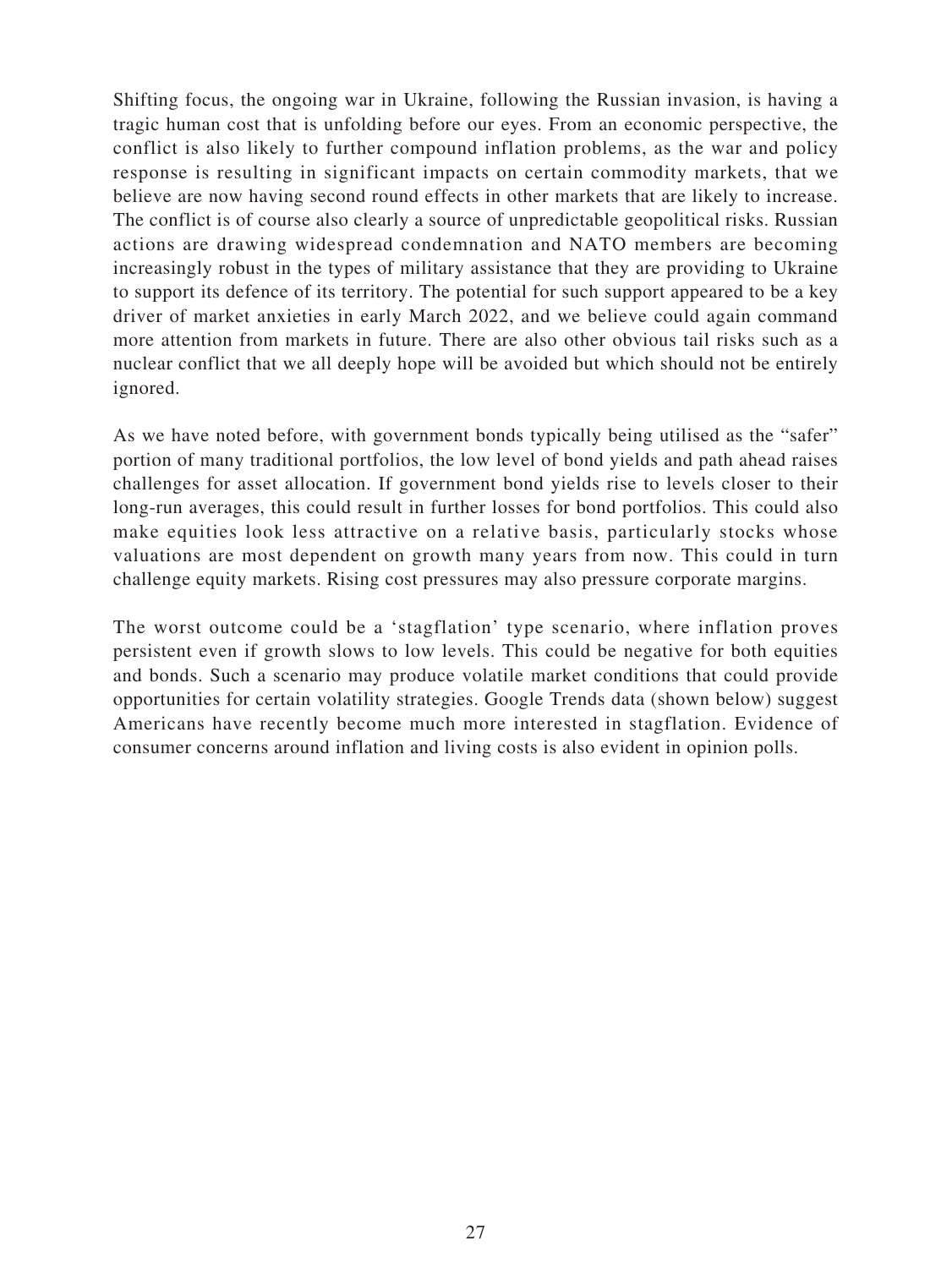

**Google Trends Data: "Stagflation" Search Term – January 2004 to March 202212**

As noted briefly above, the rise in bond yields also increases the discount rate applied to projected earnings many years away, which may impact high growth stocks with low current profitability, but which command hefty valuation multiples based on expectations of strong profits in many years' time. When the discount rate increases, future profits become less valuable today, and this can lead to changes in perceptions of value. We saw some evidence of this in the first quarter, with the Nasdaq underperforming the S&P 500 and growth stocks underperforming value stocks, in a move that was somewhat reminiscent of the turn in the equity markets in 2000. A more meaningful and persistent change in discount rates, or a softening of lofty growth expectations, could be meaningful risk factors for some parts of the equity markets.

At the same time as inflation and Ukraine are dominating news in many countries, the Covid pandemic remains a material concern, particularly in some key economies in Asia. Public health driven restrictions have the potential to impact economic activity and may also further exacerbate global supply chain challenges – further amplifying inflation. We are also seeing divergences in cross country monetary policy expectations that could drive shifts in currencies that in turn impact equity markets. Net, it seems to us that there are multiple reasons why we could be set for a period of more sustained volatility ahead.

<sup>12</sup> Source: https://trends.google.com/trends/explore?date=all&geo=US&q=stagflation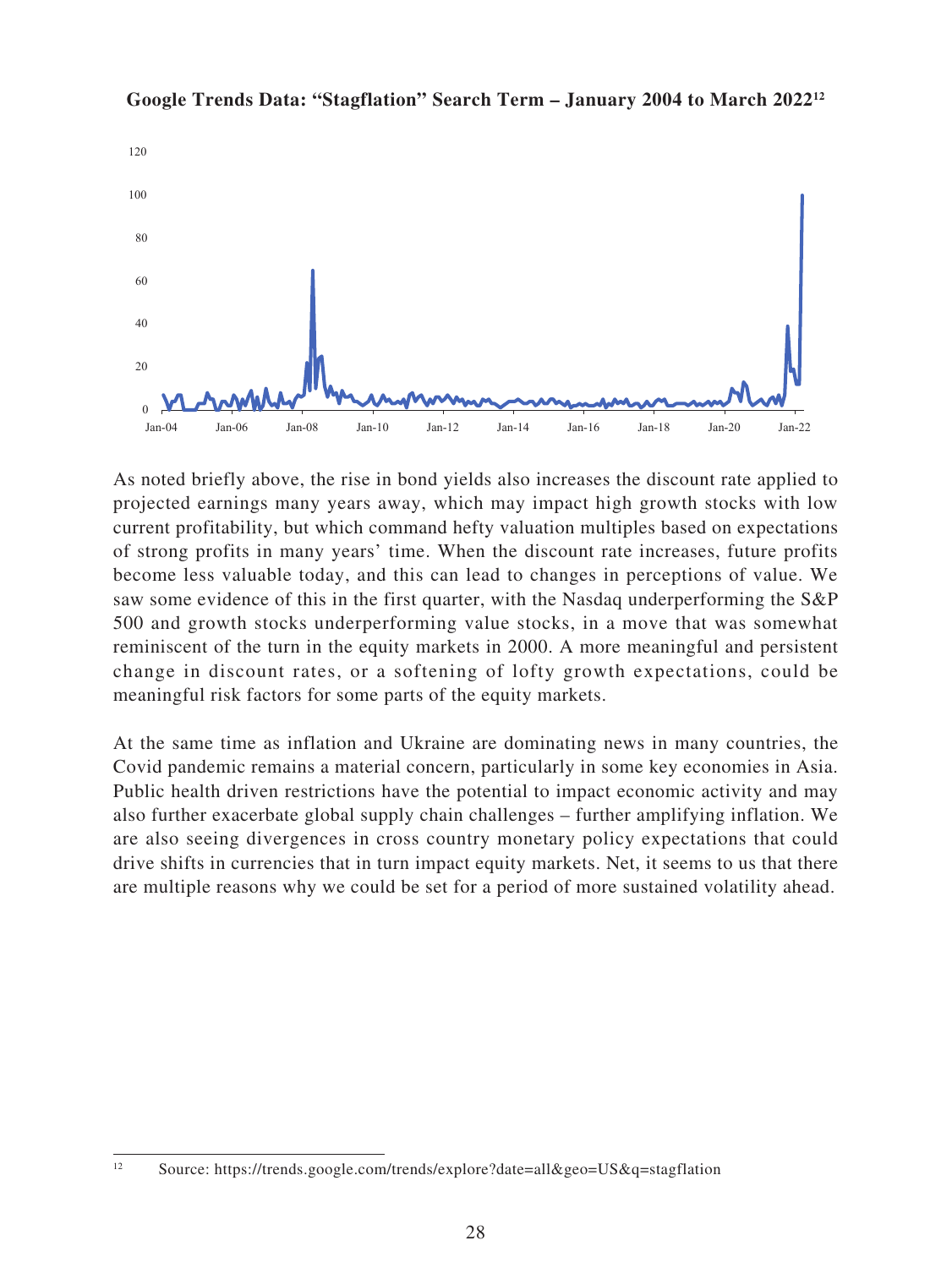Despite all these macro concerns, as of mid-April 2022 30-day at-the-money equity index implied volatilities across the key markets traded by the Group were generally around long-term averages and a long way from 2020 peaks. Realized volatility, taking a measure over the previous 20 days, was also around long-term averages in most of these markets.<sup>13</sup> Some cross-asset metrics also suggest to us that equity index volatility may have so far under-reacted relative to other asset classes. For example, our analysis suggests that the MOVE Index, which is a weighted average measure of implied volatility in US Treasury markets, is at an elevated level relative to the VIX index, which measures implied volatility in US equity markets.<sup>14</sup>

Overall, we believe there is significant potential for equity index volatility to see much more interesting behaviour over the next 12 months than it has seen over the last 12 months. This leaves us optimistic on the outlook.

Of course, timing markets is difficult, and unusual valuations and behaviour can sometimes persist for longer than one expects. Our investment approach is absolute return, and we aim to profit in a range of market environments. Nevertheless, we believe that the current environment represents an opportunity for investors to consider their portfolio construction approach and long-term asset allocation. Alternative diversifiers including hedge funds and strategies such as volatility trading could be beneficiaries of this. Our relative value volatility strategy has historically generated positive long-term absolute returns with a negative correlation to equity markets. Additional strategies we have developed for customized solutions are also expected to have opportunities in environments of strongly negative equity returns, which could make them attractive diversifiers for existing and potential clients. Should we see a shift away from bonds and towards alternative diversifiers such as hedge funds and customized mandates, our products could be well placed to benefit from increased investor demand for this kind of exposure.

<sup>&</sup>lt;sup>13</sup> Sources: True Partner, Bloomberg. Averages are based on 2006 to 2022 data.

<sup>&</sup>lt;sup>14</sup> Sources: True Partner, Bloomberg. Based on an analysis of the last 10 years of data.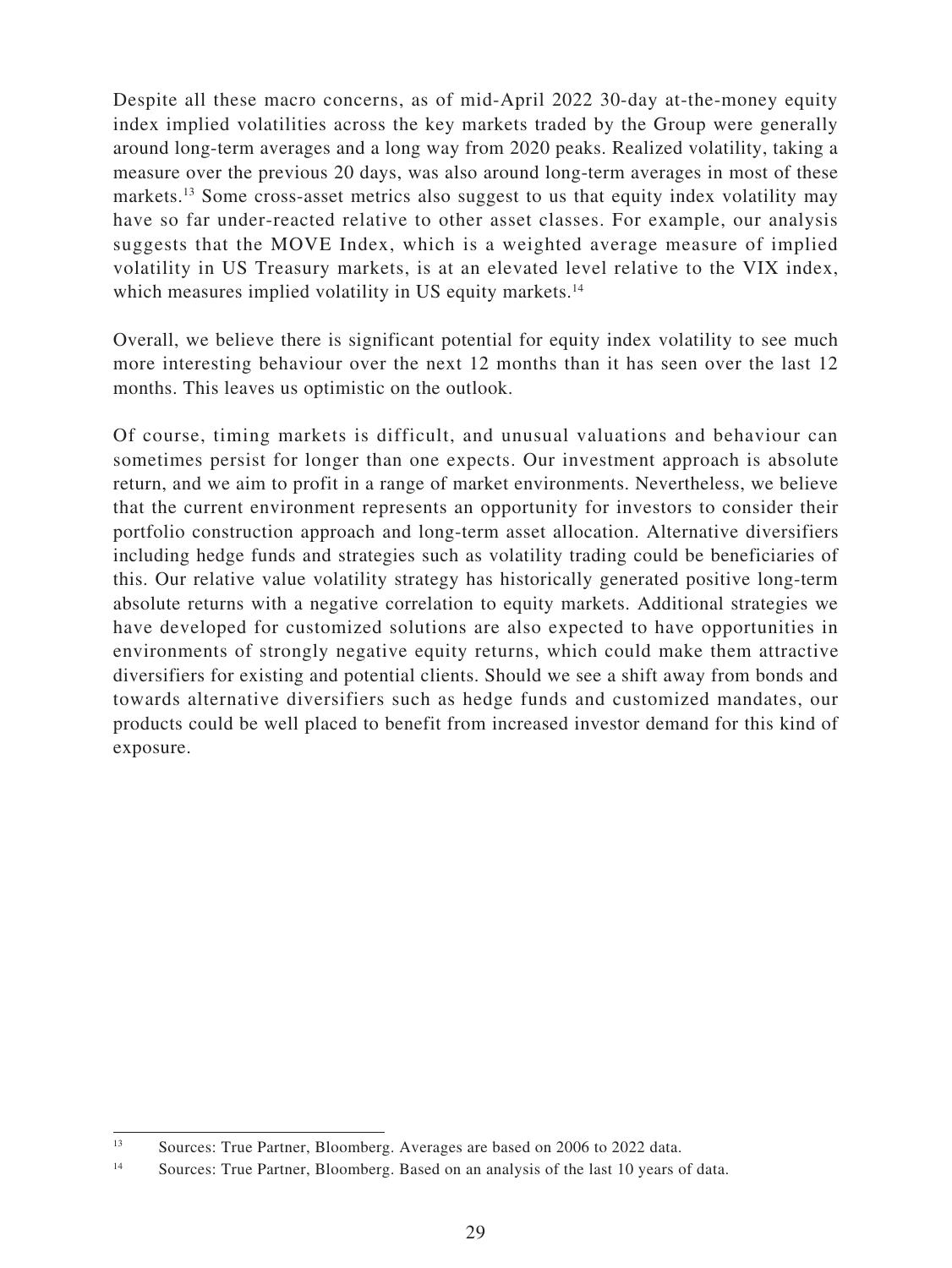### **USE OF PROCEEDS FROM THE LISTING**

The shares of the Company (the "**Shares**") were listed on GEM on 16 October 2020 (the "**Listing Date**") by way of placing and public offer (the "**Share Offer**"). The Share Offer of 100,000,000 new ordinary shares at HK\$1.40 each raised net proceeds of approximately HK\$104 million (after deduction of underwriting fees and listing expenses). Details of the Share Offer are set out in the Prospectus and in the Company's announcement on 15 October 2020.

The business objectives, future plans and planned use of proceeds as stated in the Prospectus were based on the best estimation and assumptions of future market conditions made by the Group at the time of preparing the Prospectus while the proceeds were applied based on the actual development of the Group's business and the industry, and will be subject to change based on current and future development of market conditions. The Board considers that the development direction of the Group remains unchanged. However, due to prolonged travelling and quarantine restrictions on travelers administered by the Hong Kong Government due to COVID-19 that affected onboarding of new overseas investors, the Board will continue closely monitor the situation and evaluate the impacts on the timeline to utilize the unutilized proceeds and will keep shareholders and potential investor informed if there are any material changes.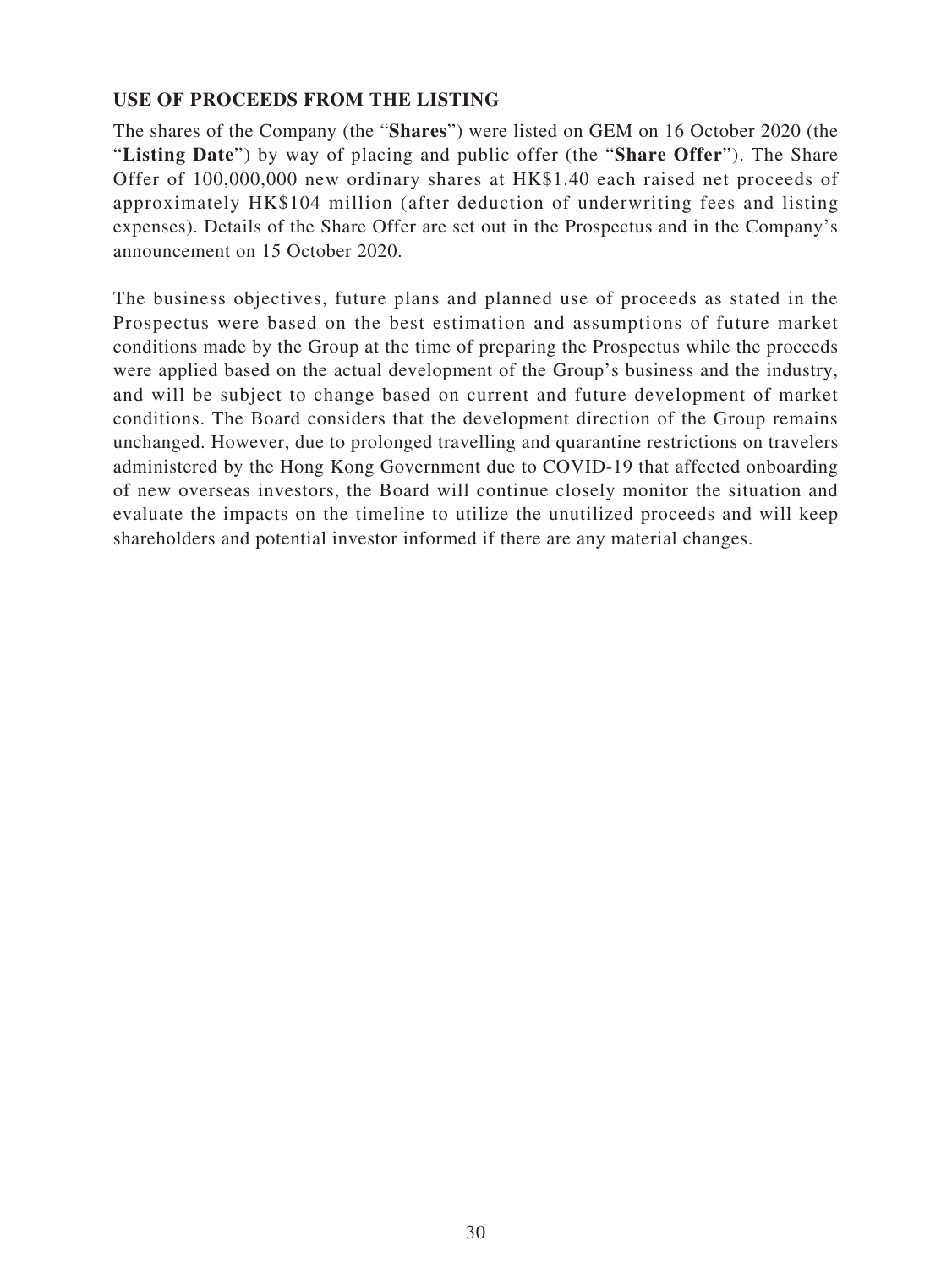### **FINANCIAL REVIEW**

### **Revenue**

During the Reporting Period, revenue of the Group amounted to HK\$14 million, representing a decrease of HK\$749,000, or approximately 5% as compared with HK\$14.8 million for the corresponding period of 2021. The decrease in revenue was primarily due to shifts in product mix over the period, which had the result of decrease in the average revenue per unit of assets under management for the Reporting Period.

### **Gross profit and gross profit margin**

Gross profit of the Group for the Reporting Period was HK\$12.7 million, representing a decrease of HK\$0.5 million or 4% from HK\$13.1 million for the corresponding period of 2021. The decrease was primarily driven by a decrease in the average revenue per unit of assets under management for the Reporting Period.

### **General and administrative expenses**

General and administrative expense of the Group for the Reporting Period amounted to HK\$18.4 million, representing an increase of HK\$2.7 million or approximately 17% from HK\$15.7 million over the corresponding period of 2021. This was primarily due to an increase in sales and marketing expense, staff cost, IT expense and administrative expense as the Group has been working on the expansion of its operations in Europe and Asia.

### **Dividends**

The Board does not recommend the payment of any dividend in respect of the three months ended 31 March 2022 (three months ended 31 March 2021: Nil).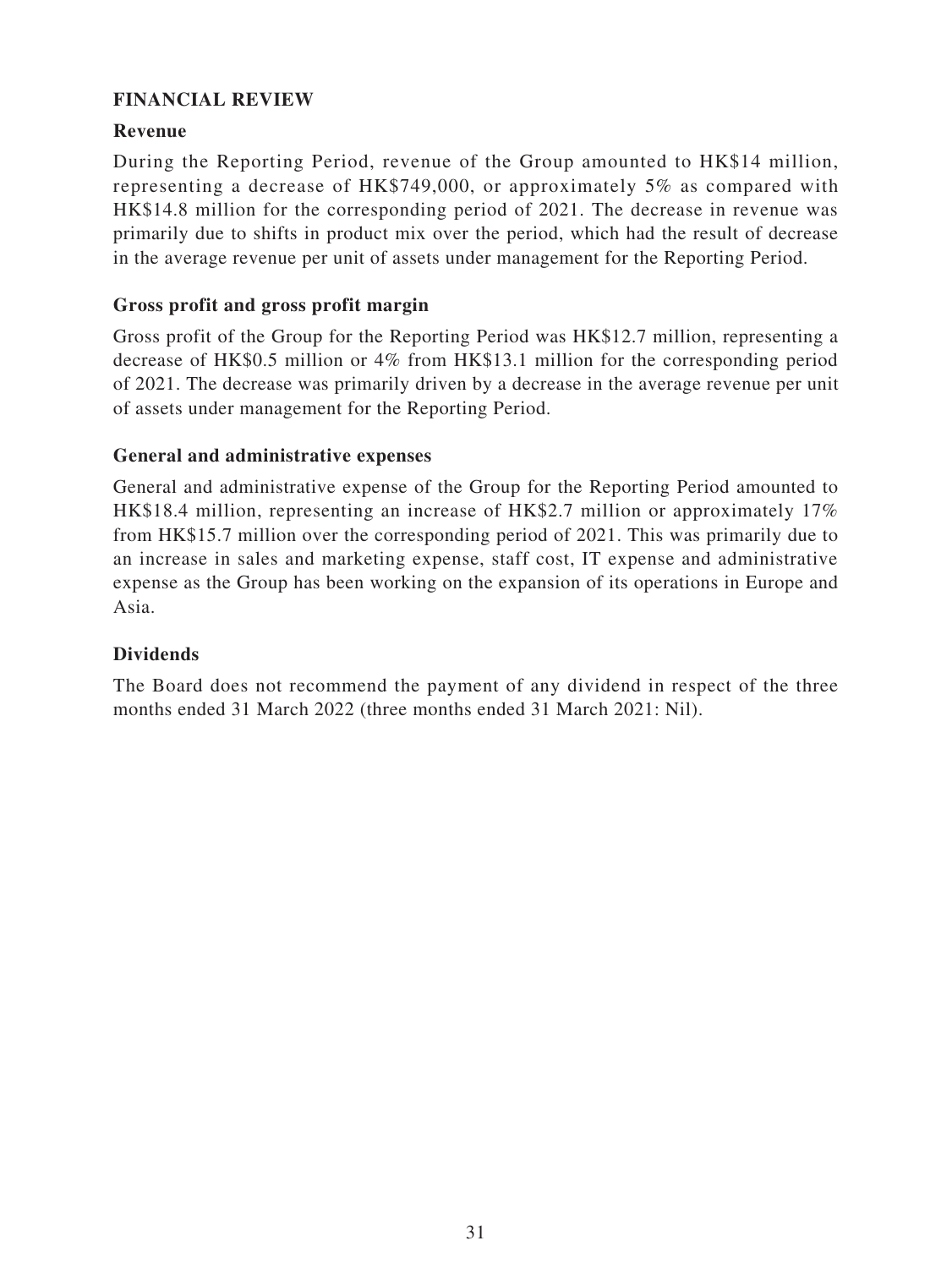### **Exempted connected transactions: Material acquisitions and disposals of subsidiaries and associated companies**

# *(a) Acquisition of 49% equity interest in True Partner Advisor Hong Kong Limited ("TPAHK")*

On 11 November 2021, a wholly owned subsidiary of the Company – True Partner Advisor Limited ("**TPA**") entered into the acquisition agreement, pursuant to which Capital Futures Corp. ("**CFC**") agreed to sell, and TPA agreed to purchase the sale shares which represents 49% of equity interest in TPAHK at the consideration of HK\$14,252,729. The acquisition was completed on 15 February 2022. For more information on the acquisition, please refer to the Company's announcements dated 11 November 2021, 15 November 2021 and 15 February 2022 respectively.

The Board is of the opinion that, obtaining full ownership of TPAHK by means of the acquisition, is beneficial to the Group. Such full ownership allows the Group to further utilize this licensed asset management company in expanding current investment mandates and potentially obtaining additional investment mandates and as such enhance return to the shareholders of the Company. The Acquisition is therefore considered by the Board to be a good opportunity to optimize the Group's asset management activities and expand the Group's existing business opportunities.

# *(b) Disposal of 2.73% equity interest in CSC Futures (HK) Limited ("CSCHK")*

On 11 November 2021, a wholly owned subsidiary of the Company – True Partner Holding Limited ("**TPH**") entered into the disposal agreement, pursuant to which TPH agreed to sell, and CFC agreed to purchase the disposal shares which represents 2.73% of equity interest in CSCHK at the consideration of HK\$6,616,200. The disposal was completed on 15 February 2022. For more information on the disposal, please refer to the Company's announcements dated 11 November 2021, 15 November 2021 and 15 February 2022 respectively.

The Board is of the view that ownership of a minority stake in a Hong Kong brokerage and proprietary trading firm is no longer conducive and is not congruent with its long-term goal of further expansion of the Group's asset management activities. The application of the proceeds from the disposal in future investment and business expansions or addition thereof to the Group's working capital will be beneficial to the overall development of the Group.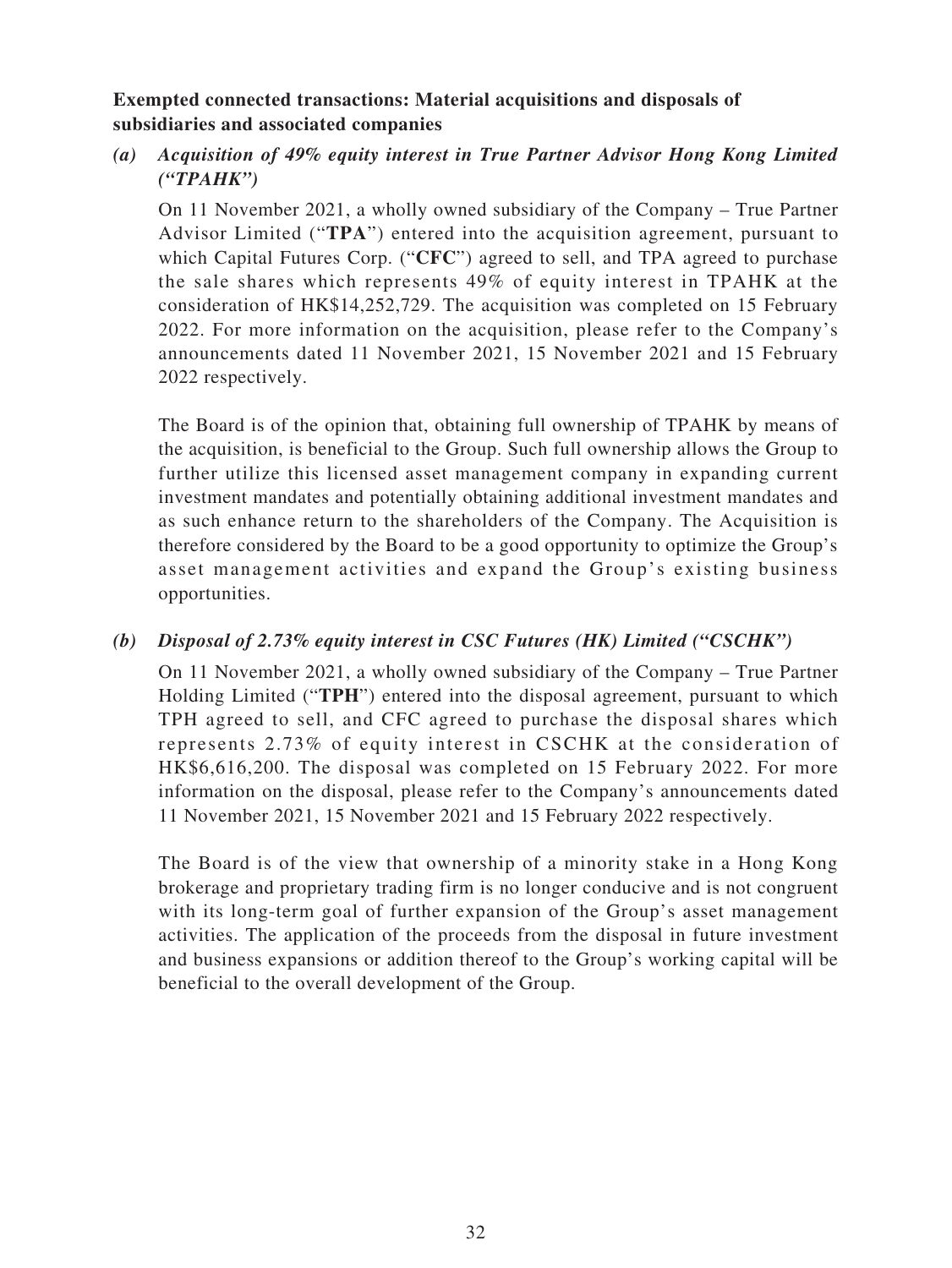CFC, the counterparty to the acquisition and disposal mentioned above, is interested in 49% of the equity interest in TPAHK, a subsidiary of the Company, CFC is therefore a connected person at the subsidiary level under GEM Listing Rule 20.07(1). The Directors (including the independent non-executive Directors) have confirmed that the terms of the acquisition of 49% equity interest in TPAHK and the disposal of 2.73% equity interest in CSCHK are fair and reasonable, and that they are on normal commercial terms or better, and in the ordinary and usual course of business of the Group, and in the interests of the Company and the Shareholders as a whole. As such, pursuant to Rule 20.99 of the GEM Listing Rules, the acquisition and the disposal are only subject to reporting and announcement requirements, and are exempted from the circular, independent financial advice and independent Shareholders' approval requirements under Chapter 20 of the GEM Listing Rules.

The Company has complied with the disclosure requirements under Chapter 20 of the GEM Listing Rules.

Except for the above, the Group had no other material acquisition or disposal of subsidiaries and associated companies for the three months ended 31 March 2022.

# **DIRECTORS' AND CHIEF EXECUTIVE'S INTERESTS AND SHORT POSITIONS IN THE SHARES, UNDERLYING SHARES OR DEBENTURES OF THE COMPANY AND ITS ASSOCIATED CORPORATIONS**

As at 31 March 2022, the interests or short positions of the Directors and chief executives of the Company in the Shares, underlying shares or debentures of the Company and its associated corporations (within the meaning of Part XV of the Securities and Futures Ordinance (Chapter 571 of the laws of Hong Kong) (the "**SFO**")), which are required (a) to be notified to the Company and the Stock Exchange pursuant to Divisions 7 and 8 of Part XV of the SFO (including interests or short positions which they are taken or deemed to have under such provisions of the SFO); or (b) pursuant to Section 352 of the SFO, to be recorded in the register referred to therein; or (c) to be notified to the Company and the Stock Exchange pursuant to the required standards of dealing by Directors as referred to in Rules 5.46 to 5.67 of the GEM Listing Rules were as follows: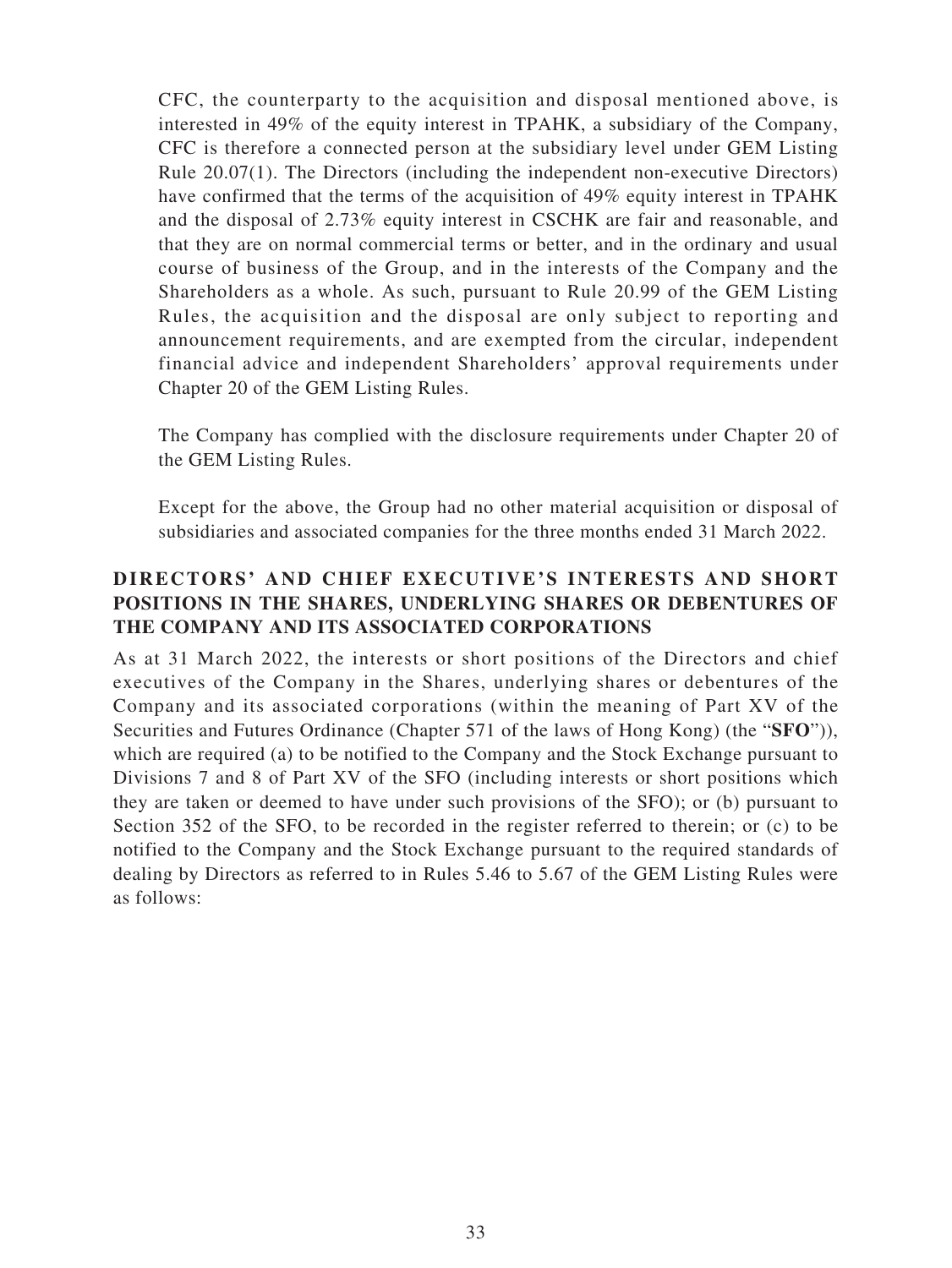#### **Long Positions in the Shares**

| Name of Director/<br><b>Chief Executives</b> | Capacity/<br><b>Nature of Interest</b>  | Number of<br>Ordinary<br><b>Shares</b> held | Approximate<br>percentage<br>of interest |
|----------------------------------------------|-----------------------------------------|---------------------------------------------|------------------------------------------|
| Tobias Benjamin Hekster                      | Beneficial owner                        | 57,393,018                                  | 14.34%                                   |
| Godefriedus Jelte Heijboer                   | Beneficial owner                        | 56,049,644                                  | 14.01%                                   |
| Ralph Paul Johan van Put <sup>(1)</sup>      | Interest in a controlled<br>corporation | 58,337,399                                  | 14.58%                                   |
| Roy van Bakel $(2)$                          | Interest in a controlled<br>corporation | 27,686,280                                  | $6.92\%$                                 |

*Notes:*

- (1) The Shares were held by True Partner Participation Limited. True Partner Participation Limited is wholly owned by Mr. Ralph Paul Johan van Put. Mr. Ralph Paul Johan van Put is deemed to be interested in all the Shares held by True Partner Participation Limited under the SFO.
- (2) The Shares were held by Red Seven Investment Ltd.. Red Seven Investment Ltd. is wholly owned by Mr. Roy van Bakel. Mr. Roy van Bakel is deemed to be interested in all the Shares held by Red Seven Investment Ltd. under the SFO.

Save as disclosed above, as at 31 March 2022, none of the Directors nor chief executives of the Company had or was deemed to have any other interests or short positions in the Shares, underlying Shares and debentures of the Company or its associated corporations (within the meaning of Part XV of the SFO) which are required (a) to be notified to the Company and the Stock Exchange pursuant to Divisions 7 and 8 of Part XV of the SFO (including interests or short positions which they are taken or deemed to have under such provisions of the SFO); or (b) to be recorded in the register required to be kept under Section 352 of the SFO; or (c) as otherwise to be notified to the Company and the Stock Exchange pursuant to the required standard of dealings by directors as referred to in Rules 5.46 to 5.67 of the GEM Listing Rules.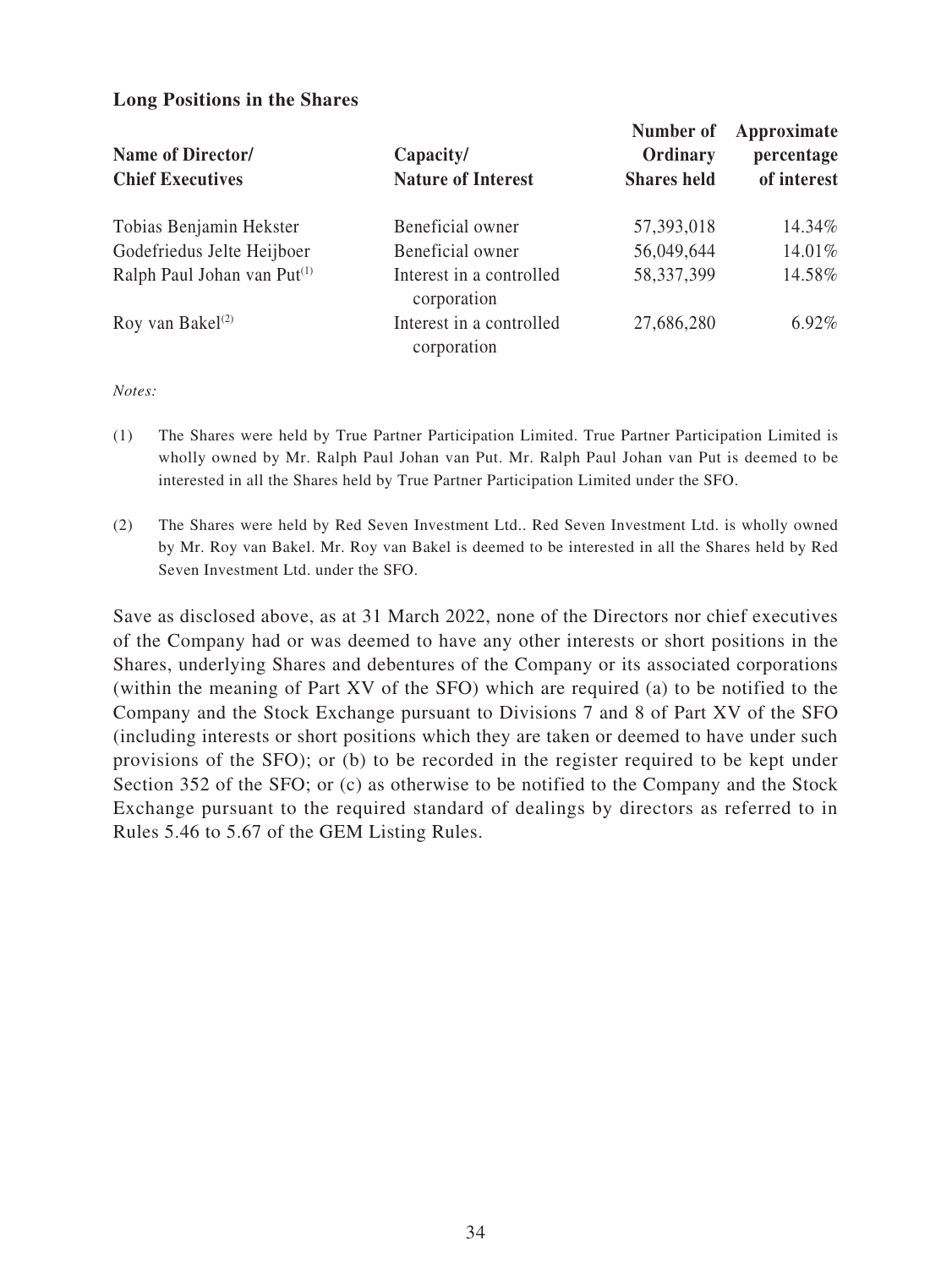# **SUBSTANTIAL SHAREHOLDERS' INTERESTS AND SHORT POSITIONS IN THE SHARES, UNDERLYING SHARES OR DEBENTURES OF THE COMPANY**

So far as is known to the Directors, as at 31 March 2022, the following persons/entities (other than Directors or chief executive of the Company) had, or were deemed to have, interests or short positions (directly or indirectly) in the Shares or underlying shares of the Company that would fall to be disclosed to the Company and the Stock Exchange under the provision of Divisions 2 and 3 of Part XV of the SFO, or which were recorded in the register required to be kept by the Company pursuant to Section 336 of the SFO were as follows:

#### **Long Positions in the Shares**

|                                                                    | Capacity/                               | Number of<br>Ordinary | Approximate<br>percentage |
|--------------------------------------------------------------------|-----------------------------------------|-----------------------|---------------------------|
| Name of shareholders                                               | <b>Nature of Interest</b>               | <b>Shares held</b>    | of interest               |
| Franca Kurpershoek-Hekster <sup>(1)</sup>                          | Interest of spouse                      | 57,393,018            | 14.34%                    |
| Wong Rosa Maria <sup>(2)</sup><br>True Partner Participation       | Interest of spouse                      | 56,049,644            | 14.01%                    |
| Limited                                                            | Beneficial owner                        | 58,337,399            | 14.58%                    |
| Kung Yun Ching <sup>(3)</sup><br><b>True Partner International</b> | Interest of spouse                      | 58,337,399            | 14.58%                    |
| Limited                                                            | Beneficial owner                        | 44,808,908            | 11.20%                    |
| Alset EHome International Inc. (4)                                 | Interest in a controlled<br>corporation | 62,122,908            | 15.53%                    |
| HFE Holdings Limited <sup>(4)</sup>                                | Interest in a controlled<br>corporation | 62,122,908            | 15.53%                    |
| Chan Heng Fai Ambrose <sup>(4)</sup>                               | Interest in a controlled<br>corporation | 62,122,908            | 15.53%                    |
| Chan Kong Yoke Keow <sup>(5)</sup>                                 | Interest of spouse                      | 62,122,908            | 15.53%                    |
| Edo Bordoni                                                        | Beneficial owner                        | 29,839,153            | 7.46%                     |
| Anne Joy Bordoni <sup>(6)</sup>                                    | Interest of spouse                      | 29,839,153            | 7.46%                     |
| Red Seven Investment Ltd.                                          | Beneficial owner                        | 27,686,280            | 6.92%                     |
| Maria Victoria Diaz Basilio <sup>(7)</sup>                         | Interest of spouse                      | 27,686,280            | 6.92%                     |
| Nardinc Beheer B.V.                                                | Beneficial owner                        | 36,196,000            | 9.04%                     |
| SomethingEls B.V. (8)                                              | Interest in a controlled<br>corporation | 36,196,000            | 9.04%                     |
| ERMA B.V. (8)                                                      | Interest in a controlled<br>corporation | 36,196,000            | 9.04%                     |
| Dasym Managed Accounts B.V. (8)                                    | Investment manager                      | 36,196,000            | 9.04%                     |
| F. J. Botman Holding B.V. (8)                                      | Interest in a controlled<br>corporation | 36,196,000            | 9.04%                     |
| Franciscus Johannes Botman <sup>(8)</sup>                          | Interest in a controlled<br>corporation | 36,196,000            | 9.04%                     |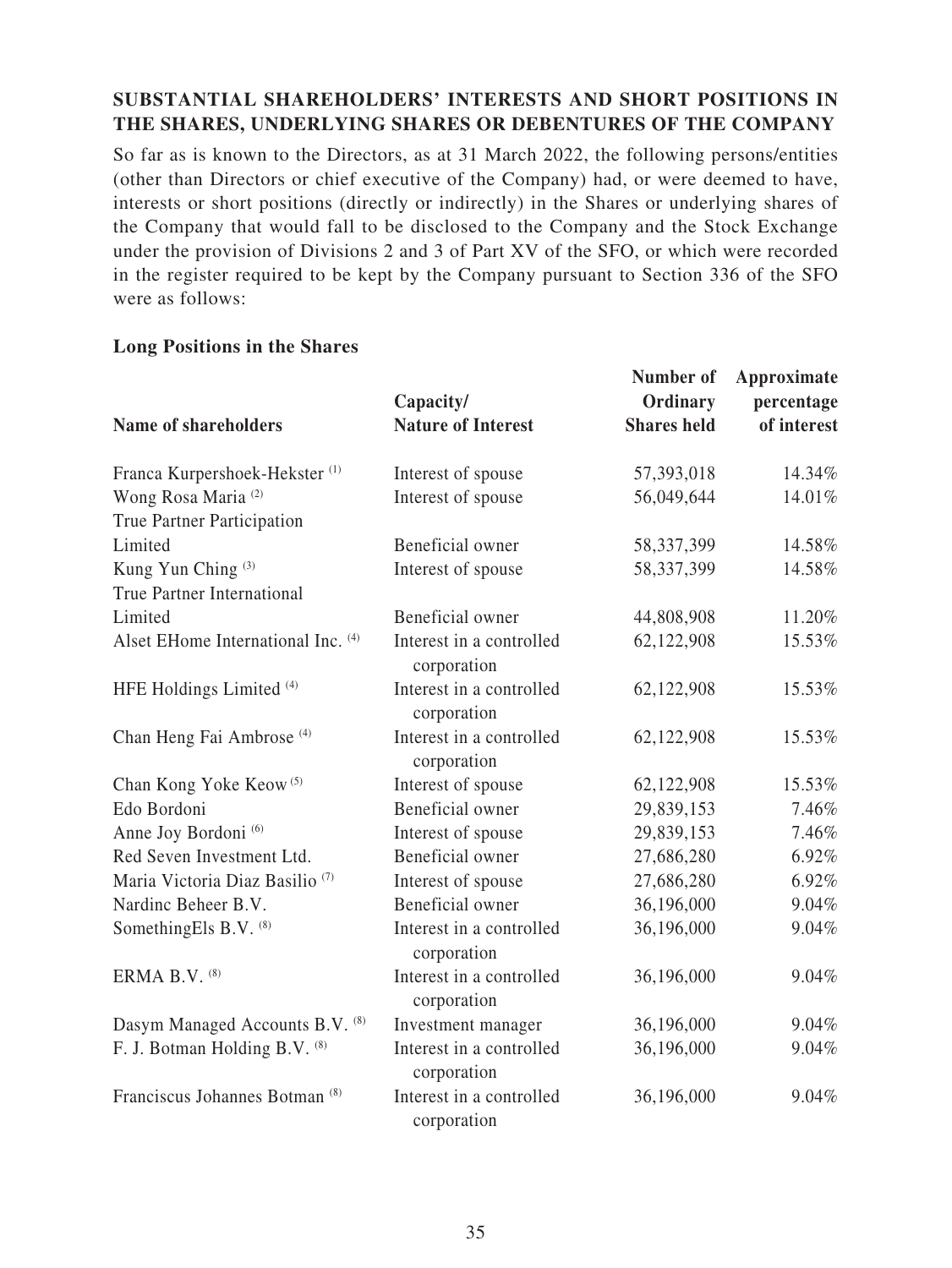#### *Notes:*

- (1) Mrs. Franca Kurpershoek-Hekster is the spouse of Mr. Tobias Benjamin Hekster, an executive Director, and Mr. Tobias Benjamin Hekster holds 14.34% in True Partner Capital Holding Limited. By virtue of the SFO, Mrs. Franca Kurpershoek-Hekster is deemed to be interested in the same number of Shares in which Mr. Tobias Benjamin Hekster is deemed to be interested in under the SFO.
- (2) Mrs. Wong Rosa Maria is the spouse of Mr. Godefriedus Jelte Heijboer, an executive Director, and Mr. Godefriedus Jelte Heijboer holds 14.01% in True Partner Capital Holding Limited. By virtue of the SFO, Mrs. Wong Rosa Maria is deemed to be interested in the same number of Shares in which Mr. Godefriedus Jelte Heijboer is deemed to be interested in under the SFO.
- (3) Mrs. Kung Yun Ching is the spouse of Mr. Ralph Paul Johan van Put, the chairman and executive Director and True Partner Participation Limited is wholly owned by Mr. Ralph Paul Johan van Put. True Partner Participation Limited holds 14.58% in True Partner Capital Holding Limited. By virtue of the SFO, Mrs. Kung Yun Ching is deemed to be interested in the same number of Shares in which Mr. Ralph Paul Johan van Put and True Partner Participation Limited are deemed to be interested in under the SFO.
- (4) True Partner International Limited and Global eHealth Limited are wholly owned subsidiaries of Alset EHome International Inc.. Alset EHome International Inc. is 15.57% and 37.48% owned by Mr. Chan Heng Fai Ambrose and HFE Holdings Limited respectively. HFE Holdings Limited is wholly owned by Mr. Chan Heng Fai Ambrose. True Partner International Limited and Global eHealth Limited holds 11.20% and 4.33% in True Partner Capital Holding Limited respectively. By virtue of the SFO, Mr. Chan Heng Fai Ambrose is deemed to be interested in the Shares held by True Partner International Limited and Global eHealth Limited under the SFO.
- (5) Mrs. Chan Kong Yoke Keow is the spouse of Mr. Chan Heng Fai Ambrose and Mr. Chan Heng Fai Ambrose is deemed to be interested in 15.53% in True Partner Capital Holding Limited per note (4) above. By virtue of the SFO, Mrs. Chan Kong Yoke Keow is deemed to be interested in the same number of Shares in which Mr. Chan Heng Fai Ambrose is deemed to be interested in under the SFO.
- (6) Mrs. Anne Joy Bordoni is the spouse of Mr. Edo Bordoni and Mr. Edo Bordoni holds 7.46% in True Partner Capital Holding Limited. By virtue of the SFO, Mrs. Anne Joy Bordoni is deemed to be interested in the same number of Shares in which Mr. Edo Bordoni is deemed to be interested in under the SFO.
- (7) Mrs. Maria Victoria Diaz Basilio is the spouse of Mr. Roy van Bakel, an executive Director and Red Seven Investment Ltd. is wholly owned by Mr. Roy van Bakel. Red Seven Investment Ltd holds 6.92% in True Partner Capital Holding Limited. By virtue of the SFO, Mrs. Maria Victoria Diaz Basilio is deemed to be interested in the same number of Shares in which Mr. Roy van Bakel and Red Seven Investment Ltd are deemed to be interested in under the SFO.
- (8) Each of SomethingEls B.V. and ERMA B.V. holds 50% interest in Nardinc Beheer B.V. By virtue of the SFO, SomethingEls B.V. and ERMA B.V. are deemed to be interested in the Shares held by Nardinc Beheer B.V. under the SFO. Dasym Managed Accounts B.V., as investment manager, is 90.1% owned by F.J. Botman Holding B.V. which in turn is wholly owned by Mr. Franciscus Johannes Botman. By virtue of the SFO, Dasym Managed Accounts B.V., F.J. Botman Holding B.V. and Mr. Franciscus Johannes Botman are deemed to be interested in the Shares held by Nardinc Beheer B.V. under the SFO.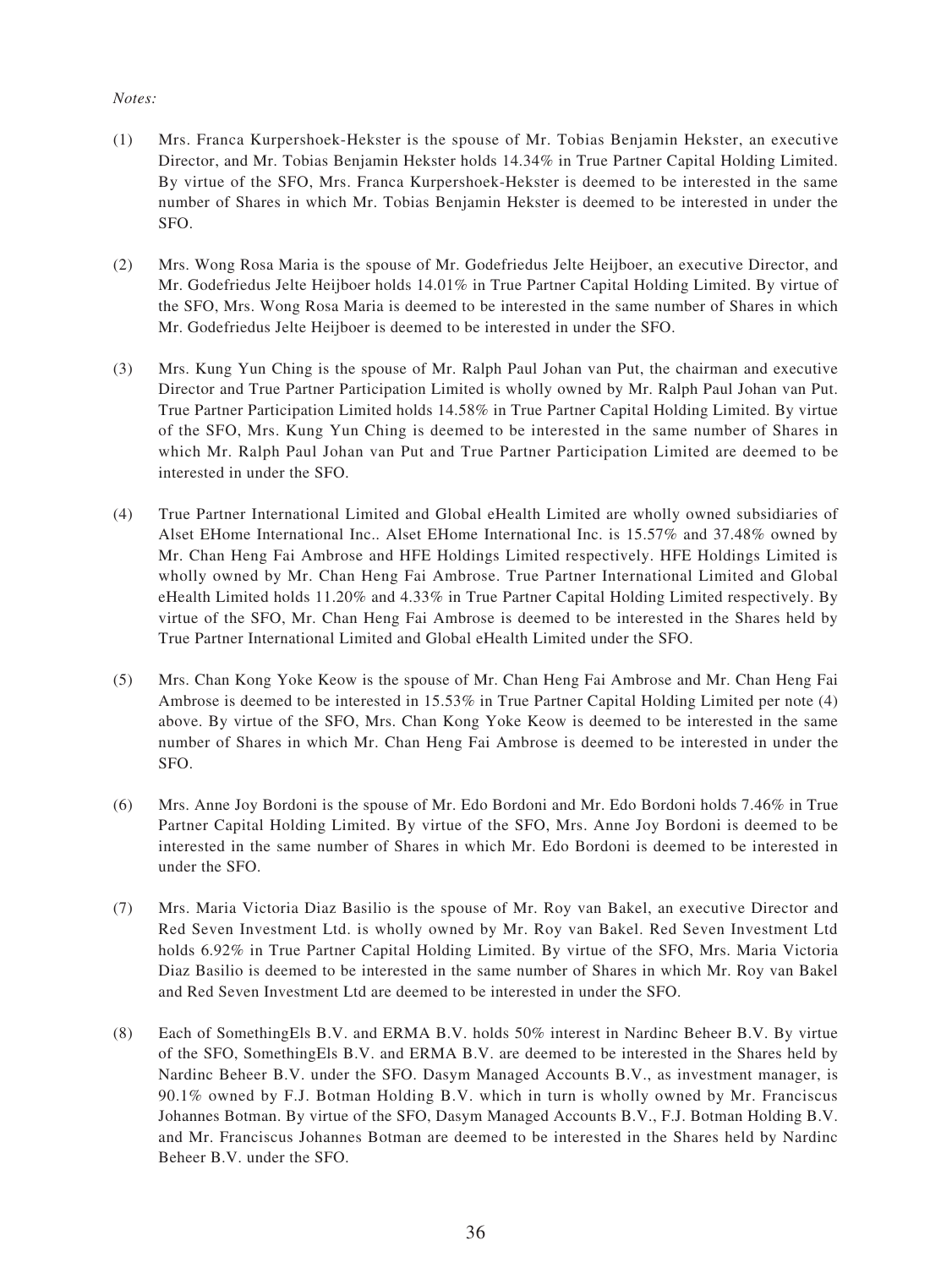Save as disclosed above, as at 31 March 2022, the Directors were not aware of any other persons/entities (other than the Directors or the chief executive of the Company) who had, or was deemed to have, interest or short positions in the Shares or underlying Shares of the Company would fall to be required to be disclosed to the Company and the Stock Exchange under the provisions of Divisions 2 and 3 of Part XV of the SFO, or which were required to be recorded in the register maintained by the Company pursuant to Section 336 of the SFO.

### **SHARE OPTION SCHEMES**

# **Pre-IPO Share Option Scheme**

A pre-IPO share option scheme was adopted and approved by the then shareholders of the Company on 13 February 2020 (the "**Pre-IPO Share Option Scheme**"). The purpose of the Pre IPO Share Option Scheme is to recognise and acknowledge the contributions made by certain employees of the Group to the growth of the Group by granting options to them as rewards and further incentives. For more information, please refer to the section of "Directors' Report" in the Group's annual report for the year ended 31 December 2021 (the "**Annual Report 2021**"). As at 1 January 2022 and 31 March 2022, 7,947,488 share options remained outstanding. No share option was granted, exercised, lapsed or forfeited during the three months ended 31 March 2022.

# **Share Option Scheme**

A share option scheme was adopted and approved by the then shareholders of the Company on 22 September 2020 (the "**Share Option Scheme**"). The terms of the Share Option Scheme are in accordance with the provisions of Chapter 23 of the GEM Listing Rules. The principal terms of the Share Option Scheme are summarised in the section of "Directors' Report" in the Annual Report 2021. No share option has been granted by the Company pursuant to the Share Option Scheme since its adoption and up to the date of this announcement.

# **INTERESTS IN COMPETING BUSINESS**

None of the Directors or the substantial Shareholders (as defined in the GEM Listing Rules) of the Company (the "**Substantial Shareholders**") or their respective close associates (as defined in the GEM Listing Rules) has interests in any business apart from the Group's businesses which competes or is likely to compete, either directly or indirectly, with the businesses of the Group and any other conflicts of interest which any such person has or may have with the Group for the three months ended 31 March 2022 and up to the date of this announcement.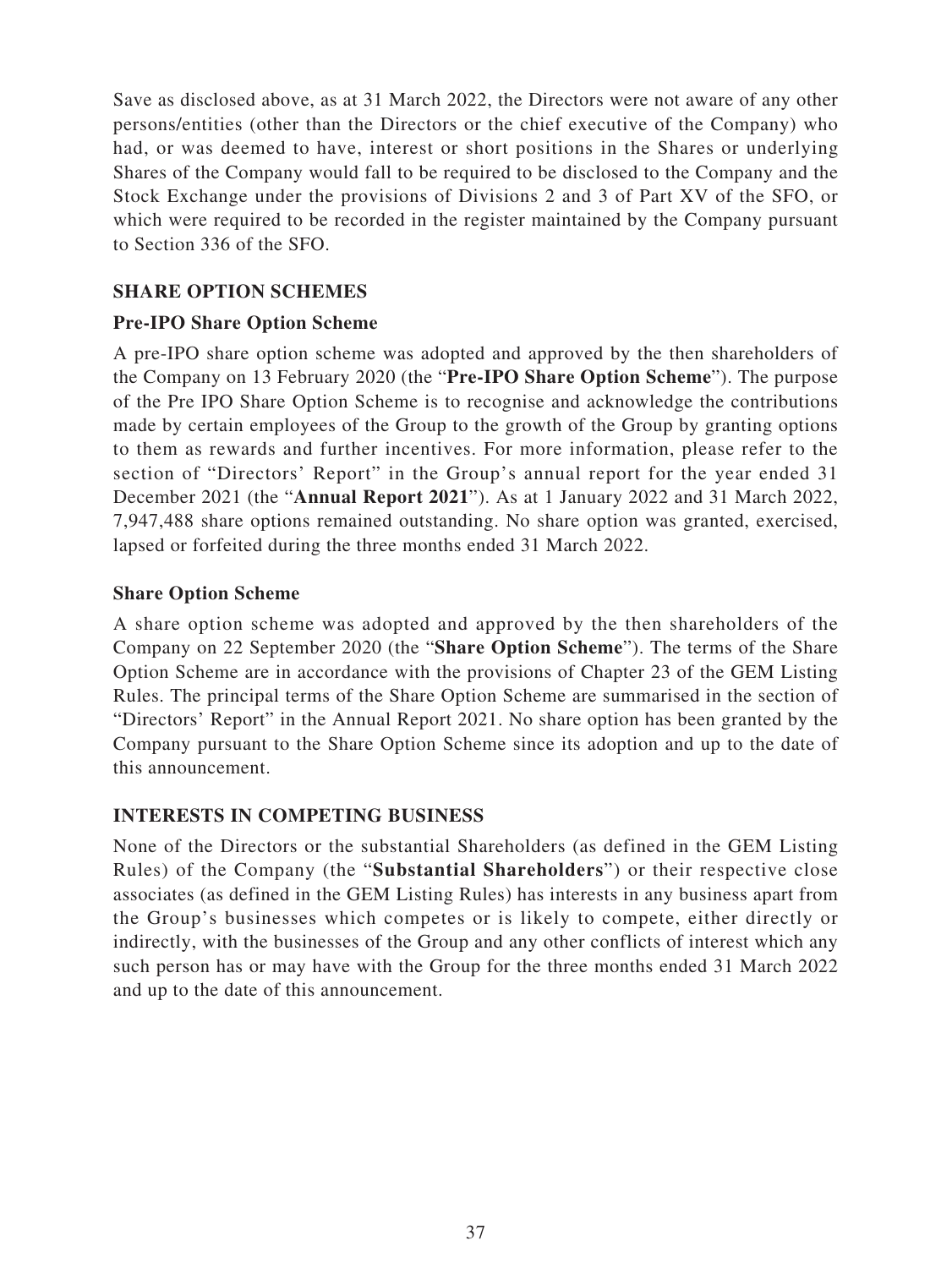# **INTEREST OF THE COMPLIANCE ADVISER**

As notified by Alliance Capital Partners Limited ("**Alliance Capital**"), compliance adviser of the Company, neither Alliance Capital nor any of its close associates (as defined in the GEM Listing Rules) and none of the directors or employees of Alliance Capital had any interest in the share capital of the Company or any member of the Group (including options or rights to subscribe for such securities, if any) which is required to be notified to the Company pursuant to Rule 6A.32 of the GEM Listing Rules as at 31 March 2022.

The compliance adviser's appointment is for a period commencing on 16 October 2020 (i.e. the Listing Date) and ending on the date on which the Company complies with Rule 18.03 of the GEM Listing Rules in respect of the dispatch of its annual report of the financial results for the second full financial year commencing after the date of initial listing of the Shares on the GEM (the "**Listing**"), or until the compliance adviser agreement is terminated in accordance with its terms and conditions, whichever is earlier. Pursuant to the compliance adviser agreement, Alliance Capital receives fees for acting as the Company's compliance adviser.

# **CORPORATE GOVERNANCE PRACTICES**

The Group has adopted the principles and code provisions set out in the Corporate Governance Code (the "**CG Code**") contained in Appendix 15 to the GEM Listing Rules. To the best knowledge of the Directors, except for the deviation from code provision C.2.1 of the CG Code, the Group has no material deviation from the CG Code.

Code provision C.2.1 of the CG Code stipulates that the roles of the chairman and chief executive should be separated and should not be performed by the same individual. The division of responsibilities between the chairman and chief executive should be clearly established and set out in writing.

Mr. Ralph Paul Johan van Put currently holds the positions of the chairman of the Board and the chief executive officer of the Company. Mr. Ralph Paul Johan van Put has been the key leadership figure of the Group who has been primarily involved in the strategic development and determination of the overall direction of the Group. He has also been directly supervising the senior management of the Group. Taking into account of the above, the Directors consider that the vesting of the roles of chairman and chief executive officer in Mr. Ralph Paul Johan van Put provides a strong leadership to the Group and is beneficial and in the interests of the Company and its shareholders as a whole. Therefore, the Directors consider that the deviation from the code provision C.2.1 of the CG Code is appropriate in such circumstance. The Board will continue to review and consider splitting the roles of chairman of the Board and the chief executive officer of the Company at a time when it is appropriate by taking into account the circumstances of the Group as a whole.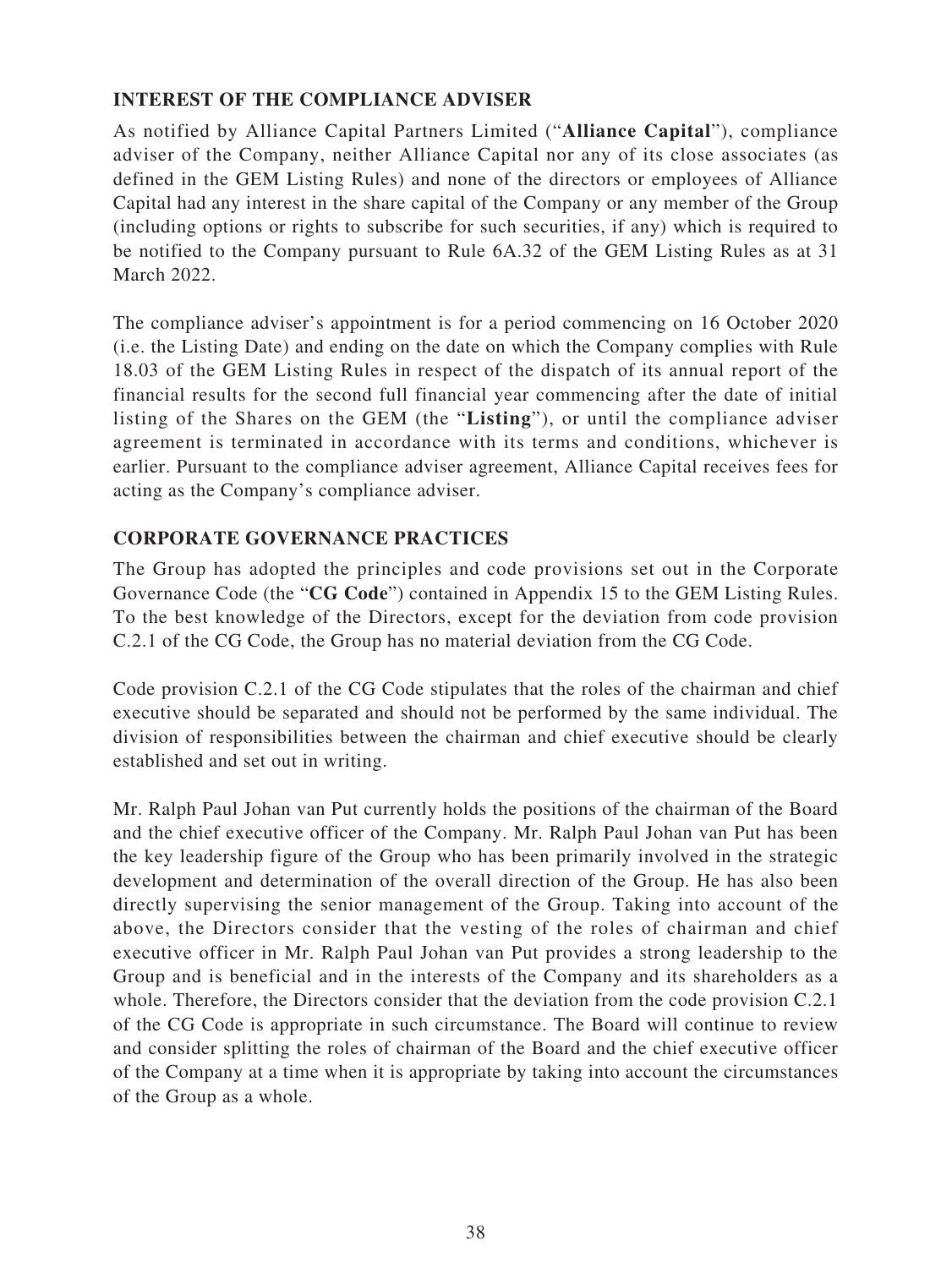To ensure check and balance of power and authority on the Board, individuals with a broad range of expertise and experience are on the Board as independent non-executive Directors to offer independent and differing advice and monitor the operations of the Board, including corporate governance aspects of functioning of the Board.

The Company regularly reviews its corporate governance practices to ensure that the Company continues to meet the requirements of the CG Code.

# **DIRECTORS' SECURITIES TRANSACTIONS**

The Company has adopted a code of conduct regarding securities transactions by the Directors (the "**Code of Conduct**") on terms no less exacting than the required standard of dealings set out in Rules 5.48 to 5.67 of the GEM Listing Rules. Having made specific enquiries of all Directors, all Directors have confirmed that they had fully complied with the Code of Conduct during the three months ended 31 March 2022.

# **PURCHASE, SALE OR REDEMPTION OF THE COMPANY'S LISTED SECURITIES**

Neither the Company nor any of its subsidiaries purchased, sold or redeemed any of the Company's securities during the three months ended 31 March 2022.

### **AUDIT COMMITTEE**

The Company established an audit committee (the "**Audit Committee**") with written terms of reference in compliance with Rules 5.28 to 5.29 of the GEM Listing Rules and code provision D.3.3 and D.3.7 of the CG Code. The primary duties of the Audit Committee mainly include (i) making recommendations to the Board on the appointment and removal of external auditors; (ii) reviewing and supervising the financial statements and material advice in respect of financial reporting; (iii) overseeing internal control procedures; (iv) supervising internal control and risk management systems of the Group; (v) monitoring continuing connected transactions (if any); and (vi) reviewing arrangements to enable employees of the Company to raise concerns about possible improprieties in financial reporting, internal control or other matters of the Company. The members of the Audit Committee include three independent non-executive Directors, namely Ms. Wan Ting Pai, Mr. Jeronimus Mattheus Tielman and Mr. Ming Tak Ngai. Ms. Wan Ting Pai is the chairwoman of the Audit Committee.